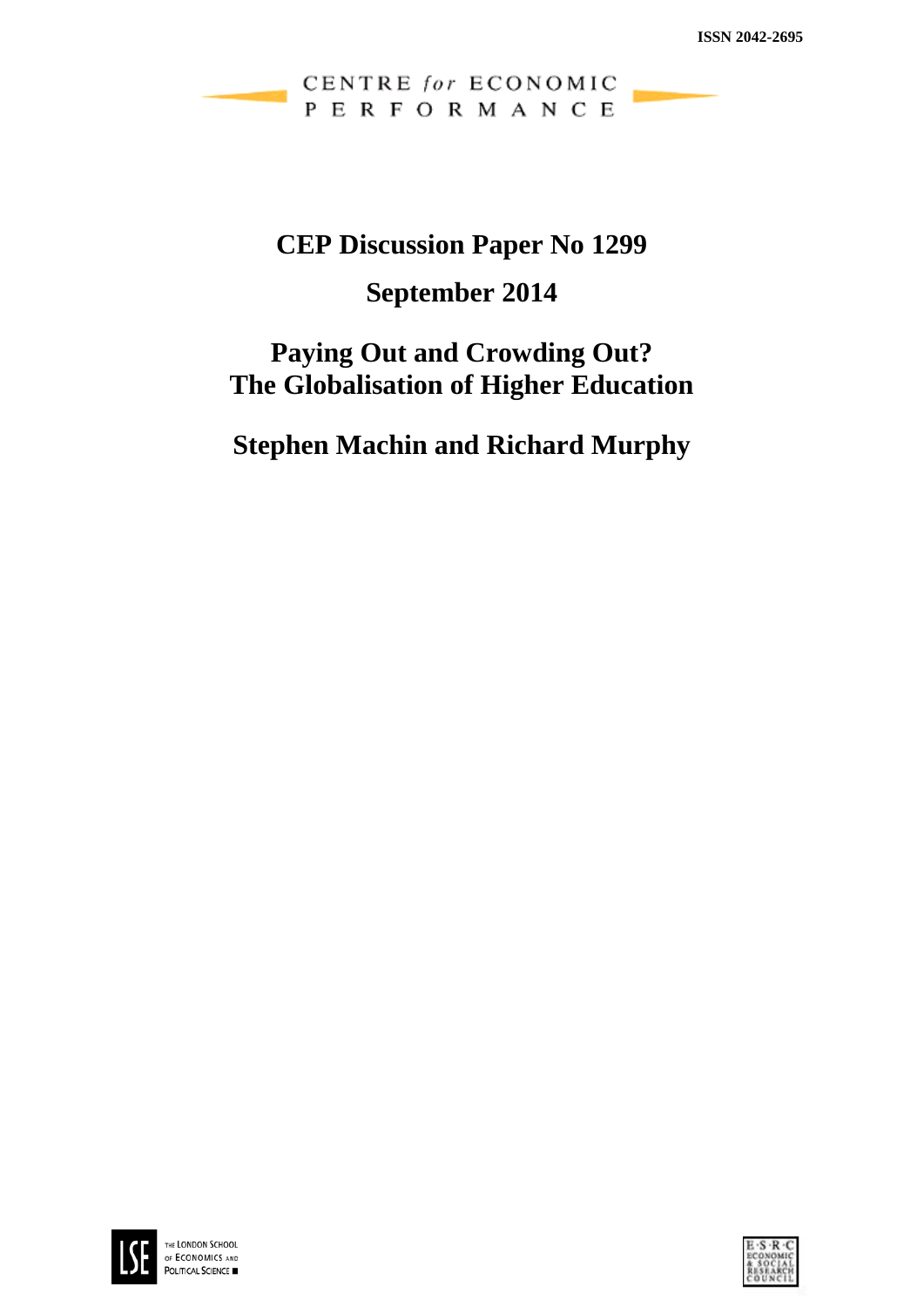#### **Abstract**

We investigate the rapid influx of overseas students into UK higher education and the impact on the number of domestic students. Using administrative data since 1994/5, we find no evidence of crowd out of domestic undergraduate students and indications of increases in the domestic numbers of postgraduate students as overseas enrolments have grown. We interpret this as a cross-subsidisation and establish causal findings using two methods. Firstly, we use the historical share of students from a sending country attending a university department as a shift-share instrument to predict enrolment patterns. Secondly, we use a change in Chinese visa regulations and exchange rates in combination with strong subject preferences as a predictor of overseas student growth.

Key words: Overseas students, crowding out JEL: I20; I21; I28

This paper was produced as part of the Centre's Education & Skills Programme. The Centre for Economic Performance is financed by the Economic and Social Research Council.

We acknowledge with thanks the support of the Sutton Trust in the initial stages of this research. We also thank the Higher Educational Statistical Agency (HESA) for the use of their data. HESA does not accept responsibility for any inferences or conclusions derived from the data by third parties. We would also like to thank participants at the RES, EALE, MECSC and PEGGED conferences and Mark Duggan for a number of helpful comments.

Stephen Machin, Department of Economics, University College London and Centre for Economic Performance, London School of Economics. Richard Murphy, Department of Economics, University of Texas at Austin and Centre for Economic Performance, London School of Economics.

Published by Centre for Economic Performance London School of Economics and Political Science Houghton Street London WC2A 2AE

All rights reserved. No part of this publication may be reproduced, stored in a retrieval system or transmitted in any form or by any means without the prior permission in writing of the publisher nor be issued to the public or circulated in any form other than that in which it is published.

Requests for permission to reproduce any article or part of the Working Paper should be sent to the editor at the above address.

S. Machin and R. Murphy, submitted 2014.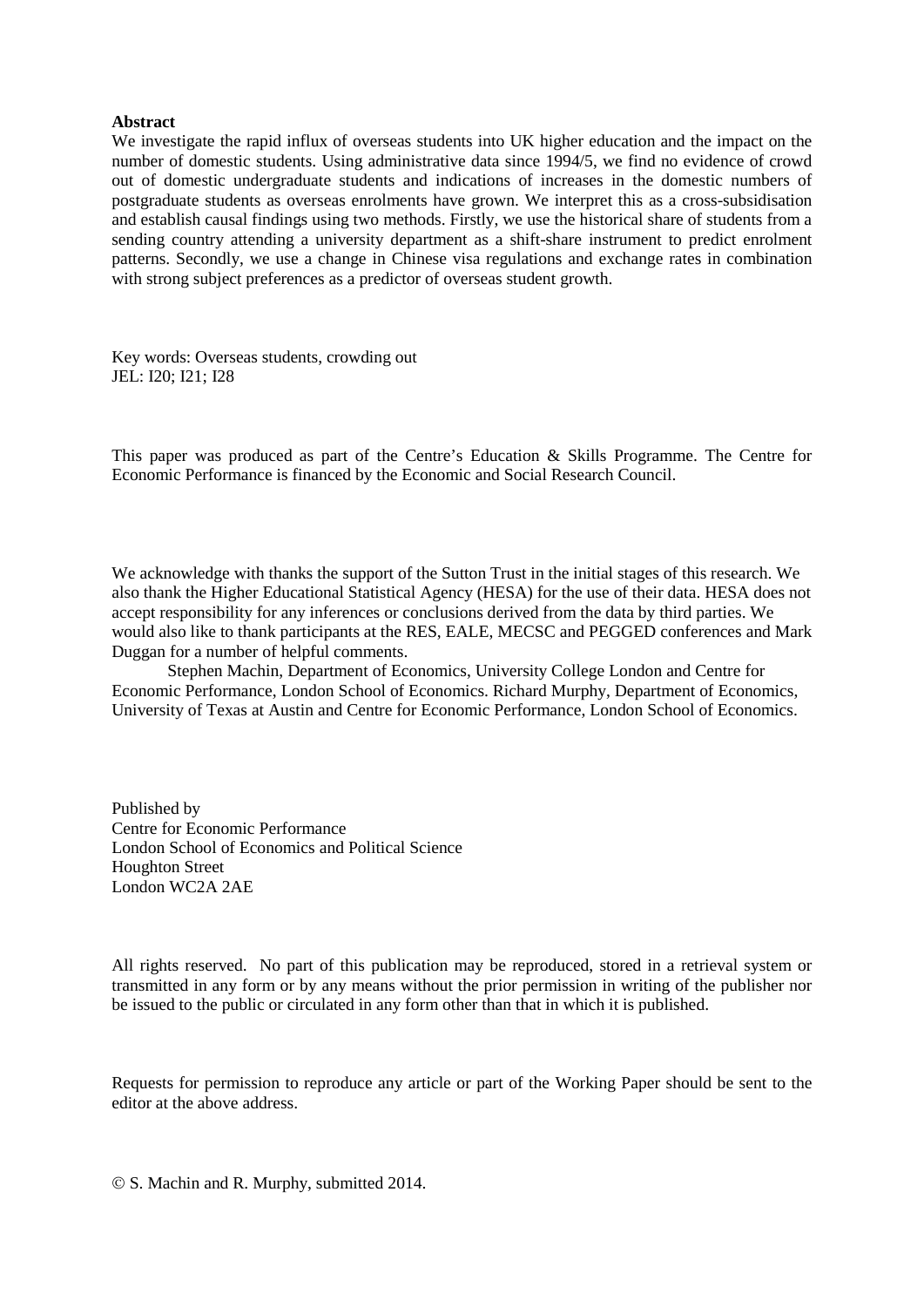## **1.Introduction**

International students bring a lot of income to universities across the world, with their numbers rising and by paying higher tution fees than domestic students. A critical policy question is whether, because of their increasing numbers, overseas students take the places of natives or whether the additional income they generate acts to subsidise domestic students. This forms the subject matter of this paper where we ask the question: do international students crowd out domestic students from higher education, or do they crowd them in?

There have been very rapid and sizable increases in the number of international students globally, with 4.3 million higher education students currently registered as studying abroad (OECD, 2013). Universities in the UK have been in a prime position to recruit these international students. They are generally considered to be of a high quality, with a number of universities placing very high in international world rankings.<sup>1</sup> Furthermore, given that English is the major *lingua franca* of business and academia, universities in English-speaking countries have a clear advantage in attracting international students. Thus, the UK ranks second, after Australia, in the percentage of enrolled university students who come from overseas and second after America in total numbers enrolled (OECD, 2013). It therefore offers a good testing ground to see how increasing overseas enrolments can impact on the number of domestic students.

Aggregate figures show that the total number of overseas students in UK universities has quadrupled since the 1994/1995 academic year, standing at 266 thousand full-time students by 2011/12. The postgraduate sector has seen the highest growth in overseas students in terms of proportions and absolute numbers. There are now over five times as many overseas taught

<sup>&</sup>lt;sup>1</sup> For example, in Shanghai's Jiao Tong University's ranking two UK universities appear in the top 10 world rankings and five in the top 50 (and nine in the top 100).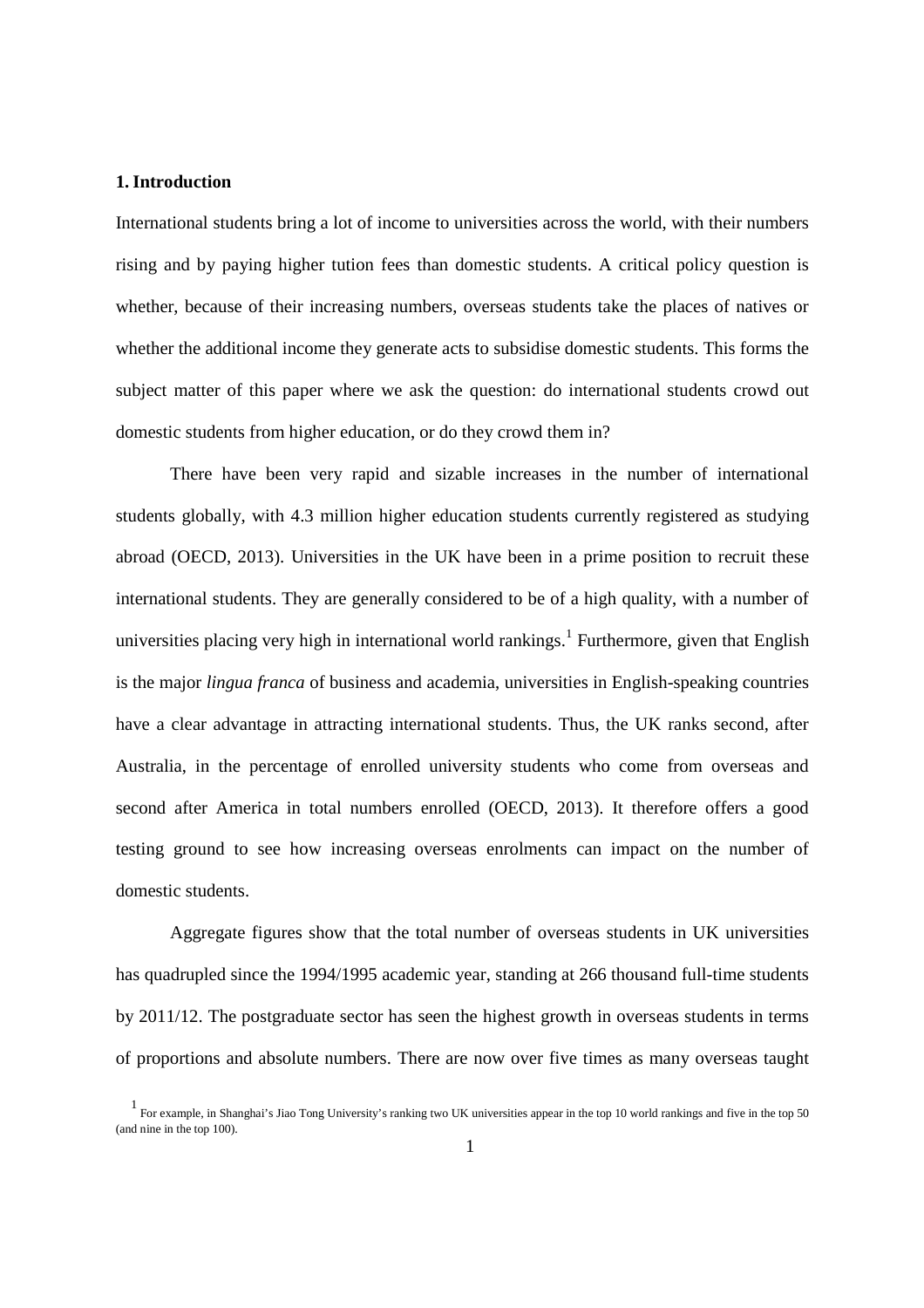postgraduates than there were in 1994/95, increasing from 28 thousand then to 140 thousand by 20011/12. Overseas typically pay higher tuition fees than domestic students and, as such, have become a major source of income for the HE sector, with estimates suggesting they currently contribute about 11.6 percent of the total income of the sector and 39 percent of all fee income from full time home and overseas students despite only representing 15 percent of the student body (HEIDI 2012).

One test of whether there is crowd in or crowd out comes from studying correlations between changes in the number of domestic students and changes in the number of international students within universities over time.<sup>2</sup> A negative association would correspond to crowd out (or displacement) and a positive one to crowd in (or subsidisation). This way of thinking is not unlike the approach taken in the literature on immigration and the labour market where researchers look for possible displacement of native workers by immigrant flows (see, *inter alia*, Borjas, 1999, or Card and DiNardo, 2000).

However, as is the case with that literature, there are concerns related to endogenous sorting. In the case of HE, common patterns of sorting to particular universities by domestic and overseas students can render such estimates as biased. To address these concerns, in our analysis we therefore use two separate methods in attempts to identify a relationship between changes in domestic and foreign students that ensures the direction of causation flows from foreign to domestic student numbers.

The first of these has parallels with the labour economics literature on immigration where authors use the fact that immigrants from particular sending countries tend to settle in

<sup>&</sup>lt;sup>2</sup> This approach is adopted in some US work, for example, Borjas (2007).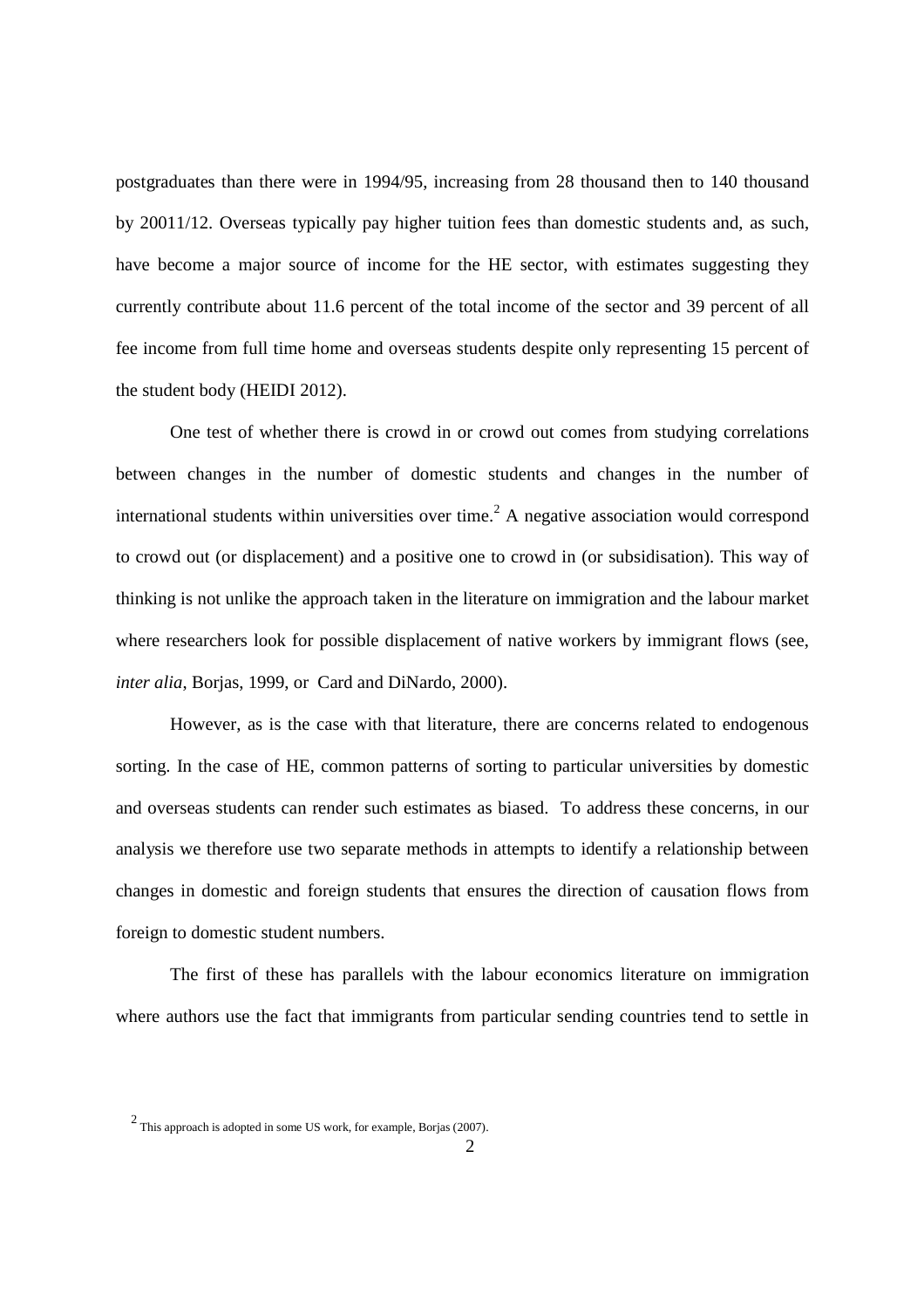places where previous migrants from their country have settled (so called 'enclaves').<sup>3</sup> In terms of modelling, we adopt a similar exercise in terms of enrolment choices of international students. To do so, we use the historical share of students from a sending country attending a university department combined with current national changes in the stock of students from this country as a shift-share instrument to predict exogenous variations in the number of overseas students attending that university department.<sup>4</sup>

A second approach considers the fact that there have been very rapid increases in the number of students enrolling in UK universities from China, especially in the 2000s. We study a change in Chinese visa regulations in combination with strong revealed subject preferences and price sensitivity amongst Chinese students as a predictor of overseas student growth across and within universities over time.<sup>5</sup>

We analyse administrative data for the entire UK population of Higher Education (HE) students over an eighteen year period (running from academic years 1994/95 through to 2011/12) which covers the time period when rapid internationalisation of the UK HE sector occurred. We document the scale of the increased supply of overseas students to the HE sector and then analyse its effects on the number of domestic students and home fee paying students using the methods outlined above.<sup>6</sup> The empirical analysis is carried out separately for undergraduates, taught postgraduates and research postgraduates.

<sup>3</sup> See, for example, Card (2005, 2009).

<sup>4</sup> More precisely, in most of our empirical work below, we look at field of study and university as that is the level of analysis that our data permits. See the Data Appendix for more detail.

<sup>5&</sup>lt;br>The recent research on the effects of imports from China on the labour market and on firm productivity utilises big shifts in the Chinese share of imports to advanced countries in an analogous way (see Autor, Dorn and Hanson, 2013, and Bloom, Draca and Van Reenen, 2011).

Home fee students include all EU students who are those eligible for government subsidies and fee regulations and therefore face lower fees than overseas students.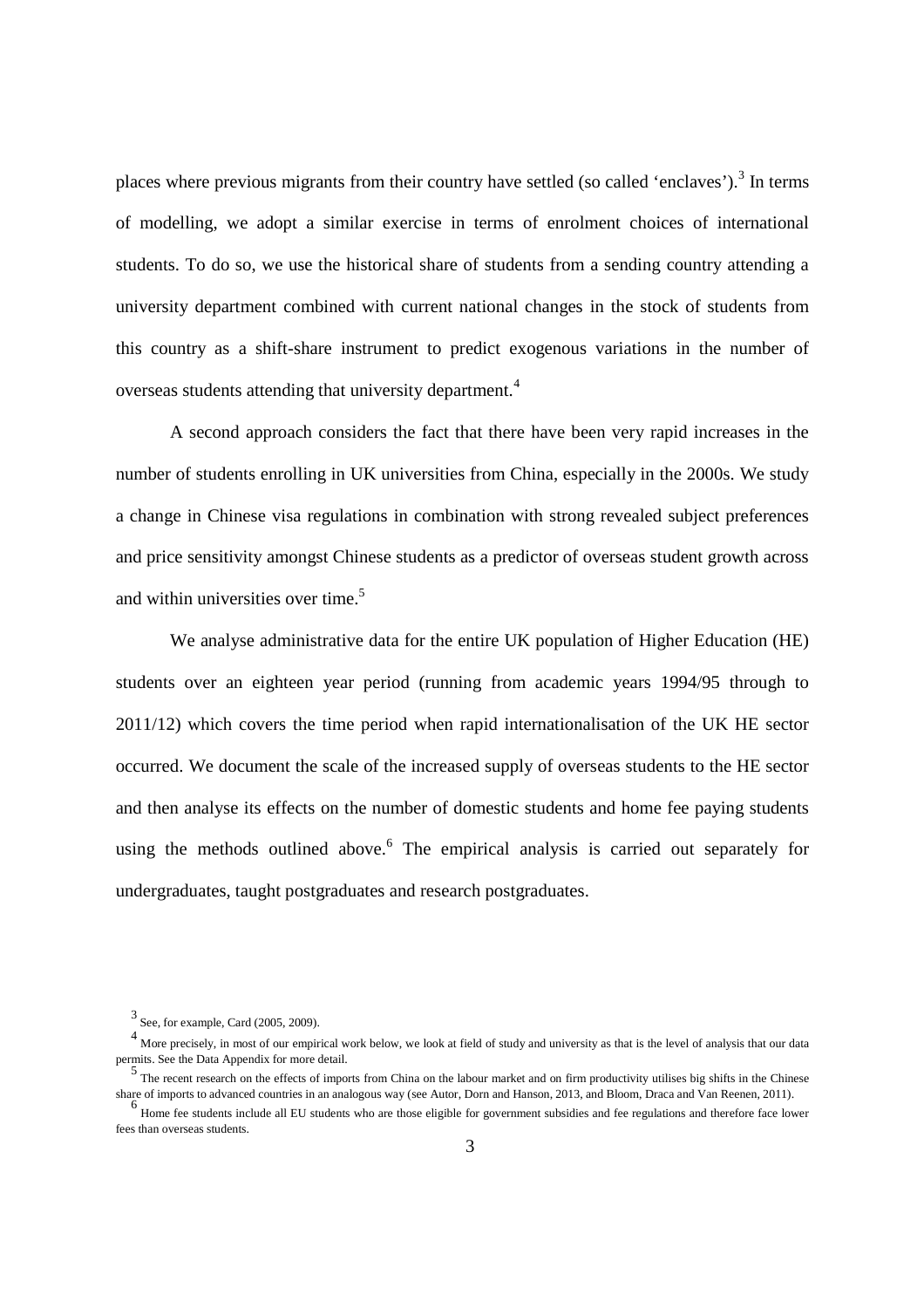Given the high policy relevance of these questions, it seems surprising that there is very little research on the issue of whether there is any crowding out of natives by foreigners in university enrolments. This has not been empirically examined in the UK, and there are just a couple of research papers on the question in the US. Borjas (2007) examines enrolment trends in US graduate programs from 1978 to 1998 and reports no average effect of foreign students on natives in graduate programs.<sup>7</sup> Hoxby (1998) examines if disadvantaged natives are affected by the presence of foreign students in higher education by exploiting a policy change in the fee structure of the Californian HE system. She also finds no significant effects overall, but does find indications that disadvantaged natives suffer a crowding out effect from immigrant students. Hoxby claims the likely mechanisms this works through is competition for affirmative action targets and financial aid.<sup>8</sup>

Whilst on a different research question, namely within-country variations in student enrolment, a set of research papers that study fee variations for in-state versus out-of-state students who enrol in American universities is also relevant to our analysis, particularly in terms of the methodological approach that is used. In this setting, out-of-state students bring in higher tuition fees in a way that is akin to overseas students in the rather different institutional setting of the UK. A paper by Groen and White (2003) develops a model where universities want to maximise the number of high ability students, tuition revenue and future returns from alumni, but state government prefer enrolment from individuals who will continue to live in

<sup>7</sup> When extending his analysis to focus upon sub-groups, Borjas does find a significant negative effect for a subsample of native white males and demonstrates that this can neither be explained by demographics nor by a decline in demand for college places by males.

<sup>8</sup> In terms of using similar methodological approaches to our analysis (and those of Borjas and Hoxby), but in the very different context of compulsory schooling, Betts (1998) and Gould, Lavy and Paserman (2004) report that increased immigrant inflows have significant adverse effects on the educational outcomes of native students. This is, of course, a very different setting and in the context of HE (and opposite to compulsory schooling) in HE foreign students are more likely to come from higher socio-economic backgrounds. Other related schooling studies are Geay, McNally and Telhaj (2013) who look at non-native speakers in English schools and Ohinata and Van Ours (2013) who study immigrant children in Dutch schools.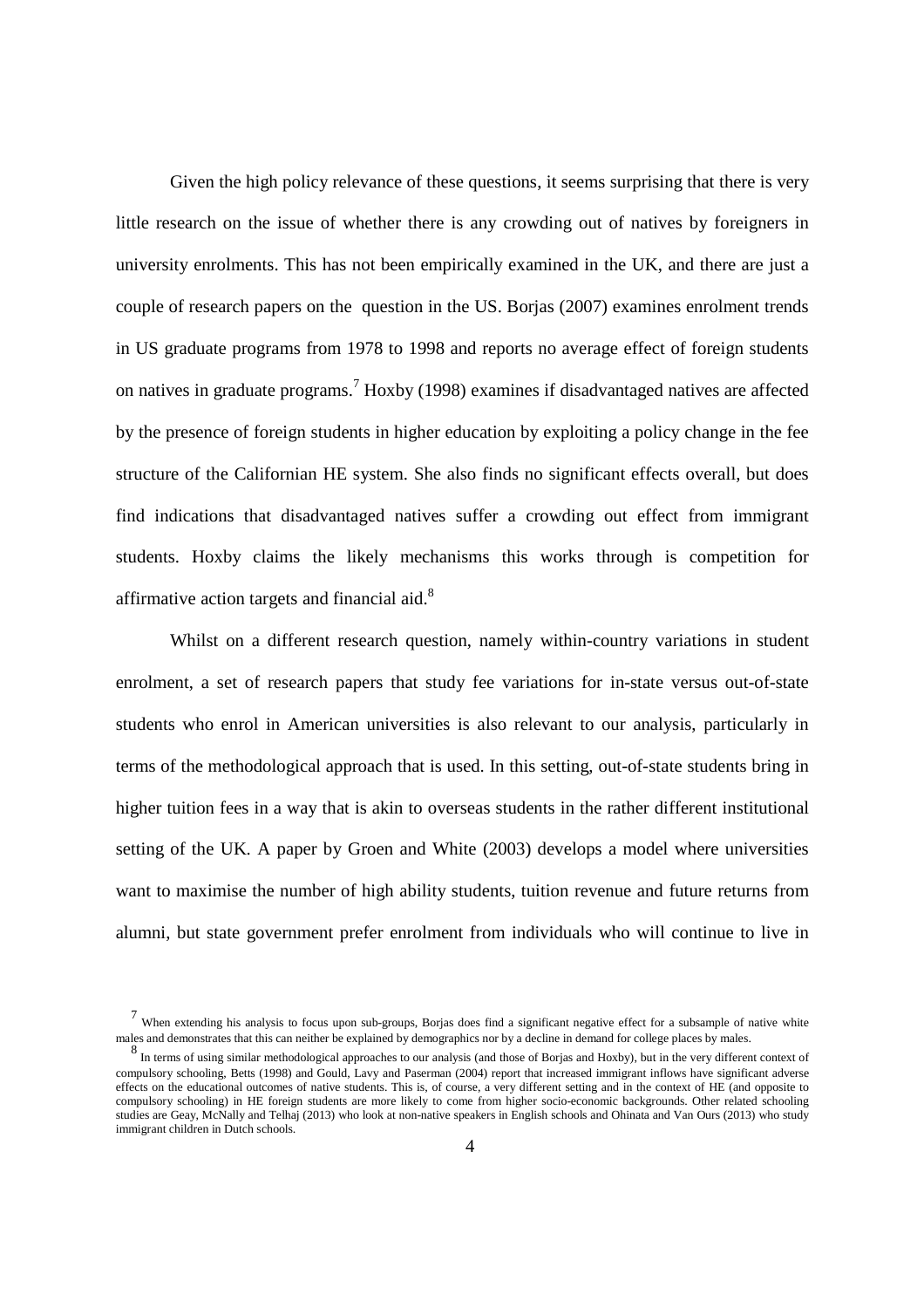state as post-graduation they will bring in additional tax revenue. Given a belief that out-ofstate students are less likely to stay, this results in tuiton fees and admisions standards being lower for in-state students at public universities (and the same at private institutions). With regards to crowding out, Winters (2012) uses a state panel to estimate the extent of crowding out of out-of-state students by in-state students at four-year public state universities. He finds that larger cohorts of in-state students results in flagship public universities taking on fewer non-resident students and simultaneously raising the fee price charged to these students.<sup>9</sup>

To preview our main findings we show that, whilst there has been a big rise in the number of international students enrolling in UK universities, this has not resulted in a crowd out of domestic students. This is the case at undergraduate level and for taught and research postgraduates. Indeed, we find evidence of cross-subsidisation for postgraduates, especially on Master's programmes, as their numbers have risen as overseas enrolments have gone up. We see neither crowd out nor crowd in for undergraduates, and we attribute this to government restrictions on the number of domestic undergraduates that universities could take on in the time period we study. Thus, and with these nuanced differences for different sorts of students, the answer to the question posed in the title of the paper seems to be one of crowd in rather than crowd out.

The rest of the paper is structured as follows. Section 2 offers a description of the UK higher education sector and how it has changed over time, placing a particular focus on the changing mix of domestic and foreign students. Section 3 describes the data we use and the

<sup>&</sup>lt;sup>9</sup> In the UK the distinction between public and private universities is not very important as there are hardly any of the latter. All UK universities apart from two are government financed and face the same fee and student number restrictions. The exceptions are the charitable University of Buckinghamshire and the profit making University of Law, which combined make up less than 1% of all students (around 10,000). These universities do not record their student numbers with HESA and therefore are not included in the analysis.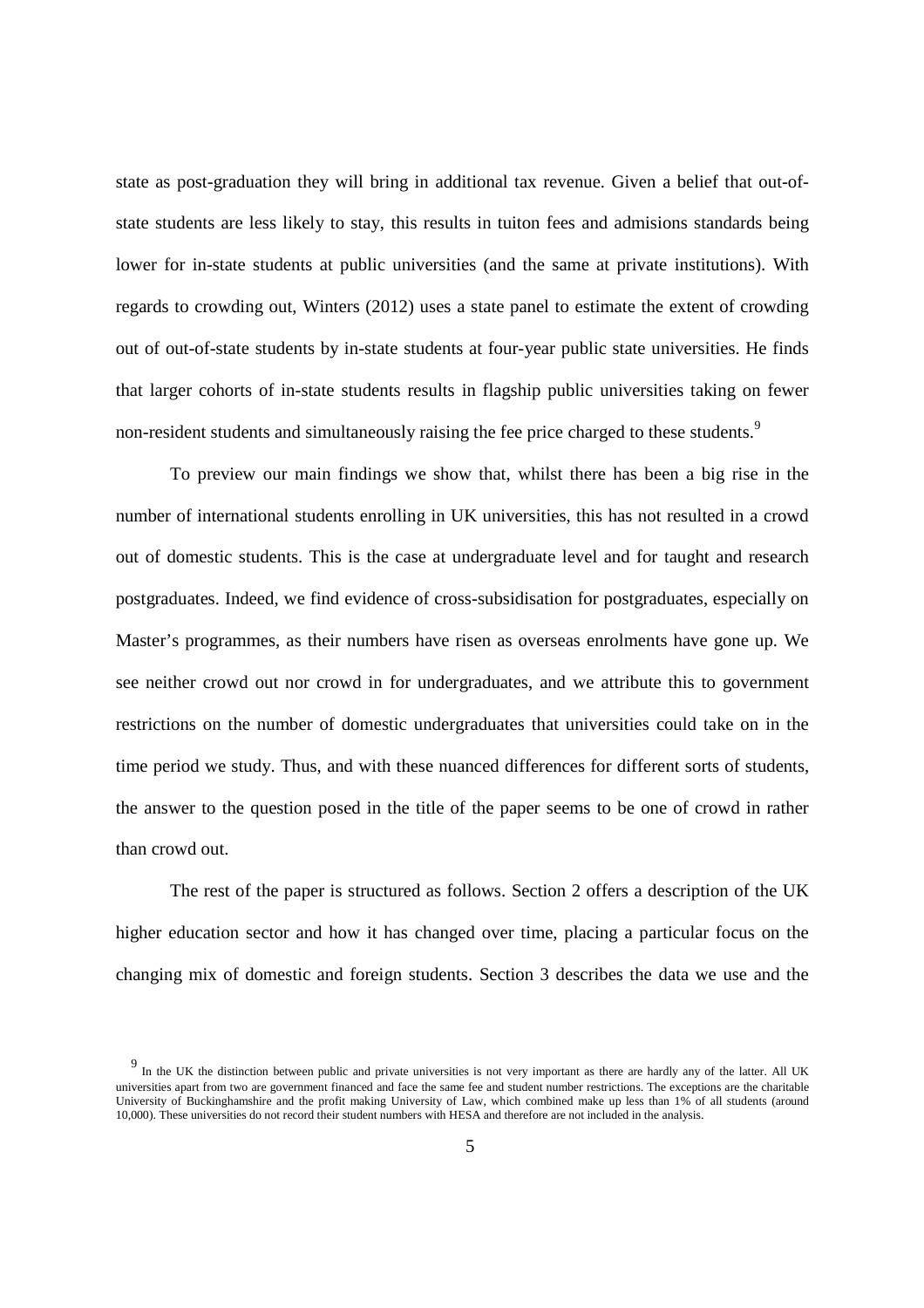research designs that we implement. Section 4 reports the results, while section 5 offers some conclusions.

#### **2. The UK Higher Education Sector**

#### *Long Run Participation Trends*

Figure 1 shows trends in higher education (HE) participation in the UK since the academic year 1981/82. In 1981/82 the participation rate in higher education for the appropriate age cohort (i.e. the flow of individuals participating at that time) was just over one in ten. It went up very rapidly during the 1990s expansion and has continued to rise, reaching 40 percent by the academic year 2011/12.

Thus, many more young people now attend higher education than in the past. Abstracting away from whether or not this is a good thing, and the issues to do with whether richer individuals (or those from higher social class backgrounds) benefitted more from this expansion.<sup>10</sup> the funding of HE changed radically over time period. The system moved from one of being broadly 'free' (i.e. non-fee paying with maintenance grants for students) to one where students pay fees and no longer receive maintenance grants, but have to take out loans to fund their education. $^{11}$ 

As described in the introduction, there has also been a rapid expansion of the number of non-UK students attending UK universities. There are a number of reasons for this (which we detail below) as it has become evident that universities themselves have had to become reliant on generating more income from these international students.

<sup>10</sup> For discussion of the social mobility implications of HE expansion see Blanden and Machin (2004) or Lindley and Machin (2012).

<sup>11</sup> For more detail see Dearden, Fitzsimons, Goodman and Kaplan (2008) or Dearden, Fitzsimons and Wyness (2013).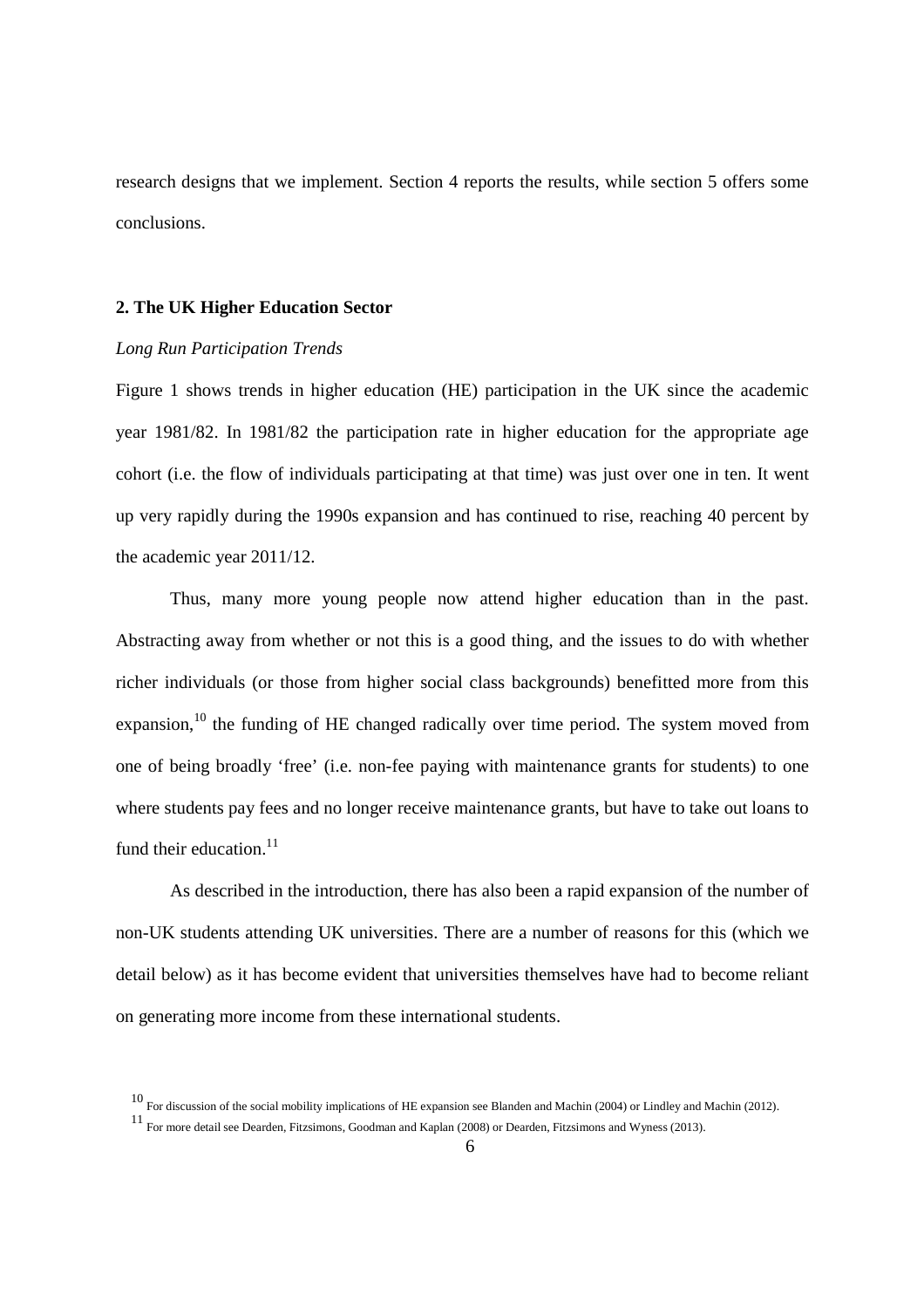Our focus in this paper is on the implications of this for UK students. Has the increased number of foreign students crowded out domestic students? Or has the increased income that universities receive from foreign students (typically charged at higher fees than domestic students<sup>12</sup>) enabled universities to take on home students and effectively crowded them in, thus generating a positive cross-subsidisation?

We study these questions using administrative data on the entire UK HE population over the 1994/95 to 2011/12 academic years. The start year is because of the creation of the socalled 'new' universities who we wish to include in our analysis and because consistently defined data from the Higher Education Statistics Agency (HESA) begins from then. Our analysis uses data covering the vast majority of students enrolled in universities over this time period, covering 161 universities in our full sample and 144 in the balanced panel who are observed in every year (more details on the data are given below and in the Data Appendix). *Trends in Domestic and Foreign Student Numbers from 1994/5 to 2011/12*

As already noted, the size of the UK HE sector has been rapidly growing. Table 1 shows summary statistics from our data, for the unbalanced and balanced panels of universities. As the numbers in Table 1 show, the total number of full-time students in all universities in the sample (the columns labelled 'full sample') increased from 1.06 million in the 1994/95 academic year to 1.65 million in the 2011/12 academic year. In 1994/95 there were 65 thousand international students enrolled – or around 6 percent. By 2011/12 this had risen to 246 thousand, or around 15 percent of all (full-time) students.

<sup>12</sup> Average international fees for an undergraduate (postgraduate) course were £9,360 (£9,520) in 2009/10 (Murphy, 2014). Comparatively for domestic undergraduates universities received £3,000 in fees and a mínimum of £3,947 in subsidies from the Government, dependent on subject and location.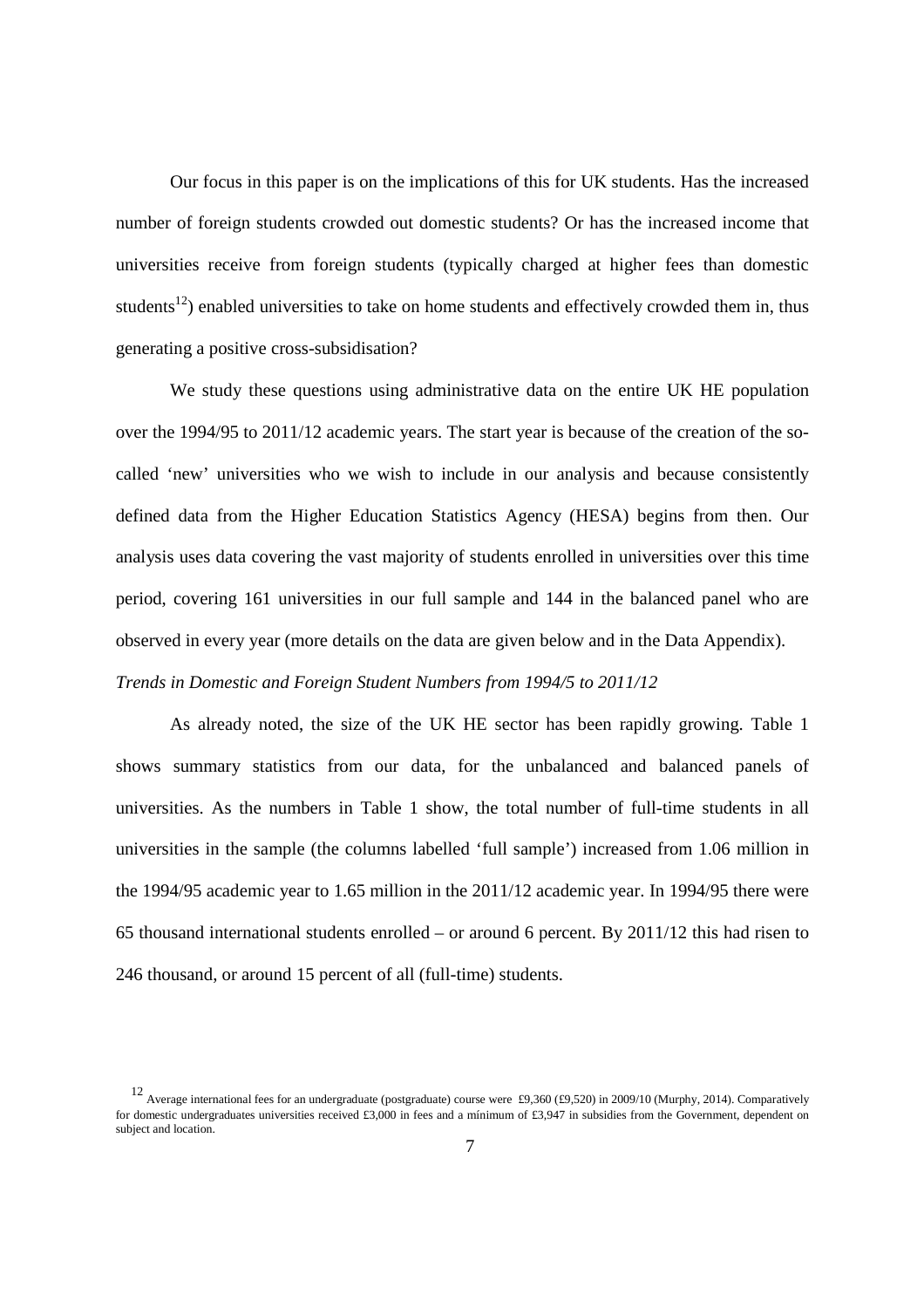Sharp increases in the relative numbers of international students have occurred at both undergraduate level and at postgraduate level. Figure 2 shows trends over time (where the numbers of each are indexed at 1 in 1994/95) in the numbers of domestic and foreign undergraduates, taught postgraduates and research postgraduates. The relative increase is clear for all three, but is especially marked amongst full-time taught postgraduates.

#### *Rules on University Admissions*

It is worth noting that because of government funding of places for home undergraduates and taught postgraduates there is a constraint on growth during this time period due to government quotas. During this period universities educating these students received funding from the *Higher Education Funding Council for England* (HEFCE), who set a Student Control Number (SCN) dictating the maximum number of home fee students allowed to be enrolled by each university.<sup>13</sup> Universities who took on more home students than they were allocated were issued a fine per student. At the same time universities were allowed to underrecruit by up to 5 percent and still get funding for the full amount, which obviously acted to increase per-pupil funding. Universities could choose not to count all taught postgraduate students against its Student Control Number, foregoing any government funding for these students, making the constraint not bind at postgraduate level. $^{14}$ 

At the same time, universities were allowed to bid for Additional Student Numbers (ASN) to increase its SCN and its teaching grant accordingly. The way in which HEFCE awarded these ASNs changed over time. Prior to 2000/01 they were allocated according to government plans for growth of student numbers by region and subject area or for specific

<sup>13</sup> Government funding was dependent on the location of the university and the cost of the subject taught. There are four subject categories which are given cost weightings; Class D courses involves only lectures have weight 1; Class C courses have a fieldwork or studio element have weight 1.3; Class B courses are laboratory-based subjects and have a weight of 1.7; Class A courses are medicine and dentistry and have a weight of 4.<br> $\frac{14}{3}$ 

To do this the fees charged for the course need to exceed the teaching subsidy per student  $(£3,951)$  plus an assumed fee  $(£3,591)$ .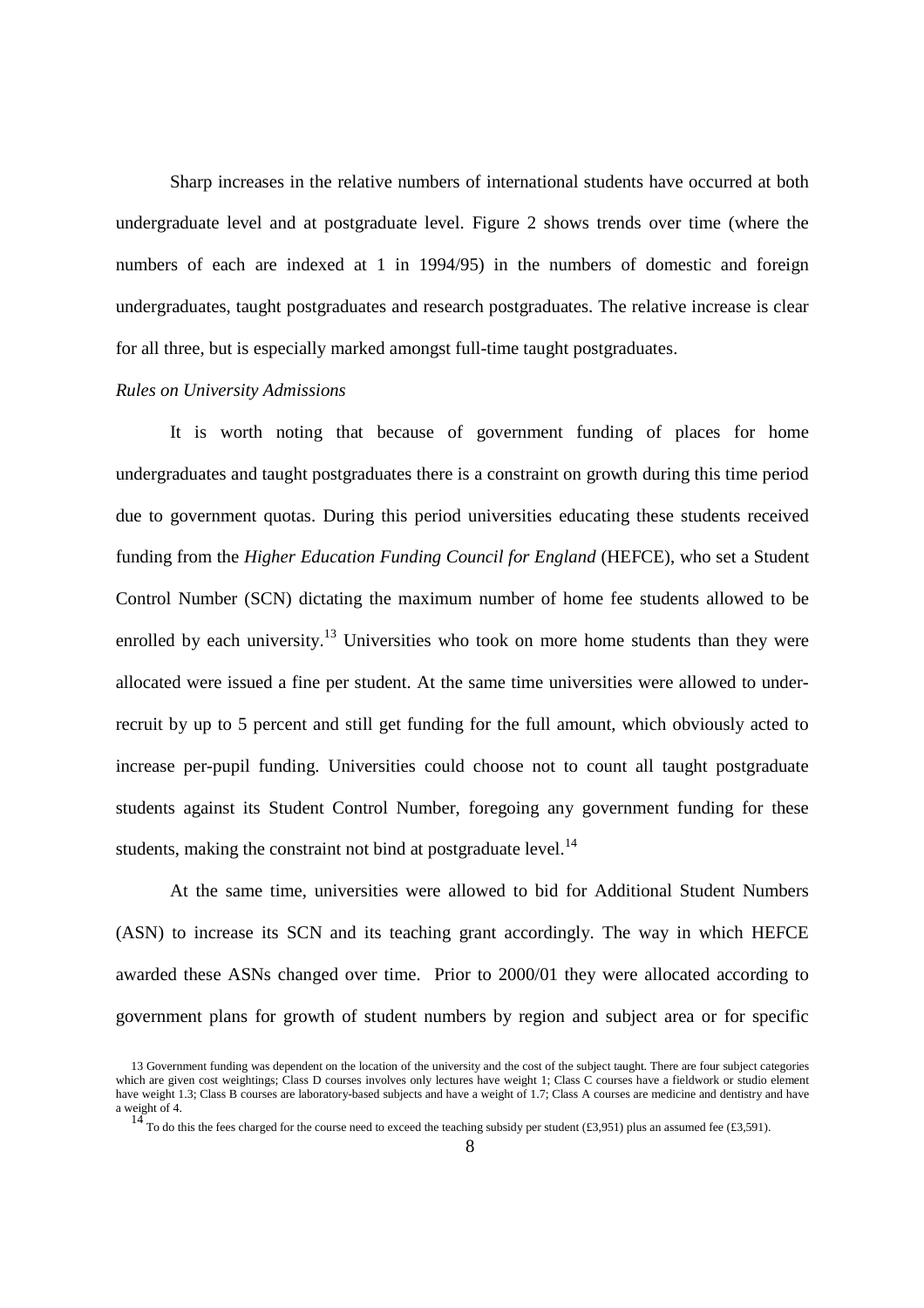projects. From 2000/01, this was amended so that institutions could submit proposals for ASN. For an application to be successful an institution needed to have filled its existing student places, show excellence and provide evidence that there is demand for additional places. One feature of this was for universities to use overseas students as a signal of this demand. This potentially allowed the number of overseas students to influence the number of domestic students, even with government quotas. From 2005 the government suspended competitive ASN bids and once again allocated additional places according to specific developments or goals.

Funding for research postgraduate students was not subject to these caps. Funding for these students is allocated in proportion to the number of home research postgraduates in their first 3 years of full time study (6 years for part time) in departments rated 4+ in the previous Research Assessment Exercise (RAE), weighted by London residence and subject costs. This is unrestricted funding with no caps on the maximum amounts of students at a university, however the total amount of money is capped and split amongst institutions.

By contrast to these regulations on home students, overseas students receive no government subsidies, and therefore have no limits to the number enrolled by individual institutions. The only limiting factor is the number of overseas student visas approved by the UK immigration office and from the sending country.

Hence the very large growth in the number of overseas students documented in Figure 2 and Table 1. By the 2011/12 academic year, there were 115 percent more research postgraduates, 229 percent more undergraduates and 547 percent more taught postgraduates from overseas as compared to 1994/95.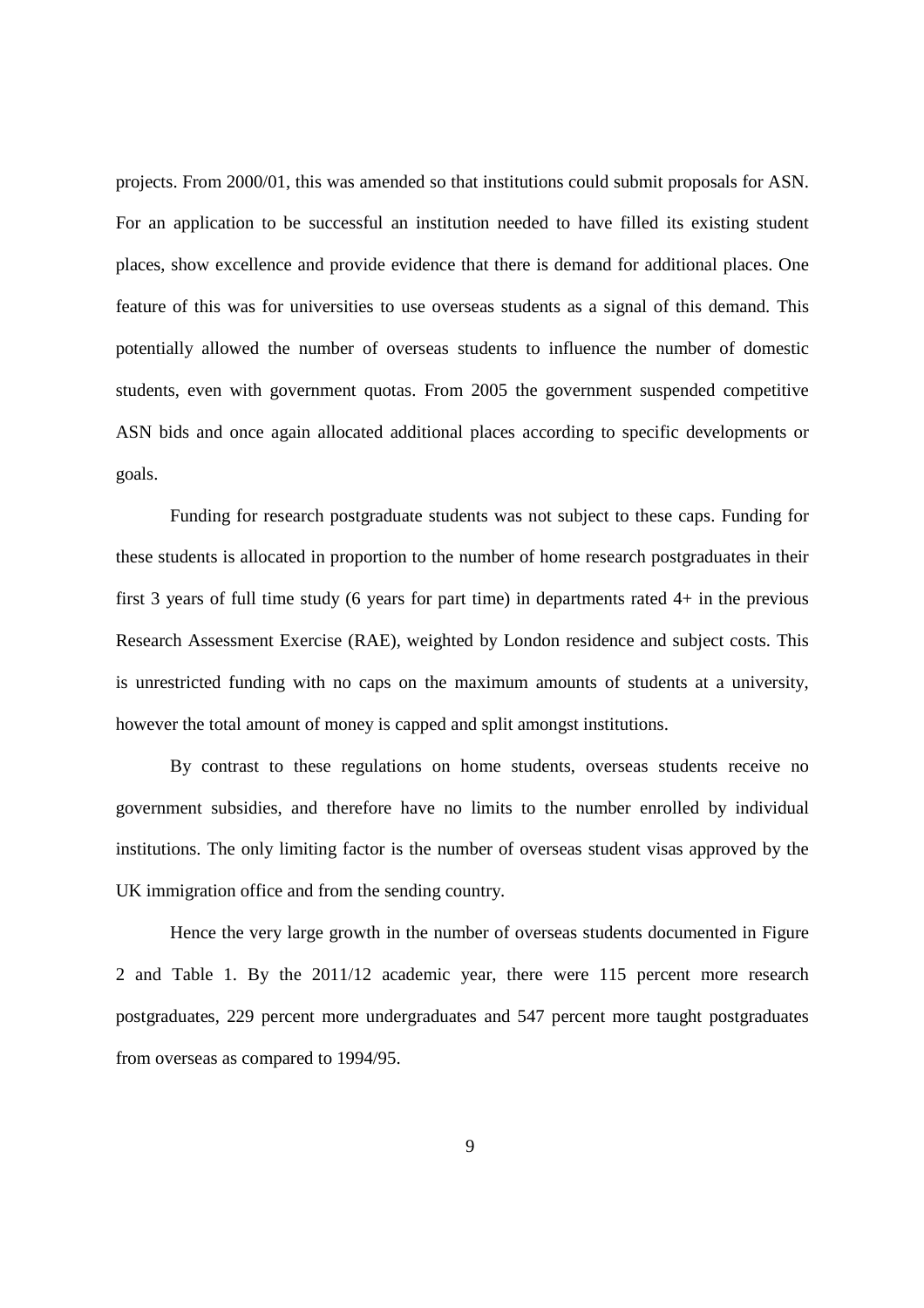In addition to domestic students and overseas students are non-UK European Union (EU) students. EU regulations mean that all students domiciled in the EU are required to be treated in the same way. This means that all UK and EU students pay the same fees and are referred to as home students. A further consequence of this is that EU students receive the same funding as an equivalent domestic students and it is for this reason that they come under the same quota system as domestic students.<sup>15</sup>

#### *Origin Countries of Overseas Students*

The composition of overseas students has for the most part remained relatively stable over this time period by broad region of origin.<sup>16</sup> Figure 3 shows Asia to be by far the largest source region of students, followed by Africa and then North America.

However, as Figure 3 also shows, there has been one large and notable change in the composition of overseas students, namely the influx of Chinese students. In 1995 there were 1,510 Chinese students amongst all UK universities studying full time at any level. This remained fairly stable until 1998, after which it began where it began to increase rapidly, almost doubling year on year from 2000 to 2003. By 2005 there were 39,820 Chinese students, corresponding to an enormous 1,900 percent increase over a seven year period. Again this remained stable until 2009 when the number began growing quickly, the Chinese now account for more than 4 percent of all students and 26 percent of all overseas students.

The rapid expansion and subsequent levelling off in these numbers was caused by a change in the Chinese visa licencing for students. In 1999 the Chinese Government introduced

<sup>15</sup> Therefore non-UK EU students displace domestic students on a one-for-one basis. In our empirical work, we thus show results treating UK only and UK plus EU students as domestic students and home fee students. As one would expect, given that from a university funding perspective the students are equivalent, results prove to be rather similar. In 2011/2012 non-UK EU students comprised 4 percent of home fee undergraduates, percent of taught postgraduates and 21 percent of research postgraduates (see Table 1).

<sup>16</sup> Countries were grouped to the following broad regions using NSCC groupings; Africa, Asia, Europe (EU and Non EU), Middle East, North America and the Rest of the World.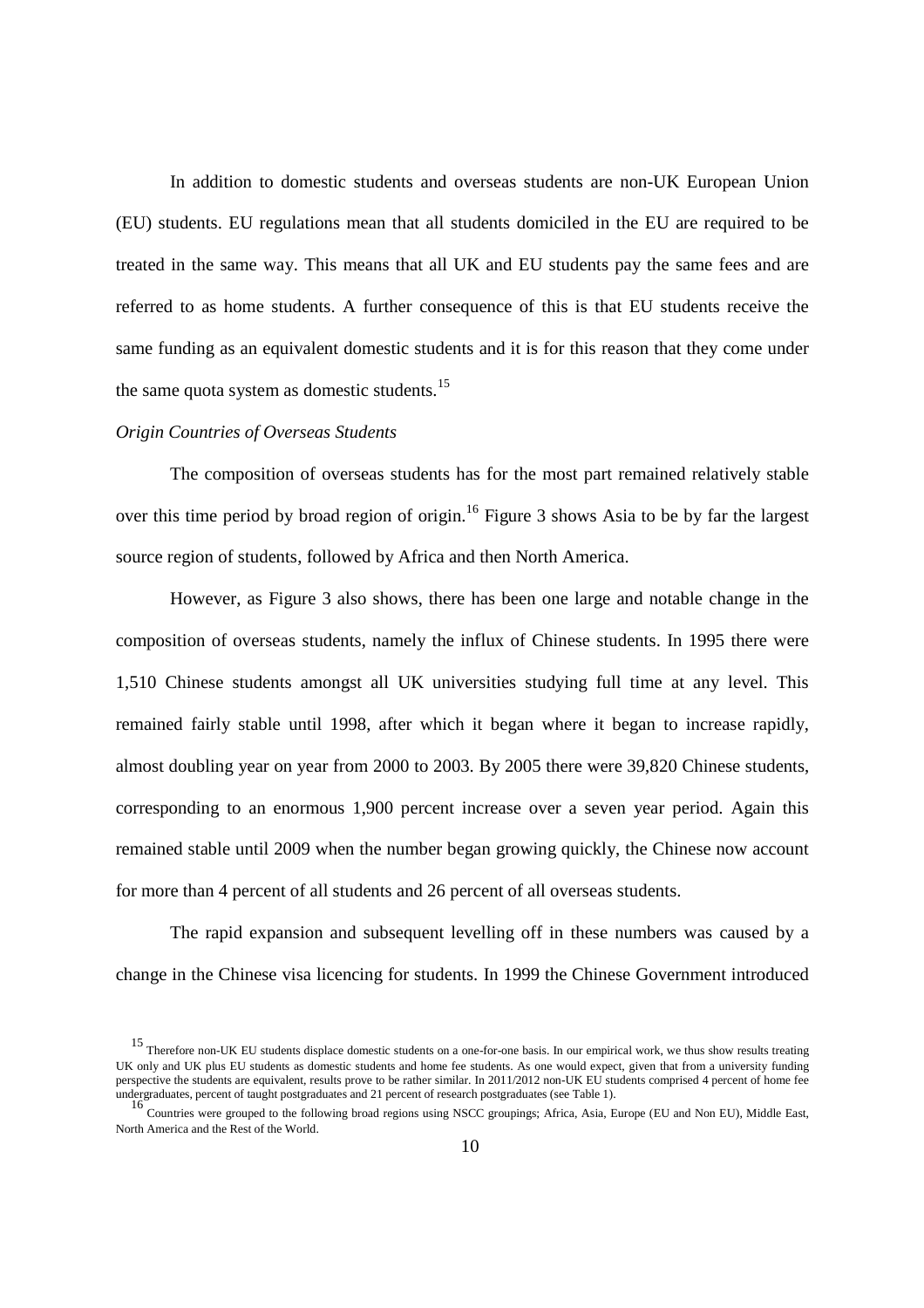new regulations<sup>17</sup> which allowed for the formations of licencing agencies making it considerably easier for self-funded Chinese students to study abroad. Although it had been possible to self-fund since  $1981^{18}$ , international study was still characterised by around 5000 government funded students from the leading universities being sent to strategically productive placements abroad. The opening of these agencies dramatically increased the size of the selffunded sector, in 1998 there were 11,443 self-funded students, by 2002 there were 117,000 (Li and Zhang, 2010).

The self-funded nature of Chinese students has meant they are very concentrated in certain fields of study. Figures A1 and A2 in Appendix 1 clearly show these strong subject preferences. The subjects with the largest increase in numbers were Business & Management, Maths & Computing, Economics and Engineering, whilst there is very little growth in the remaining subjects. Furthermore given that Chinese students became predominately selffunded they also became more price responsive. Prior to 1998 the demand of student places by Chinese students was unlikely to be responsive to the Great British Pound: Yuan exchange rate. After then the exchange rate became potentially more important as a determinant of the number of Chinese students, a feature we exploit in our empirical strategy below.

### 3. **Data and Research Designs**

#### *Data Description*

The administrative data we use comes from the Higher Education Statistical Agency (HESA) and contains information on all full time students studying at higher education institutions

<sup>17</sup> Regulations for the Administration of Intermediary Agencies for Self-Funded Study Abroad 1999 (PRC).

<sup>18</sup> State Council – Interim Provisions for Study Abroad with Self-funding.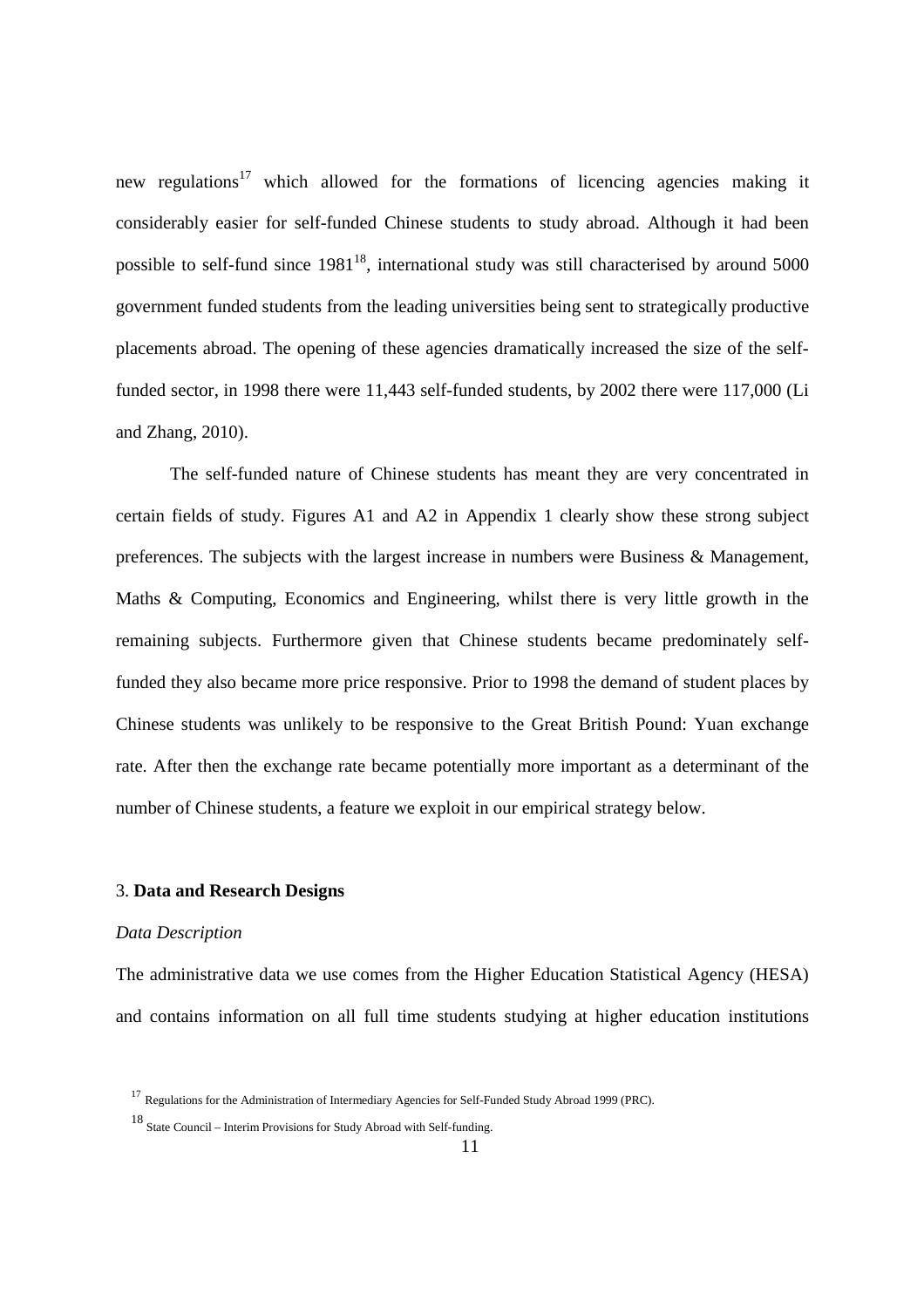between the academic years 1994/95 and 2011/12, comprising 18.6 million individuals in total. This is count data for all universities broken down across the following groups: 165 subject areas, 267 domiciles of origin, 3 levels of study, 3 fee statuses and 2 genders over 18 years.<sup>19</sup>

We conduct separate analyses for undergraduates, taught postgraduates and research postgraduates. To eliminate the issue of universities opening and closing, we study a balanced panel of universities. This is defined as including those with a positive student count for any of the levels (UG, PGT, and PGR) in all of the years. This brings our sample to  $144$  institutions.<sup>20</sup> Summary statistics are shown in Table 1 (in the columns labelled 'balanced panel'). It is evident that our sample contains the vast majority of students as compared to the full sample (where there were 149 universities in 1994/95 and 161 in 2011/12), suggesting numbers from any entrants or exit are small.

There are many university courses on offer at UK universities. We have data on 165 distinct fields of study categories. During the early years of our data, the number of overseas students was relatively small in some universities and so therefore to ensure that there were sufficient non-zero shares of students from countries, we aggregated groupings of related subjects. The 165 subjects are grouped into 5 subject areas; (1) Medicine, dentistry and subjects allied to medicine; (2) Sciences; (3) Social Sciences, Law and Business, (4) English, Languages and History; and (5) Creative arts, design and education.

Table 1 shows student numbers in each of these five groups, and also in twelve smaller groups which we can look at for some of our analysis (the part on Chinese student inflows)

<sup>19</sup> So, as an example, in a given academic year we can calculate the number of male French students at Oxford paying home fees who are studying physics at undergraduate level.<br>
<sup>20</sup> For the 41 universities that merge during the time period, we consider them as one university throughout our sample period.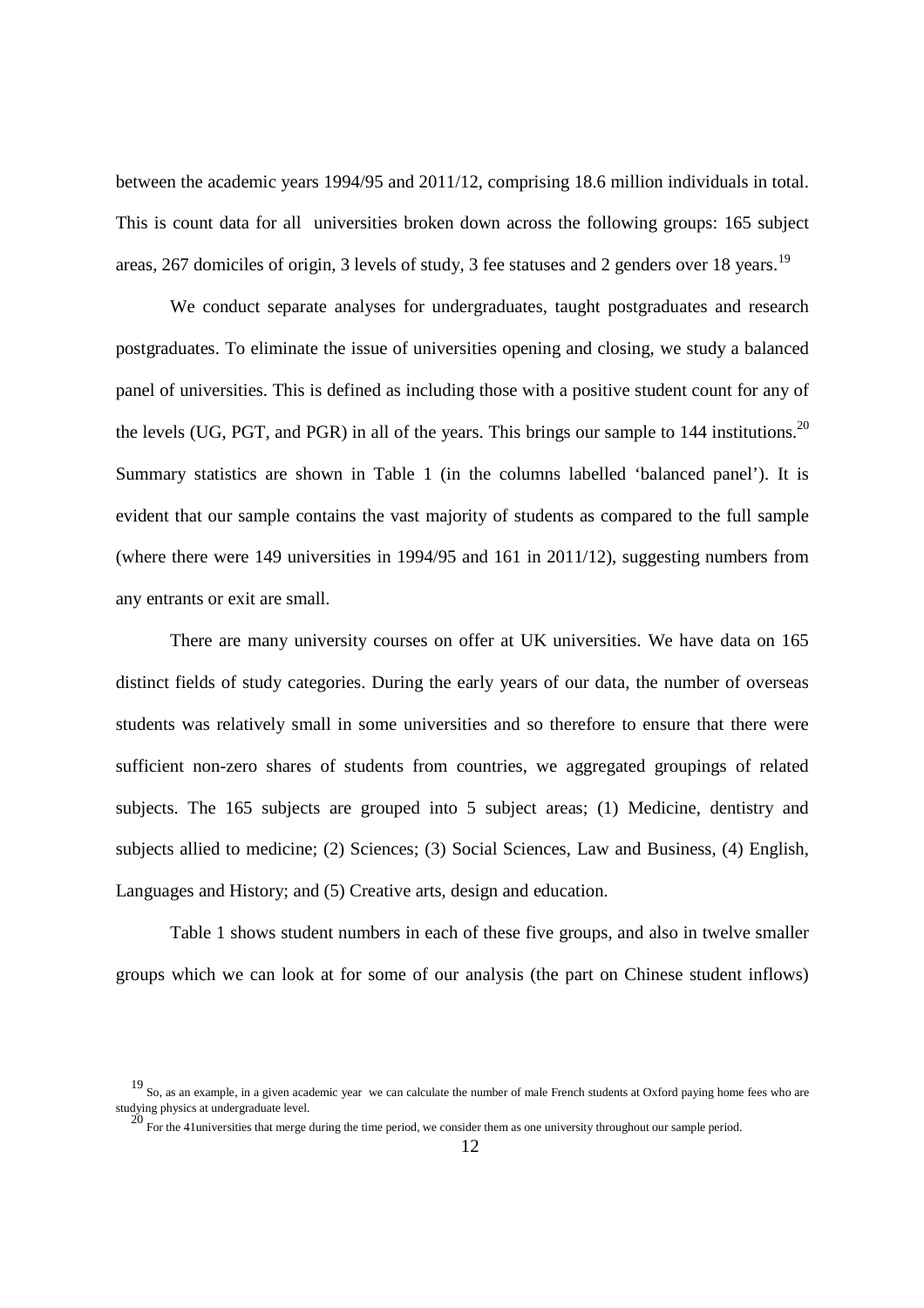when we focus on a university panel rather than a field of study by university panel.<sup>21</sup> More details on these, and other definitional aspects of the data, are given in the Data Description in Appendix 2.

#### *Empirical Approaches*

Our initial research set up borrows from the related literature (in terms of approach) that studies the impact of immigrant inflows on native outcomes, further developing methods used there to our particular institutional setting. The most well-known work in this area studies the impact of inflows on labour market outcomes, but there are also studies looking at other outcomes like crime, use of public services and education. $^{22}$ 

Considering the impact of immigrant flows on native outcomes, various authors (like Borjas, 2006, and Card, 2007) have set up empirical specifications that are designed to net out problems to do with initial conditions and mechanical biases. Peri and Sparber (2011) summarise the approaches and claim, in the context of spatial variations across cities, the best representation relates changes in native or immigrant outcomes (employment in their case) scaled by the lagged size of the spatial unit (the city). Our analogous outcomes are domestic and international student numbers at study field by university, so we develop a baseline estimating equation for subject by university i in year t as:

(1) 
$$
(D_{it} - D_{i,t-1})/S_{i,t-1} = \alpha_i + \beta (F_{it} - F_{i,t-1})/S_{i,t-1} + T_t + \varepsilon_{it}
$$

where i denotes field of study by university, t denotes year, D is the number of domestic students, F is the number of international students, so that  $S = D + F$ , and the equation includes a full set of field of study by university fixed effects  $(\alpha_i)$  and time effects  $(T_t)$  and an error term

 $21$  Results using 12 subject areas instead of the 5 broad areas are available from the authors upon request. They are similar, but because of a higher preponderance of zeros the first stage results were not as strong.<br>
22 F

Examples of studies of crime and immigration are, *inter alia*, Bell, Fasani and Machin (2013), on public services and immigration see Wadsworth (2013) and on education and migraton see Dustmann and Glitz (2011).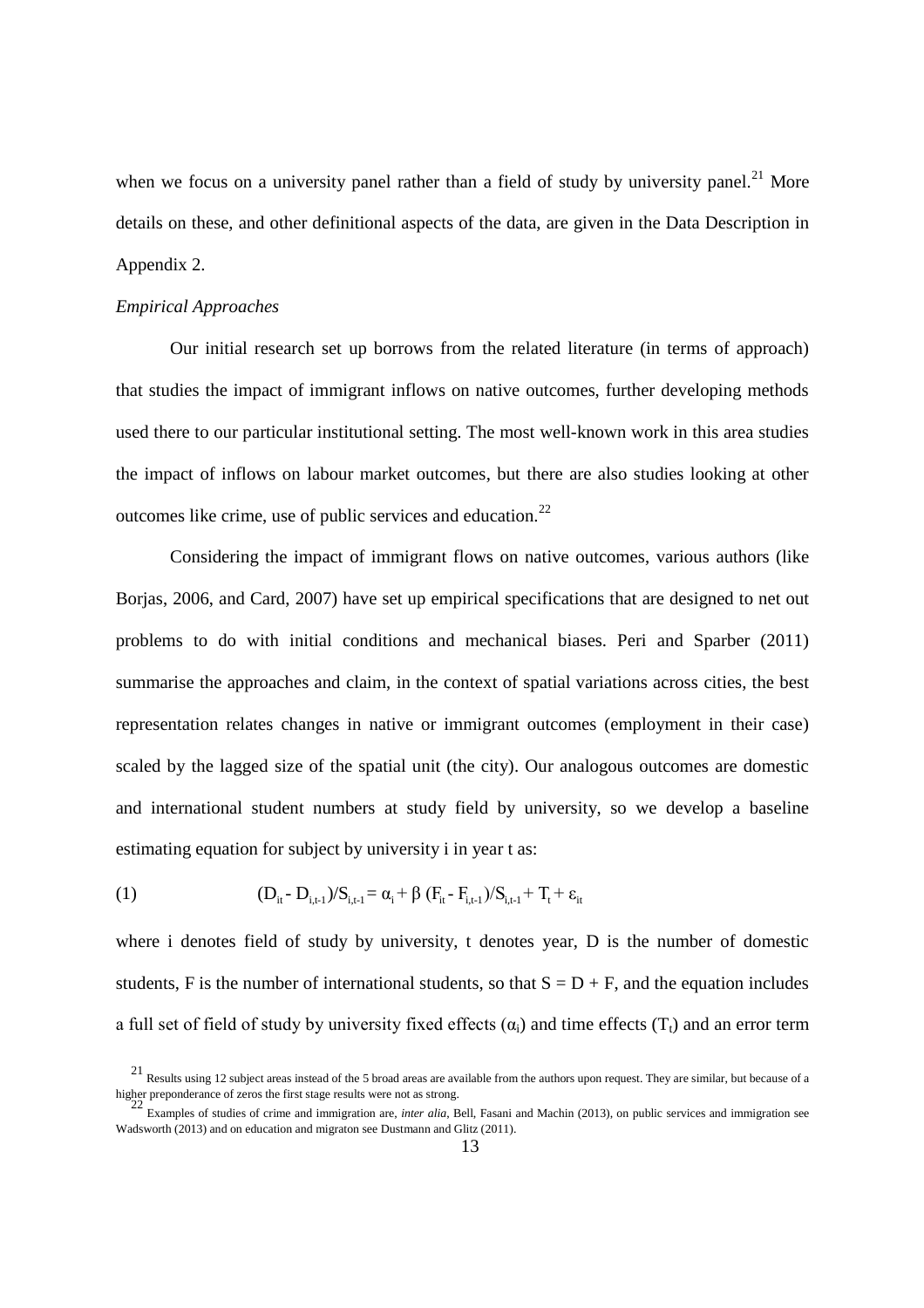$(\epsilon_{it})$ . As the model is specified in changes it accounts for underlying differences across universities, with  $\alpha_i$  controlling for average growth rates by university field of study and  $T_t$ accounting for annual aggregate growth rates. Therefore, the identifying variation comes from deviations of growth rates from university field of study growth trends.

In (1) β is the key parameter of interest for whether or not there is a crowding in or out within a university. A positive  $\beta$  is suggestive of subsidisation, whilst a negative  $\beta$  implies displacement. This coefficient can be interpreted as the number of domestic students who respond to each additional overseas student (e.g. a coefficient of -1 implies one-for-one crowding out). These estimates are not affected by cell size, nor is there any artificial correlation between the dependent and explanatory variable.

Whilst equation (1) is quite stringent in that it specifies the relationship in terms of within field of study by university changes and includes a full set of fixed effects, it does not (unless these fixed effects factor out any possible bias) account for the potential endogeneity of overseas demand. This is important as universities that experience shocks, such as changes in university rankings or new teaching buildings, may affect the supply or demand of places for domestic and overseas students simultaneously. To address this issue of common unobserved shocks, we use instrumental variable techniques to generate an exogenous source of variation in the number of overseas students at university subject area level.

We adopt two approaches to do this. The first employs the shift share approach that has been commonly used in the immigration literature (e.g. by Card, 2009). This approach relies on prior immigrant settlement patterns as a source of identifying information. The idea rests on the notion that the current relative flow of immigrants to a city is related to historical population shares. The thought experiment is that a city with an historically high share of the immigrants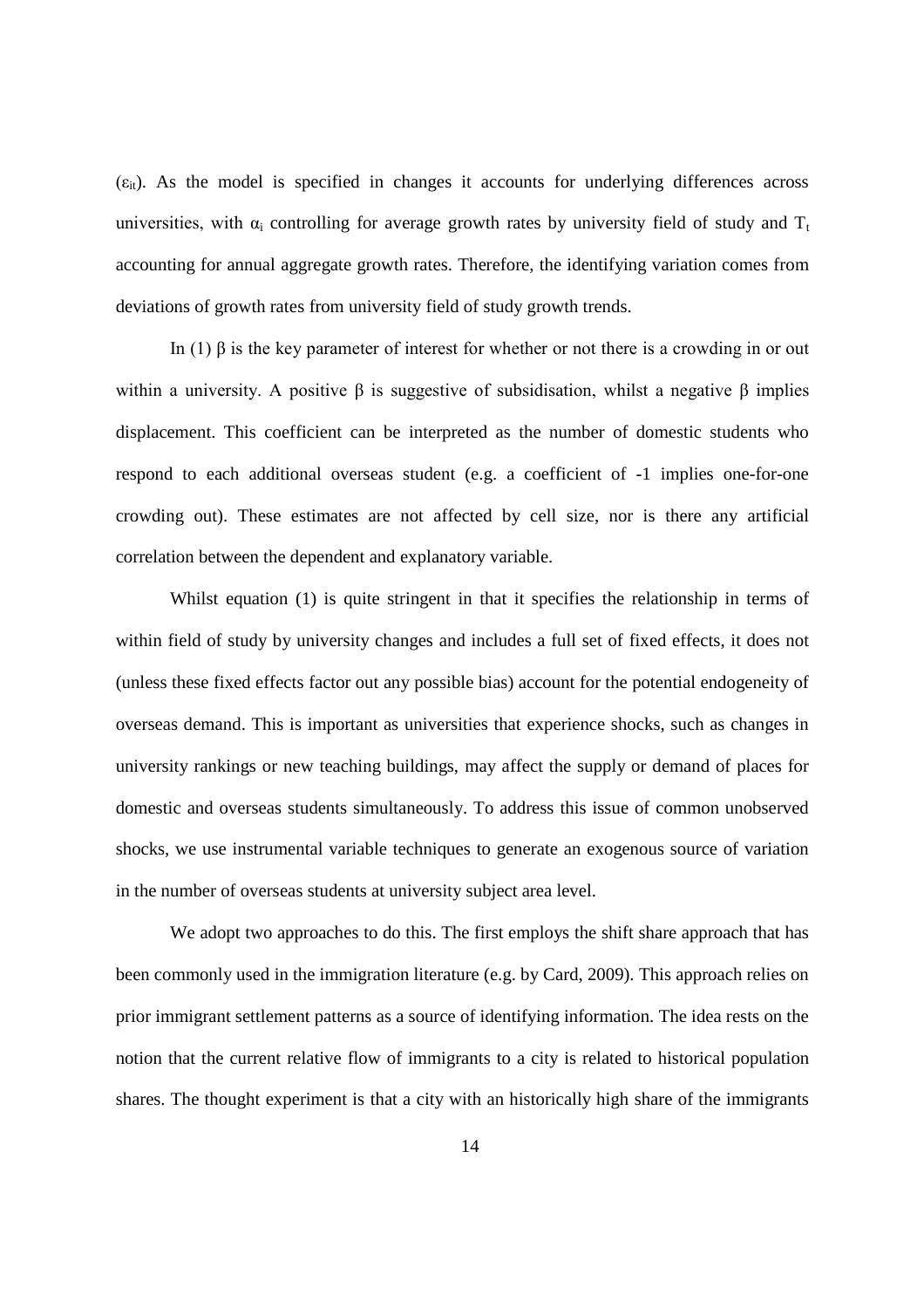from a particular source country, is more likely to experience growth when the national amount of immigrants from that source country increases, compared to a city with a low historical share. The key assumption is that the national inflow rates from each source country are exogenous to conditions of any city.

When thinking of university enrolments, the conceptual analogue is that individuals from a particular origin country are more likely to go to universities, and study subjects, where previous students attended. Anecdotally, this seems reasonable in that there are well known examples of students from particular countries studying the same kind of degrees in particular countries. Obviously it is an empirical question as to how strongly the instrument predicts.

More formally, the instrumental variable we use to predict the change in the share of foreign students for field of study by university time is:

(2) 
$$
\Delta P_{it} = \sum_{c=1}^{n} (F_{cito}/F_{cto})\Delta F_{ct}
$$

where we use the initial distribution of foreign students from country c and allocate the flow of foreign students from that country between period  $t$  and  $t+1$ , according to that distribution in time 0 and the total change in students from country c. We do this for 1994/95 to 1998/99 as the initial time period and predict future annual flows (2001/02 to 2011/12) to each university subject area. This means there is year on year by university subject area variation generated from a combination of national inflow figures and the historical shares.

From this we generate two instrumental variables. The first, IV1, groups all Non-EU countries together as one category. In this case c is an indicator for originating from non-home fee paying country. The second set, IV2, uses the shares on a country basis, so c represents the country of origin. IV2 has the benefit that, because it uses the proportion of students from an individual country, it allows for specific country university subject relationships. For example,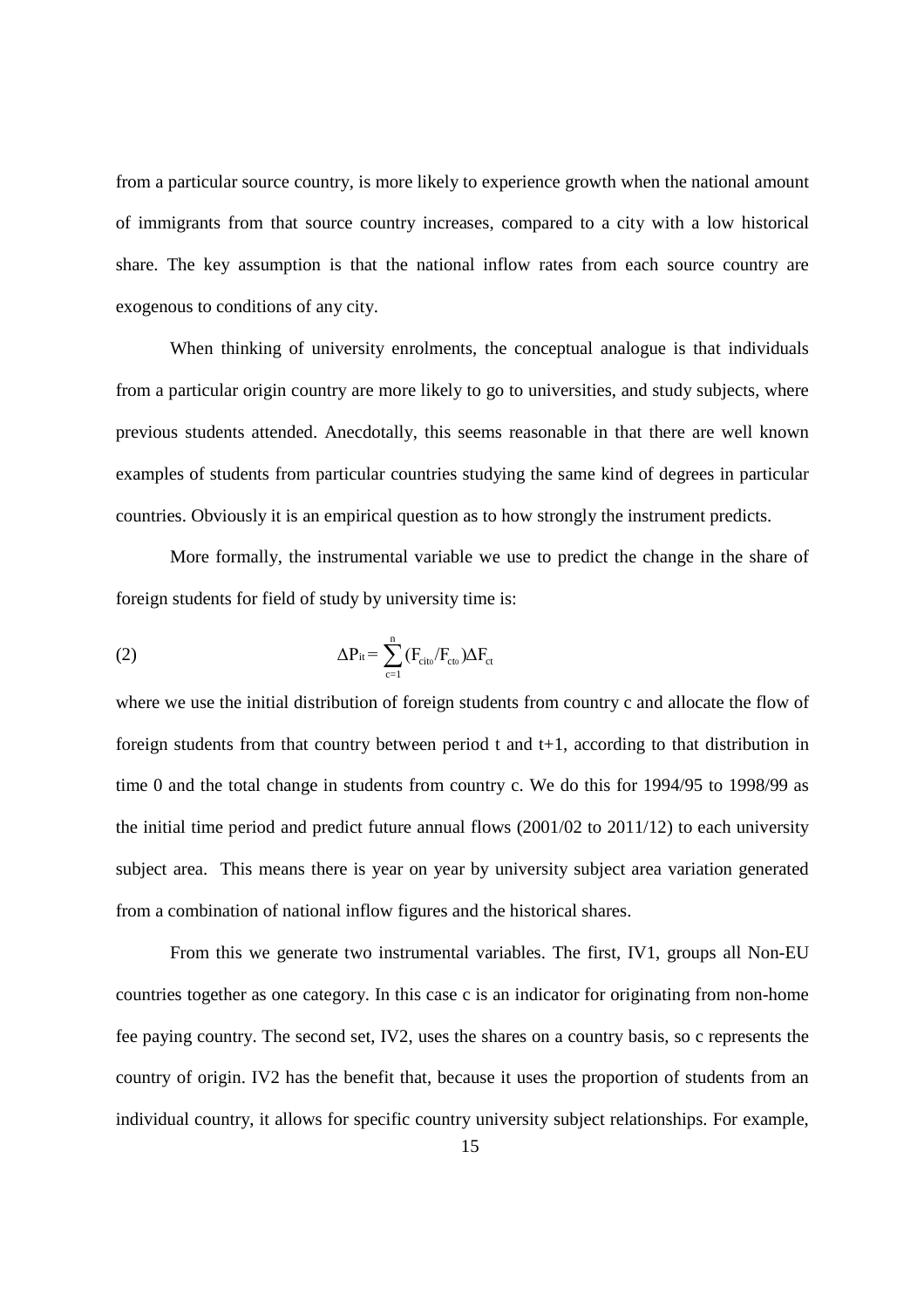if the science department at University A has a higher than average proportion of the national total of students from Non-EU country Z, then when the total amount of students from country Z increases we expect a larger than average increase in the number of overseas science students at University A. Furthermore if another Non-EU country Y which has no students at university A had an increase in their student numbers, this would not affect the number of overseas students at university A. Contrary to this method IV1 would use the share of Non-EU students as a whole, and any increase in the number of students from country Y at the national level would be in part allocated to university A.

The disadvantage of this method is that because IV2 uses specific country university subject area pairs, the proportion may be more liable to change over time. Even though these shares were generated over a four year period between 1995-8, some countries had little to no representations in some cells that have subsequently may have become a more prominent. So any future increases in their numbers would not be reflected in predicted changes at that university subject level.

The benefit of IV1 is that it captures the international character of a university, and therefore does not rely on specific countries to be present at a university during the 1995-8 period. The key assumption remains that the national inflow rates from each source country are exogenous to conditions in a particular university department. This is likely to be the case given that we have 570 university subject cells, each only contributing a small amount to the total. Therefore throughout the first part of the analysis we use both instruments.

The shift share approach assumes that historical shares of students at university departments are informative about current flows. It turns out that this is typically true as our results that the location patterns for past students are strongly reflective of where later students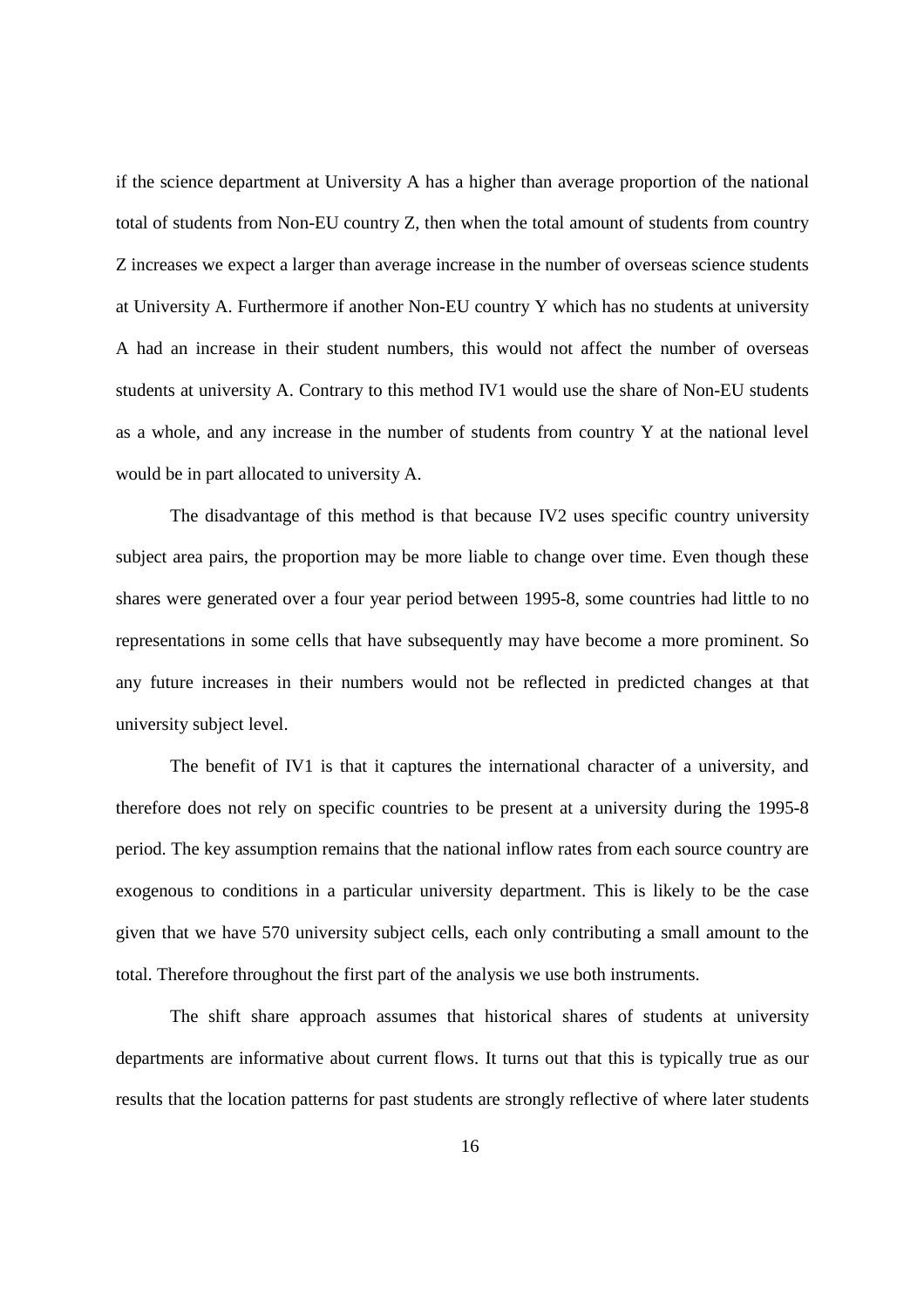chose to study. However, for reasons we have already discussed, this is not likely to hold for China which is an important country during this period of expansion. Prior to 1998 the majority of Chinese students were granted a student visa if their choice of course was supported by the state. However, once self-sponsorship became easier, the numbers of Chinese students studying Business or Economics increased very rapidly indeed.

We thus focus on inflows of Chinese students in detail and implement an alternative IV strategy which uses the Chinese policy change as a source of exogenous variation in the change in number of Chinese students attending UK universities. After the simplification of the Chinese student visa application process the number of overseas students studying Business or Economics rapidly increased.

This increase is shown very clearly in Figure 4 which shows big increases, for these two growth subjects. Figure 4 also (like the earlier Figure 3) shows that the majority of the growth occurs between 1999/2000 and 2004/05. Then, after a lull, a second strong growth phase occurred from 2008/09 to 2011/12. Interestingly, this occurred after the Chinese Yuan huge 80 percent appreciation against the Great British Pound during 2008, as is shown in Figure A3 of Appendix 1.

It is evident that, with the increase in self sponsored students the number of Chinese students attending UK universities became increasingly dependent on the exchange rate. Table 2 shows the price sensitivity of Chinese students before and after the visa reform. The results show that changes in the number of Chinese students were uncorrelated with the exchange rate prior to the reform (when they were predominantly funded by the Chinese Government), but were significantly correlated post reform. Moreover, it is the growth subjects are the most sensitive to exchange rate fluctuations.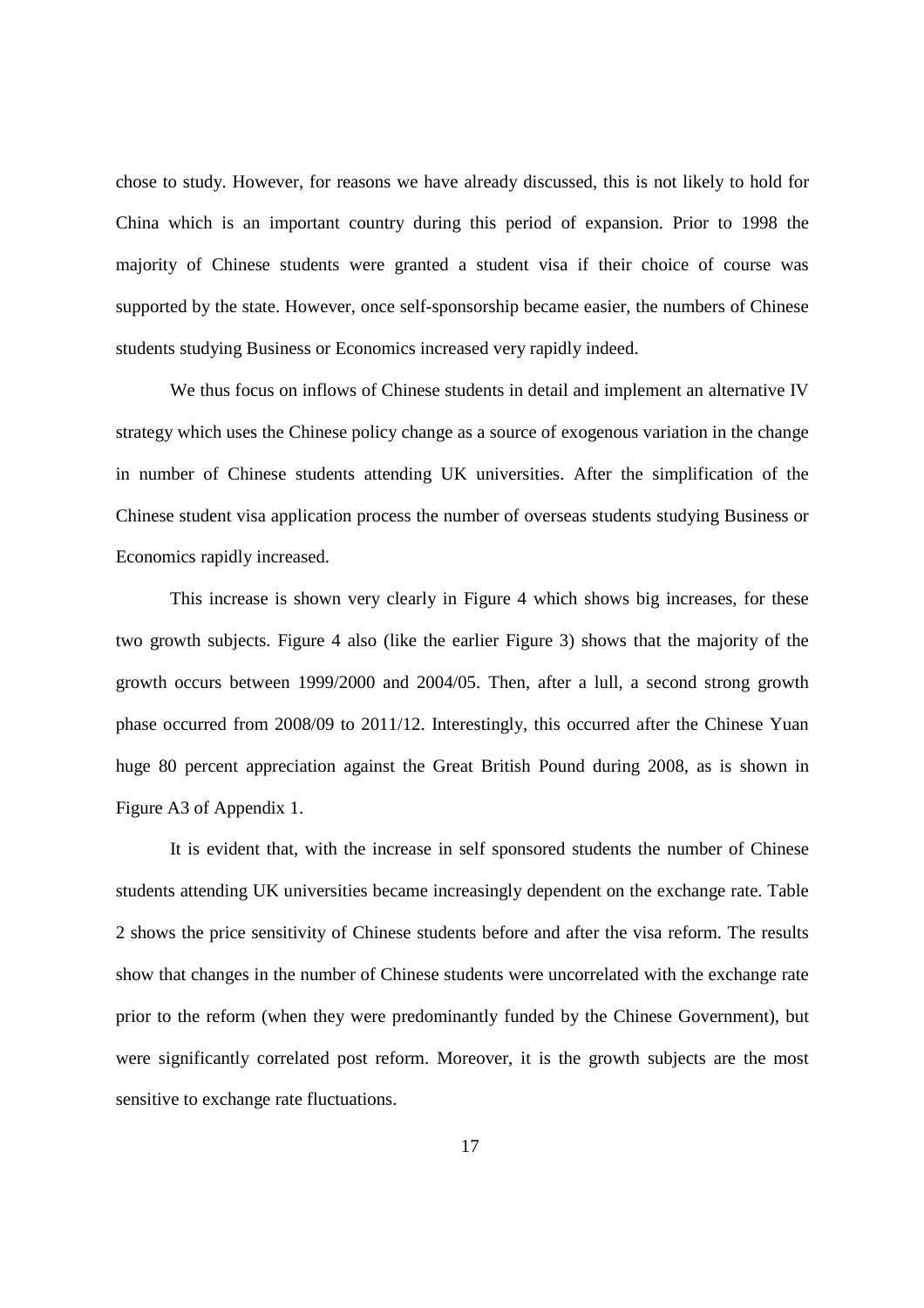Therefore to implement an instrumental variable strategy in the study of changing Chinese student numbers we generate an indicator variable for each growth subject post reform, plus a growth indicator interacted with the Yuan: Pound exchange rate. We argue that these sources of overseas student growth are exogenous to university departments in the UK and so we use these combinations as instruments for the change in the number of overseas students at a university department.

## **IV. Results**

### *University by Field of Study Panel*

Table 3 shows estimates of equation (1) for undergraduates, taught postgraduates and research postgraduates. Two specifications are reported for each, one where the dependent variable is the proportional change in the number of home students (i.e. UK and EU students) and one where it is the proportional change in the number of domestic students (i.e. UK only). The first row of Table 3 shows ordinary least squares (OLS) estimates, and the second row shows the two stage least squares (2SLS) estimates. The first stages corresponding to the latter (which are the same for the home and domestic specifications) are reported below these, together with associated F-statistics for the instruments.

The first thing to note from the Table is that all the OLS coefficients are estimated to be positive, and statistically significant, implying no evidence of crowd out. However, for the reasons articulated above, we need to consider what happens when we allow for common shocks to affect both changes in domestic and foreign students via our instrumental variable strategy. The F-tests reported for the first stage show that the instruments are very good predictors of the change in foreign students (they are all above 10, and some strongly so). Thus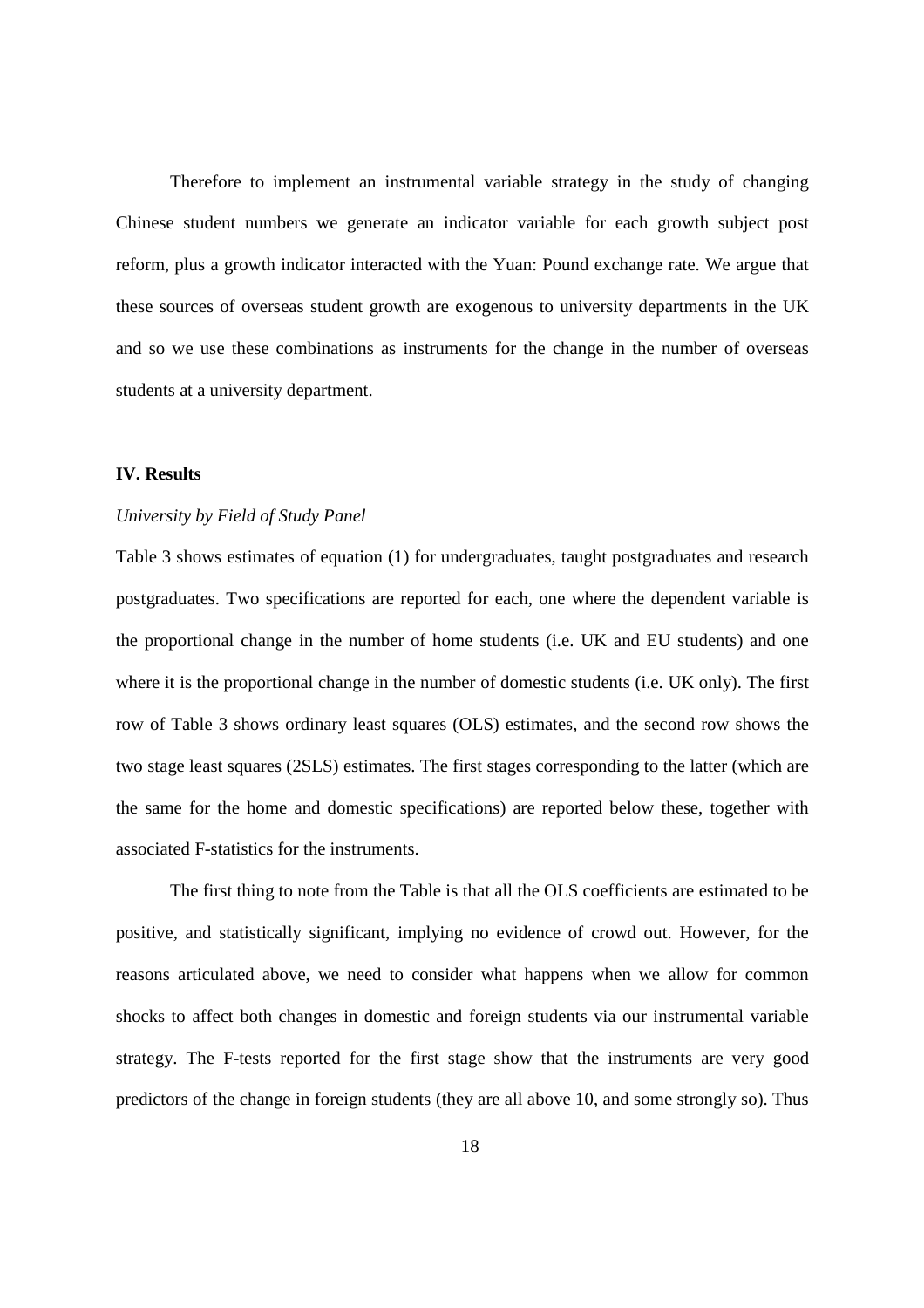transposing over the enclave idea that has been exploited in the immigration literature to the inflow of foreign students to specific fields of study and university seems to work well. The positive enclave effect is intuitively very plausible (i.e. that foreign students go to study the same subjects in the same universities as previous students from their home country did). Interestingly, the 2SLS estimates are, like the OLS estimates, all positive as well. Thus our evidence is much more in line with the notion of crowding in, where foreign students bring in additional income that can cross-subsidise domestic students, rather than crowding out.

The pattern across the three groups of students is informative in this regard as well. The 2SLS estimates are significant and positive for the postgraduate groups, but not for the undergraduates. Thus for undergraduates, there is on average no crowd out or crowd in, but for postgraduates where universities have more freedom to increase the number of home students and where fees can be sizable for foreign students, there is evidence of crowding in. The coefficient above unity for the taught postgraduates is suggestive that Master's courses are the major place where this occurs.  $23$ 

#### *Variations Across Universities*

Table 4 reports separate estimates for the 20 Russell Group and 124 non-Russell Group universities in our sample.<sup>24</sup> The evidence of crowd in seems to be more marked for the former group. This is not so surprising given their ability to recruit international students and that

 $23$  Up to this point we have estimated the impact within university-subject area pairs, testing whether increases in foreign student numbers are associated with a change in the number of domestic students in that university subject area. Whilst this is the approach we prefer to take as we think subject choice is an important dimension to look at, it may be that universities try to make more centralized adjustments to student numbers across subjects as well. We have therefore re-estimated our models looking at the aggregate number of students attending the university, thereby accounting for adjustment of student numbers across subjects. Using variation at the university rather than university/subject area level considerably reduces the number of observations, yet we still uncover significant positive relationships amongst postgraduate students. For undergraduate students, the university level aggregated estimates turn out to be much less precise, showing the need to study them within university-subject area pairs.

<sup>&</sup>lt;sup>24</sup> The full set of results, structured in the same way as Table 3 for the Russell Group and non-Russell Group universities are reported in Tables A1 and A2 of Appendix 1.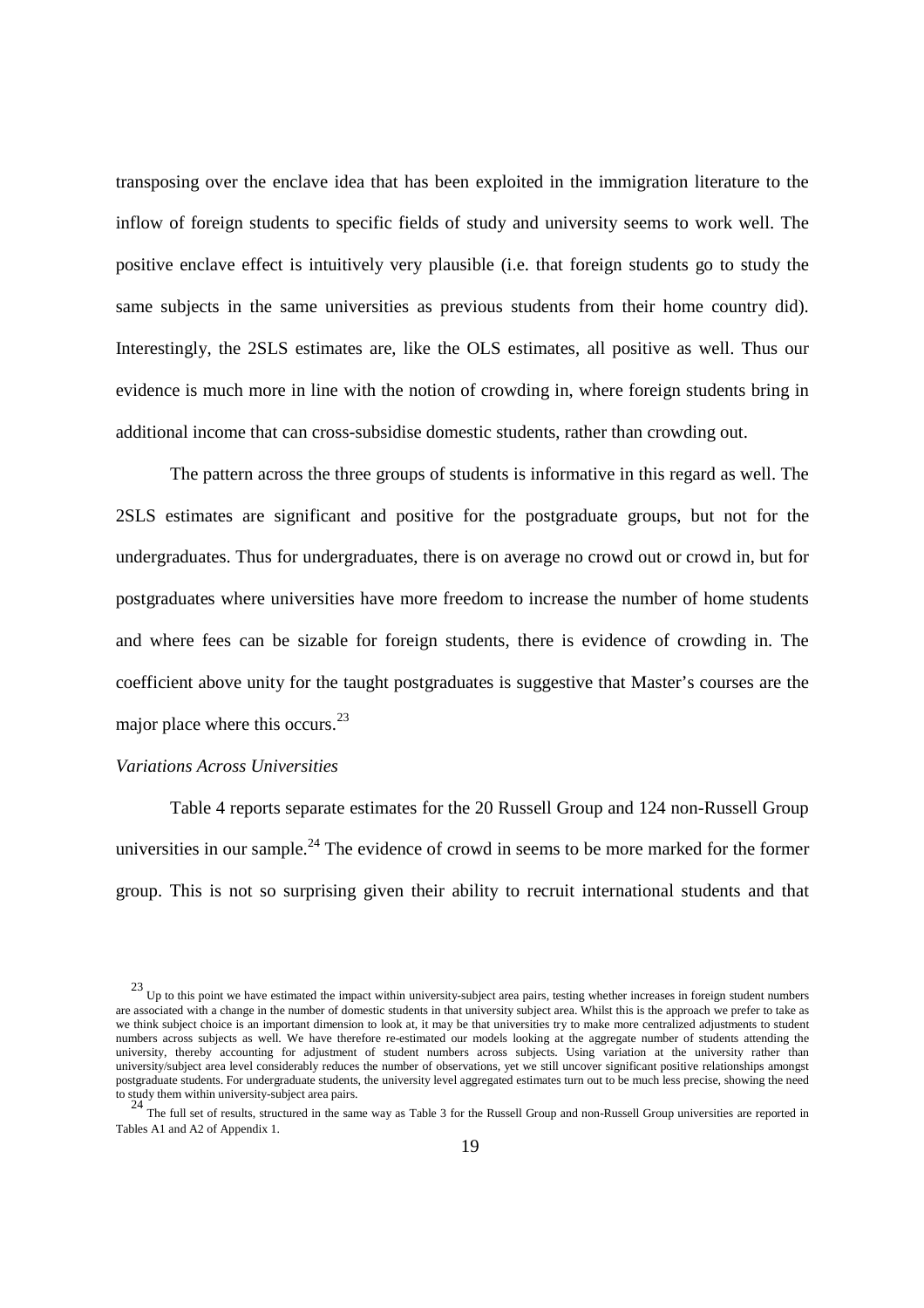these top universities charge higher tuition fees and, in doing so, generate a significant income stream.

## *Increases in the Number of Chinese Students*

We next move to the analysis of Chinese student inflows. To do so the estimating equation is structured as before, but the key independent variable of interest becomes changes in the number of Chinese students, C, as follows:

(3) 
$$
(D_{it} - D_{i,t-1})/S_{i,t-1} = \alpha_i + \beta (C_{it} - C_{i,t-1})/S_{i,t-1} + T_t + \varepsilon_{it}
$$

Table 5 shows estimates of equation (3). The Table is structured in a similar way to Table 3, with OLS estimates in the first row, 2SLS estimates in the second and the first stages from the latter below. As with the panel analysis above, the OLS estimates all show positive estimated coefficients. Also in line with those results, the first stages using the reform/exchange rate instruments are strong, with one exception the research postgraduates.

The 2SLS estimates from the undergraduate and taught postgraduate regressions are both positive, although the undergraduate estimate is imprecisely determined. The taught postgraduates estimate is of similar magnitude to the earlier results and offers strong evidence of crowd in. Thus it seems that increased enrolment of Chinese students on Master's courses has become an important factor in generating income streams for UK universities that have also enabled universities to take on more domestic students in these subjects.

The estimated 2SLS coefficient for research postgraduates is the only negative one we have been able to uncover in our entire empirical analysis. It is, however, close to zero and, owing to the weak first stage, is very poorly determined. This is likely due to the relatively small increases in the number of Chinese students undertaking research degrees. Again, this offers no evidence whatsoever for the hypothesis that foreign students have crowded out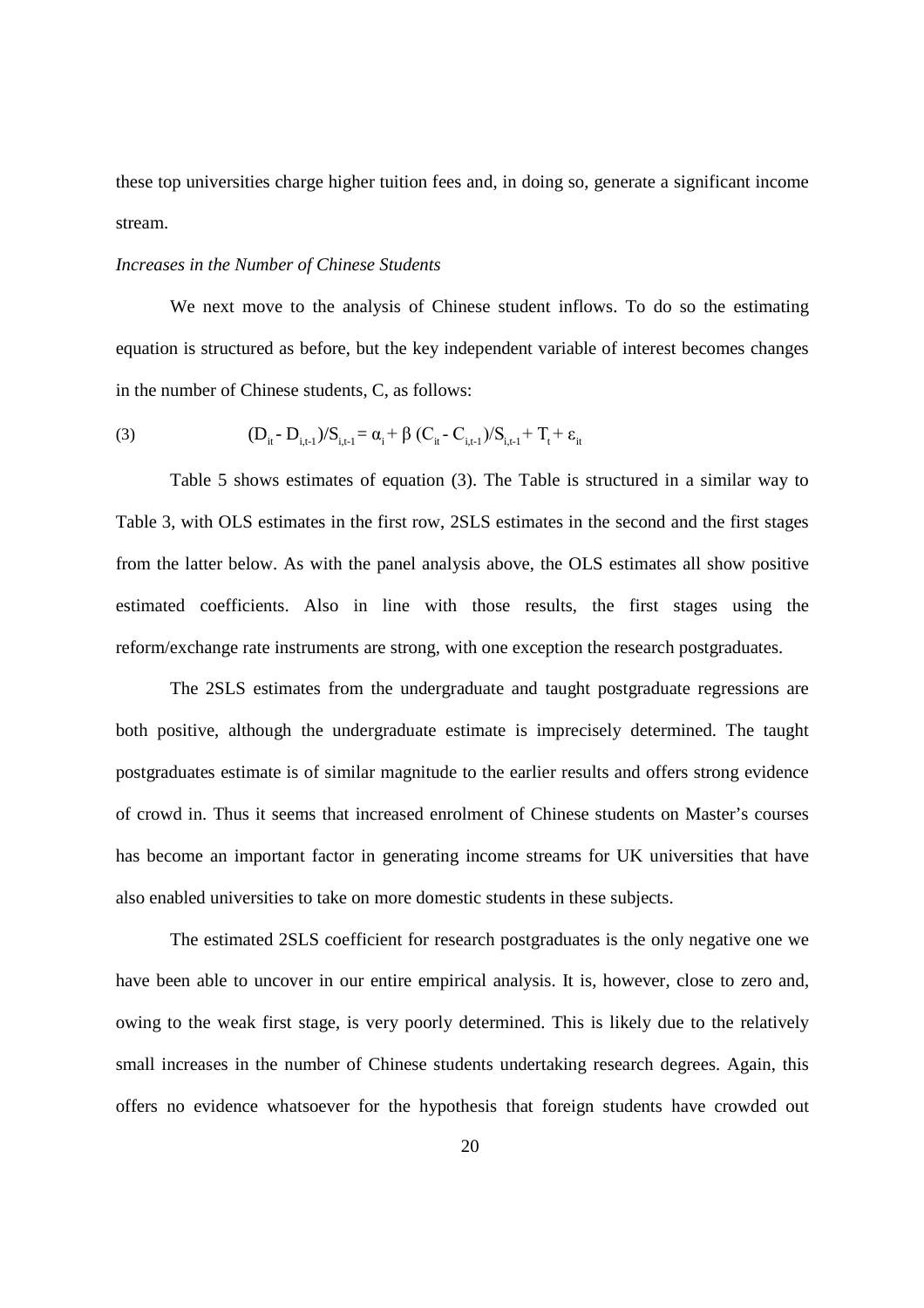domestic students in UK universities. Thus both of our causal approaches reach the same conclusion.

#### **5. Conclusions**

In this paper we study the rapid inflows of international students to UK universities, asking the questions as to whether their increased enrolment and paying out of high fees has had any impact on the enrolment of domestic students. We frame this as a question of whether one can detect any evidence that their increased numbers have displaced domestic students or whether their increased numbers have gone hand-in-hand with increased numbers of domestic students.

To properly consider this question, it is important to set up a research design that allows for common shocks that could cause numbers of domestic and foreign students to covary with one another. We do this in two ways. First, in a manner similar to that adopted in the immigration literature, we use the historical share of students from a sending country attending a university department combined with current national changes in the stock of students from this country as a shift-share instrument. Secondly, we use an exogenous change in the Chinese visa regulations and exchange rate in combination with strong revealed subject preferences as a predictor of overseas student growth.

Using administrative data on the entire UK HE population over the 1994/5 to 2011/12 academic years, in both of these approaches we find no evidence that the big rise in international students enrolling in UK universities has crowded out domestic students. This is the case at undergraduate level and for taught and research postgraduates. Indeed, in some cases we find evidence of subsidisation for postgraduates, especially on Master's programmes where numbers of domestic and foreign students have covaried positively with one another as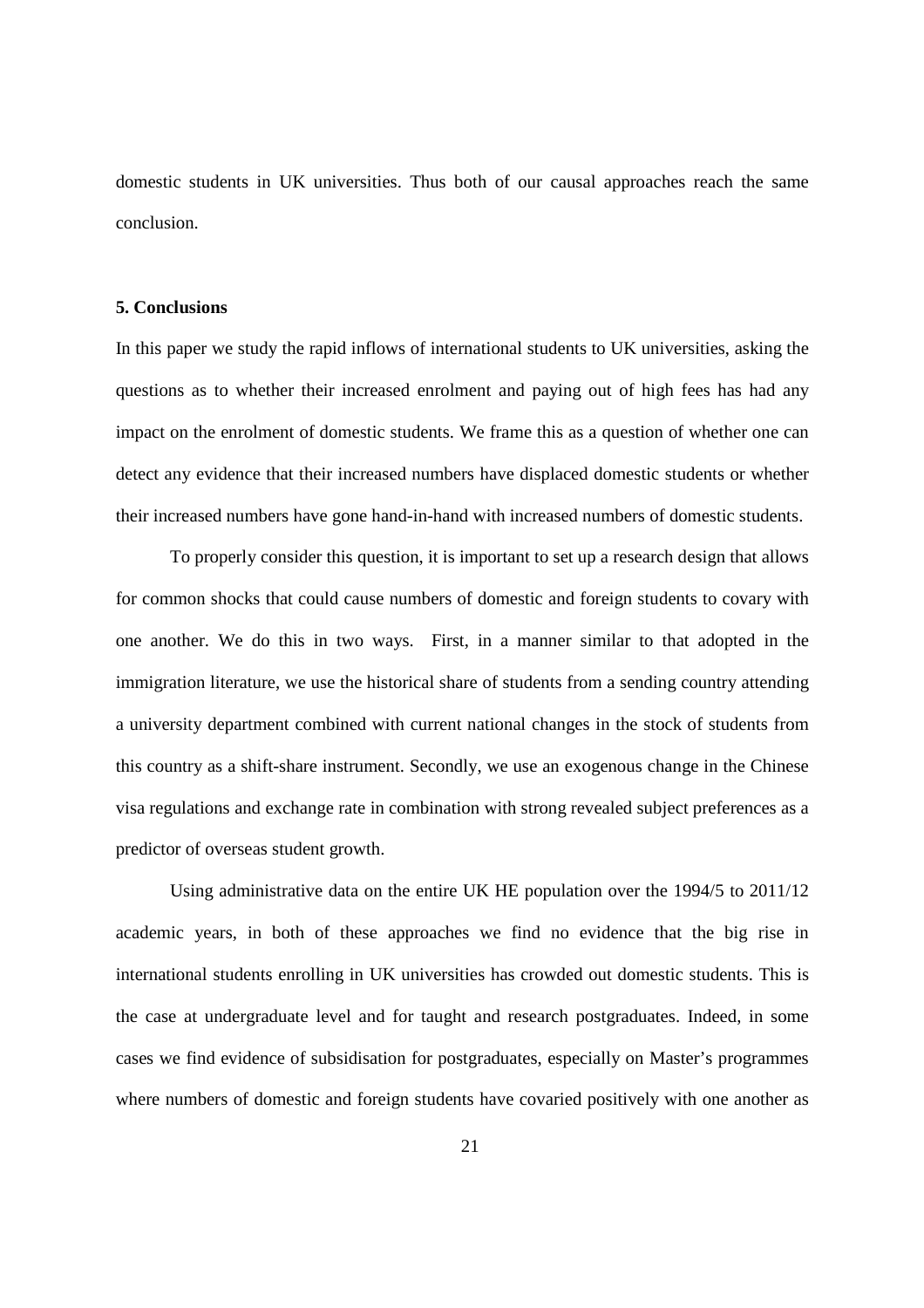both have increased significantly through time. For undergraduates, there is neither evidence of crowding in nor crowding out. We interpret this as resulting from the government quotas on the number of domestic students that operated in the time period we study. Despite this constraint on growth in domestic numbers of undergraduates, the increased number of overseas students combined with their higher than average fees would still have resulted in higher funding per domestic student.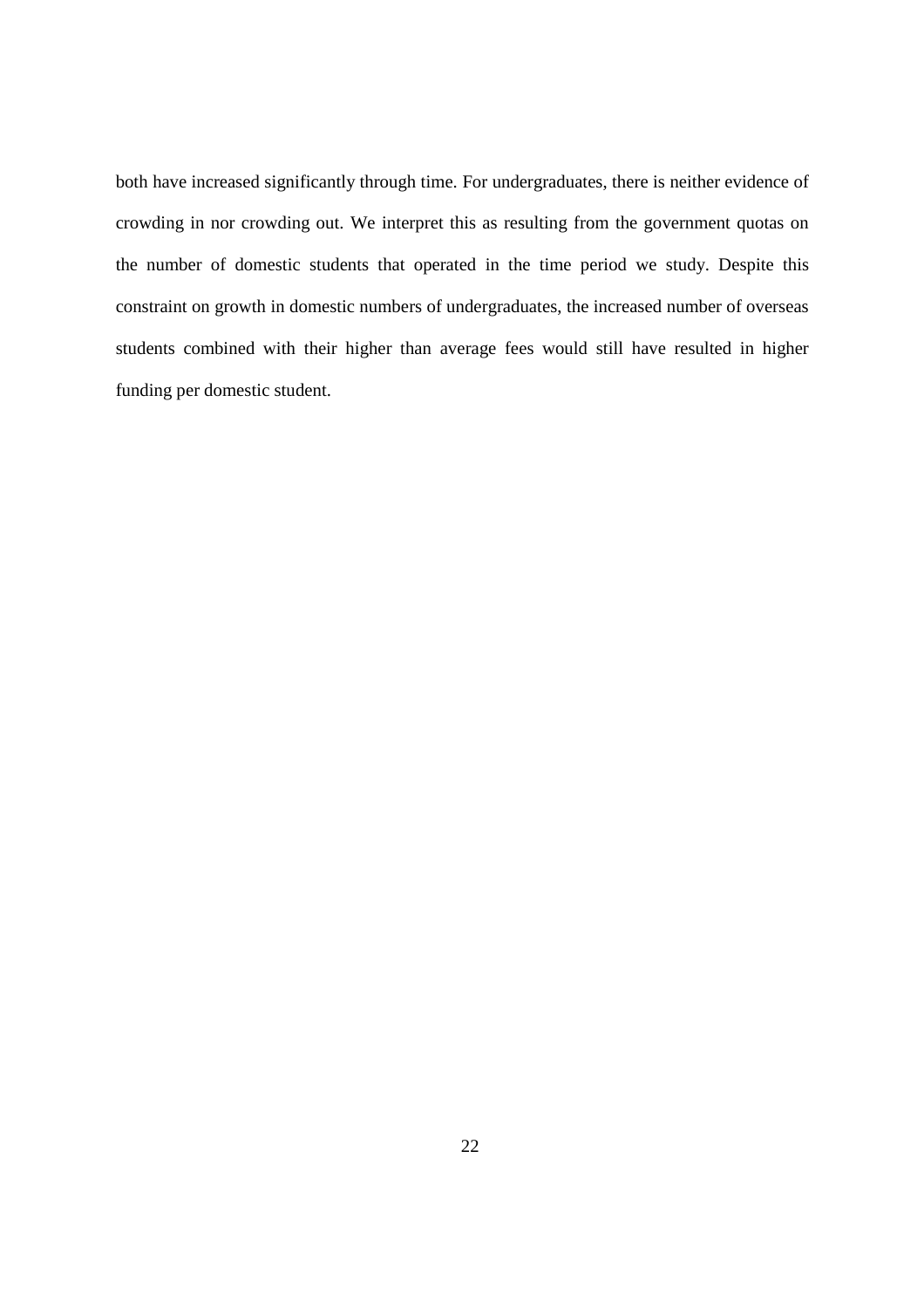#### **References**

- Autor, D., D. Dorn and G. Hanson (2013) The China Syndrome: Local Labor Market Effects of Import Competition in the United States, American Economic Review, 103, 2121- 68.
- Bartlett A., B. Preston and S. Webb (1981) Overseas Students And British Commercial Interests, in P. Williams ed. The Overseas Student Question – Studies for a Policy, Heinemann Educational Books/Overseas Students Trust: London.
- Bell, B., F. Fasani and S. Machin (2013) Crime and Immigration: Evidence from Large Immigrant Waves, Review of Economics and Statistics, 95, 1278-1290.
- Betts, J. (1998) Educational Crowding Out: Do Immigrants Affect The Educational Attainment Of American Minorities?, in D. Hamermesh and F. Bean eds., Help or Hindrance? The Economic Implications of Immigration for African-Americans, Russell Sage Foundation: New York.
- Blaug, M. (1981) The Economic Costs And Benefits Of Overseas Students, in P. Williams ed. The Overseas Student Question – Studies for a Policy, Heinemann Educational Books/Overseas Students Trust: London
- Blanden, J. and S. Machin (2004) Educational Inequality and the Expansion of UK Higher Education, Scottish Journal of Political Economy, 51, 230-49.
- Bloom, N., M. Draca and J. Van Reenen (2011) Trade Induced Technical Change: The Impact of Chinese Imports on Innovation, Diffusion and Productivity, National Bureau of Economic Research Working Paper 16717.
- Borjas, G. (1999) The Economic Analysis of Immigration, Chapter 28 in O. Ashenfelter and D. Card eds., Handbook of Labor Economics, Vol. 3, Amsterdam: North Holland, 1761- 1800.
- Borjas, G. (2005) Do Foreign Students Crowd Out Natives From Graduate Programs?, in R. Ehrenberg and P. Stephan eds. Science and the University, University of Wisconsin Press: Madison.
- Bowden, R. and D. Watson (1999) Why Did They Do It?: The Conservatives And Mass Higher Education, 1979-97, Journal of Education Policy, 14, 243-256.
- Card, D. (1990) The Impact Of The Mariel Boatlift On The Miami Labor Market, Industrial and Labor Relations Review, 43, 245-257.
- Card, D. (2005) Is The New Immigration Really So Bad?, Economic Journal, 115, F300-F323.
- Card, D. (2009) Immigration and Inequality, American Economic Review, 99, 1-21.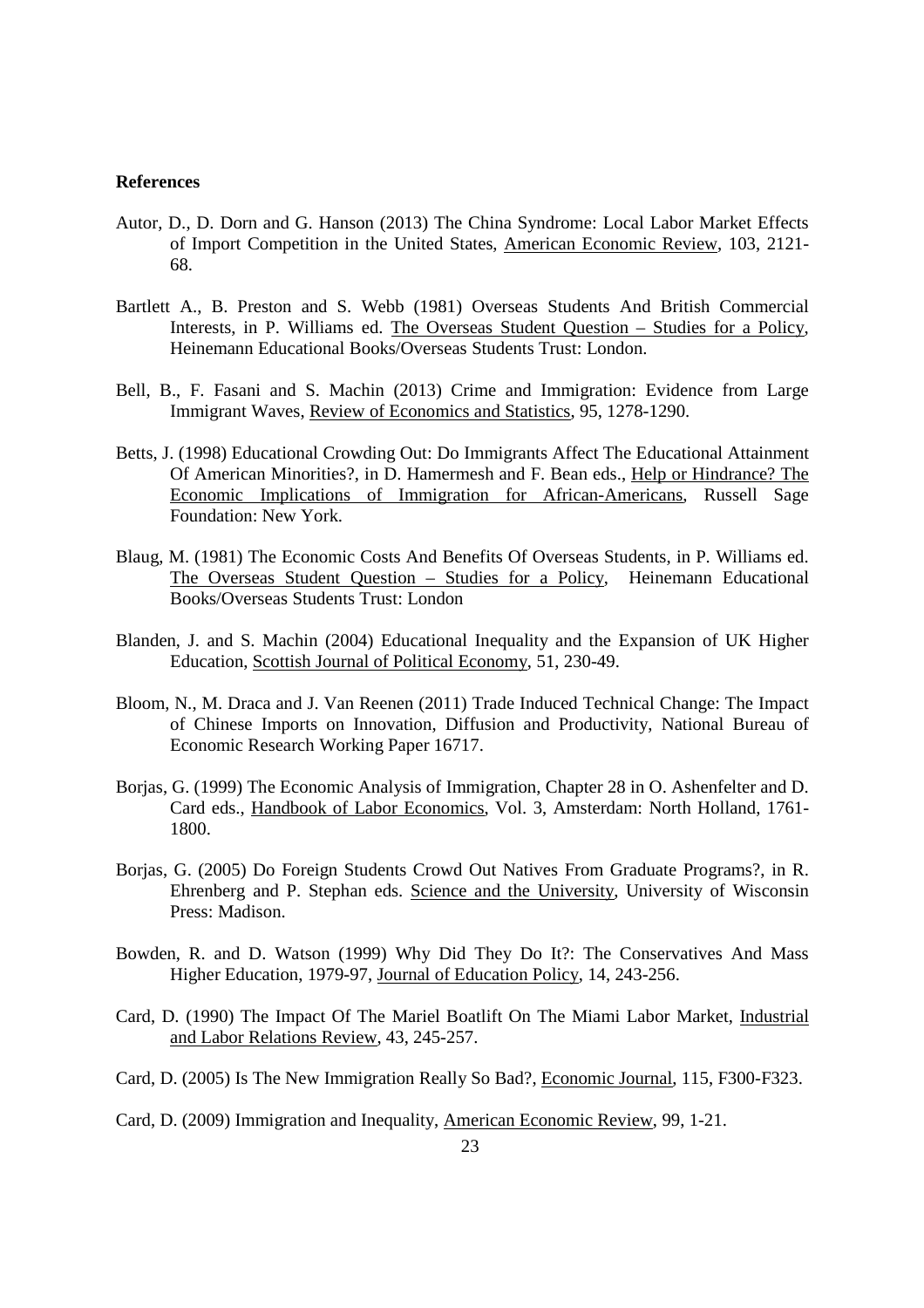- Card, D. and J. DiNardo (2000) Do Immigrant Inflows Lead To Native Outflows?, American Economic Review, 90, 360-367.
- Dearden, L., E. Fitzsimons, A. Goodman and G. Kaplan (2008) Higher Education Funding Reforms in England: The Distributional Effects and the Shifting Balance of Costs, Economic Journal, 118, F100–F125.
- Dearden, L., E. Fitzsimons and G. Wyness (2013) Money for Nothing: Estimating the Impact of Student aid on Participation in Higher Education, Department of Quantitative Social Science Working Paper No. 13, Institute of Education, London.
- Dustmann, C. and A. Glitz (2013) Migration and Education, in E. Hanushek, S. Machin and L. Woessmann eds. Handbook of the Economics of Education, Volume 4, Elsevier: Amsterdam.
- Geay, C. S. McNally and S. Telhaj (2013) Non-native Speakers of English in the Classroom: What are the Effects on Pupil Performance?, Economic Journal, 123, F281-F307.
- Gould, E., V. Lavy and D. Paserman (2009) Does Immigration Affect The Long Term Educational Outcomes Of Natives? Quasi-Experimental Evidence, Economic Journal, 119, 1243-69.
- Goren. J.A. and White, M.J. (2004) In-State versus out-of-state students: the divergence of interest between public universities and state governments. Journal of Public Economics, 88, 1793-1814.
- HESA (2010) Statistics Finances of UK HE institutions Table E, Higher Education Statistics Agency: Cheltenham.
- HEIDI (2012) Higher Education Information Database for Institutions, Higher Education Statistics Agency: Cheltenham.
- Hoxby, C. (1998) Do Immigrants Crowd Disadvantaged American Natives Out of Higher Education?, in D. Hamermesh and F. Bean eds., Help or Hindrance? The Economic Implications of Immigration for African-Americans, Russell Sage Foundation: New York.
- Li, M. and Y. Zhang (2010) Two-Way Flows Of Higher Education Students In Mainland China In A Global Market: Trends, Characteristics and Problems, Higher Education in The Asia-Pacific, 36, 309-327.
- Lindley, J. and S. Machin (2012) The Quest For More and More Education: Implications for Social Mobility, Fiscal Studies, 33, 265-86.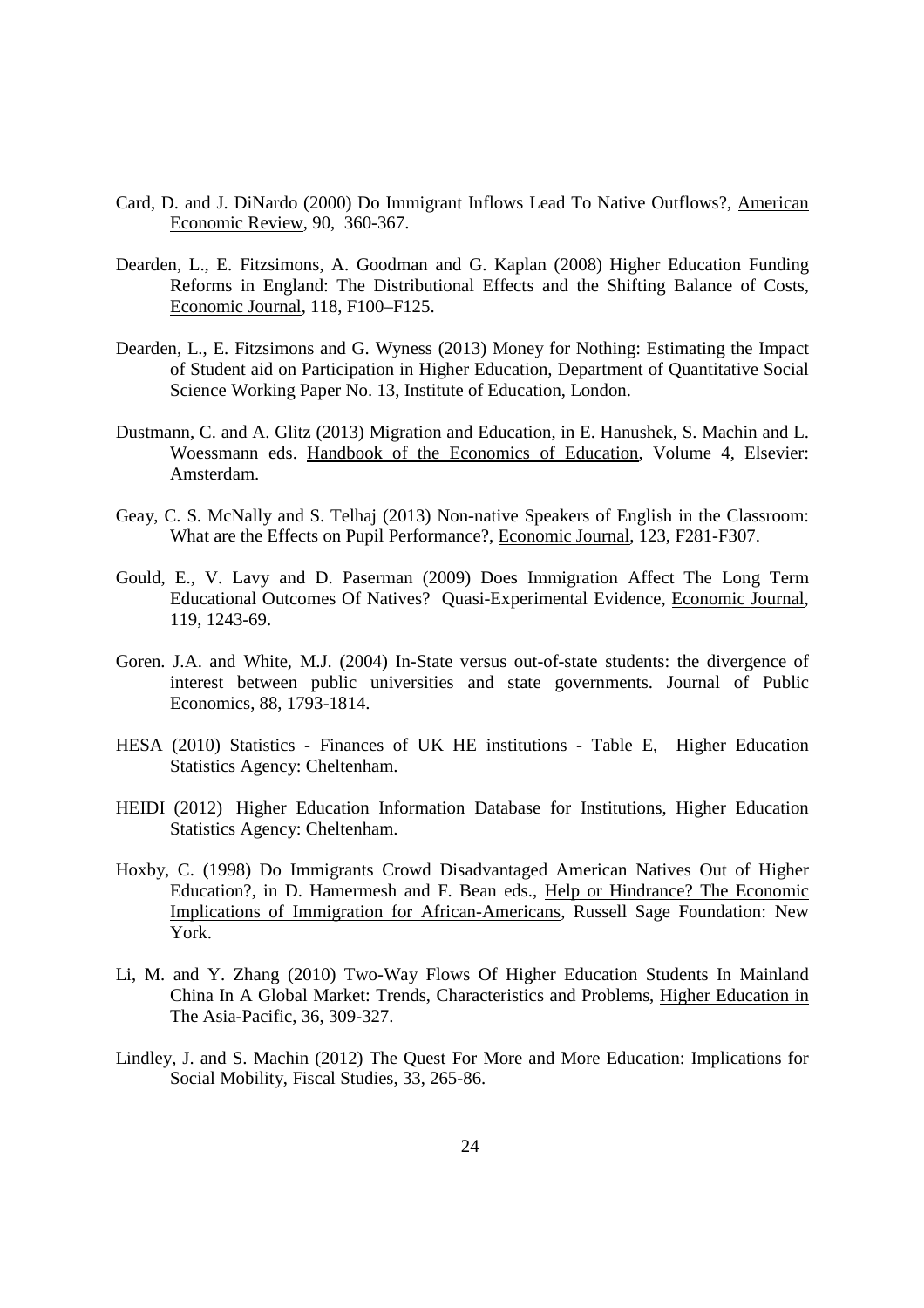- Murphy, R. (2014) The Causes and Consequences of the Growth in International Students in Higher Education, in Gerard, M. and S. Übelmesser Eds. The Mobility of Students and the Highly Skilled, MIT Press.
- OECD (2013) Education at a Glance 2013: OECD Indicators, OECD: Paris.
- Ohinata, A. and J. Van Ours (2013) How Immigrant Children Affect the Academic Achievement of Native Dutch Children, Economic Journal, 123, F308–F331.
- Peri, G. and C. Sparber (2011) Assessing Inherent Model Bias: An Application To Native Displacement In Response To Immigration, Journal of Urban Economics, 69, 82–91.
- Wadsworth, J. (2013) Mustn't Grumble. Immigration, Health and Health Service Use in the UK and Germany, Fiscal Studies, 34, 55-82.
- Winters, J.V. (2012) Cohort Crowding and Nonresident College Enrolment. Economics of Education Review, 31, 30-40.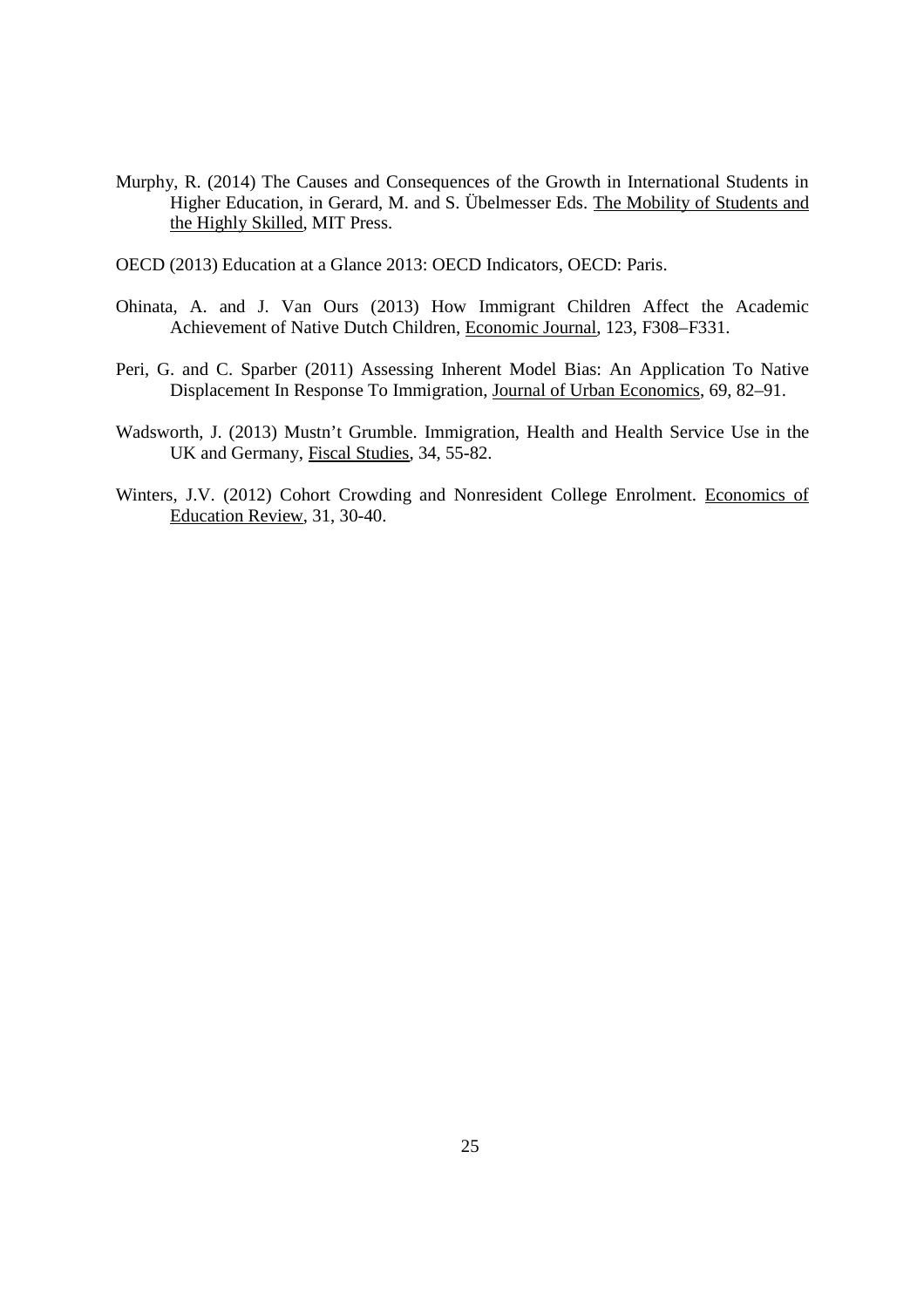



Notes: The Age Participation Index (API) is the number of domiciled young people (aged less than 21) who are initial entrants to full time and sandwich undergraduate courses as a percentage of the 18 to 19 year old GB population. The API was discontinued in 2001 and replaced by the Higher Education Initial Participation Rate (HEIPR), which has a different definition as it covers entrants to HE from different age groups (for the one reported here covering ages 17 to 20).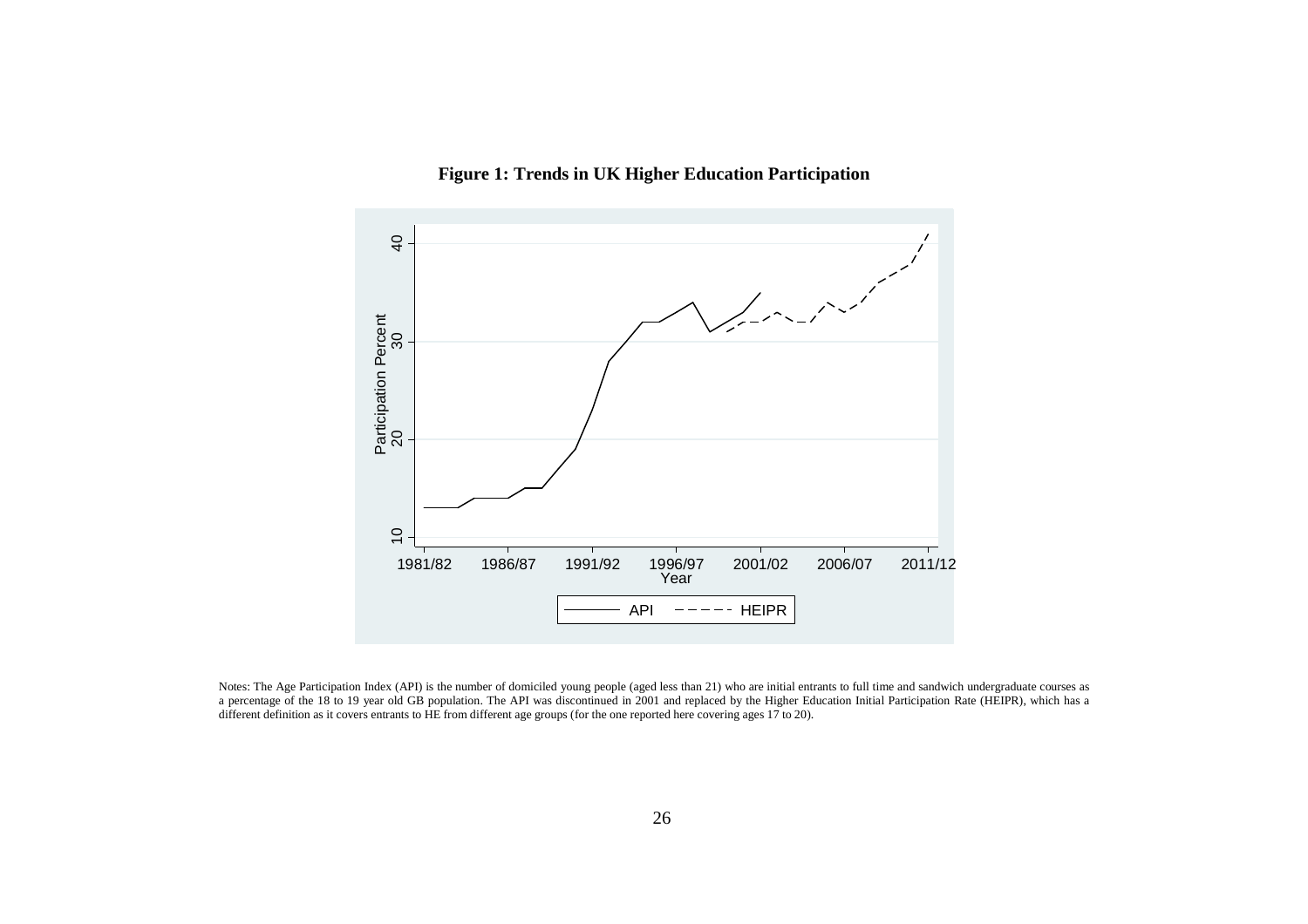

#### **Figure 2: Growth of Full-Time Students, 1994/5 to 2011/12**



levels. Overseas students are all Non-UK students paying Non-Home fees. All totals rounded to nearest 100. Undergraduates; 1994/95- 854,300 domestic, 37,600 overseas; 2011/12 - 1,165,700 domestic, 123,500 overseas. Taught postgraduates: 1994/95- 59,100 domestic, 15,000 overseas. 2011/12- 77,700 domestic, 96,900 overseas. Research postgraduates: 1994/95- 27,900 domestic, 12,000 overseas. 2011/12- 37,300 domestic, 25,800 overseas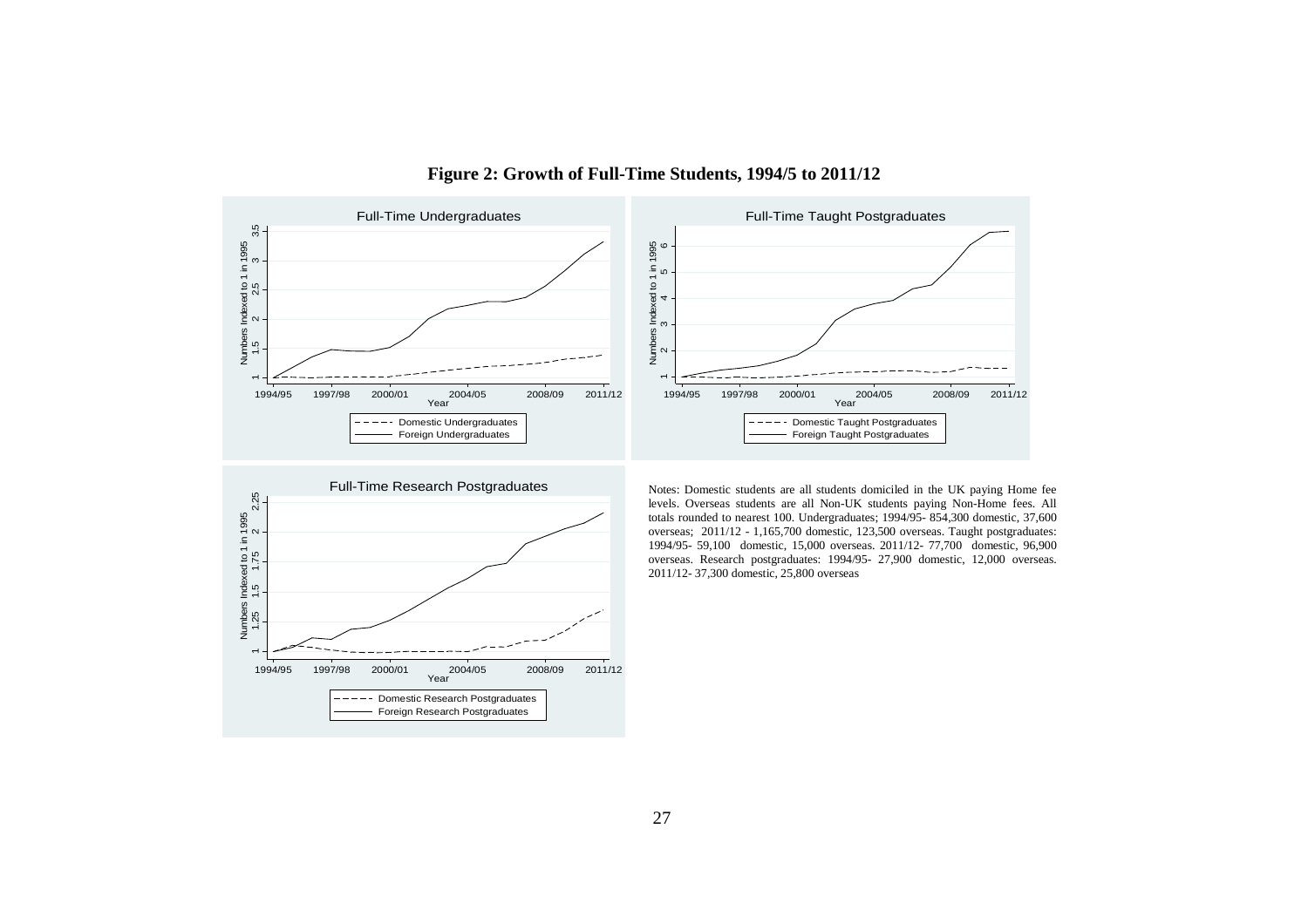

**Figure 3: Flows of International Students to UK Universities**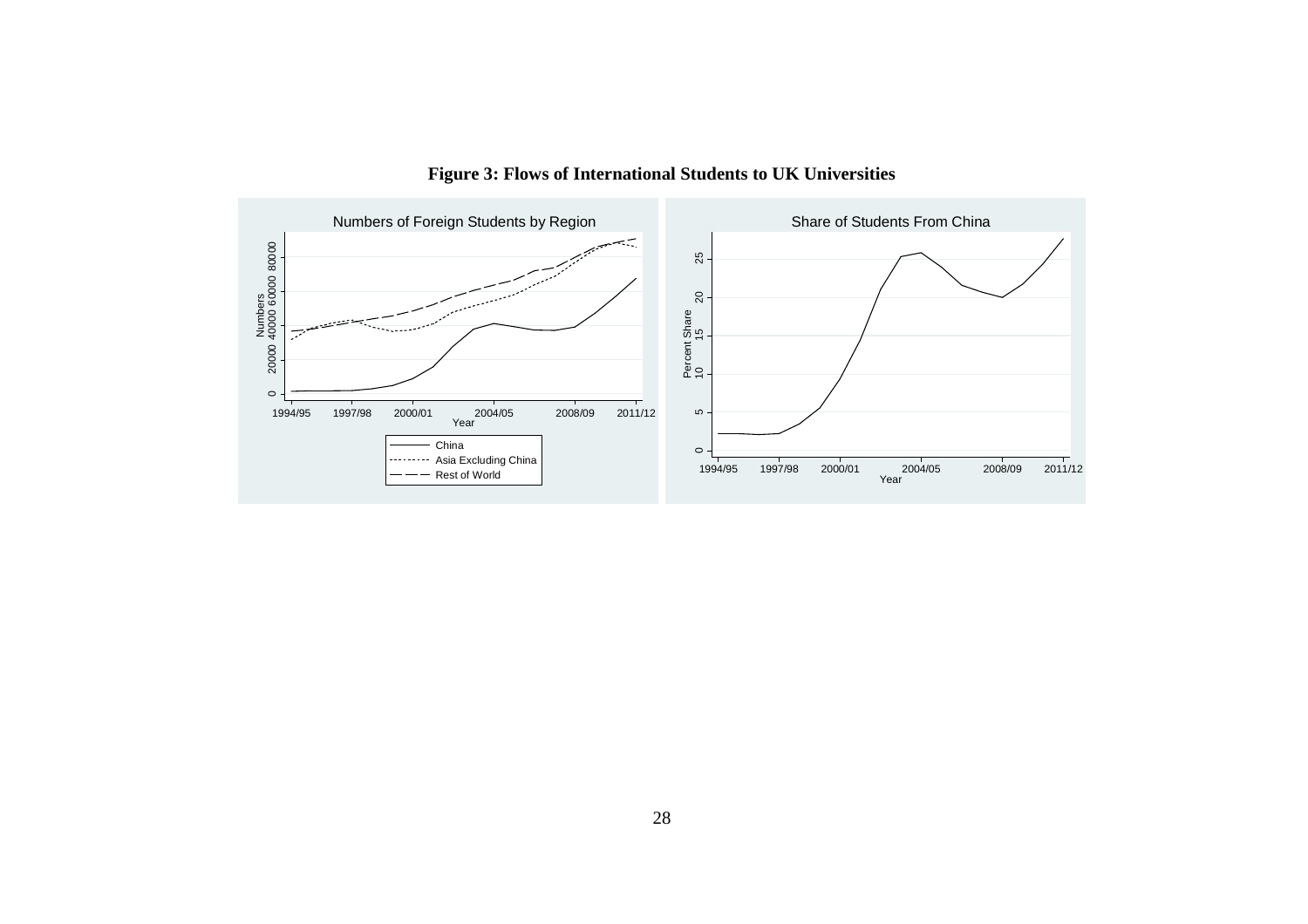



Notes: Growth Subjects are 'Business and Management' and Economics.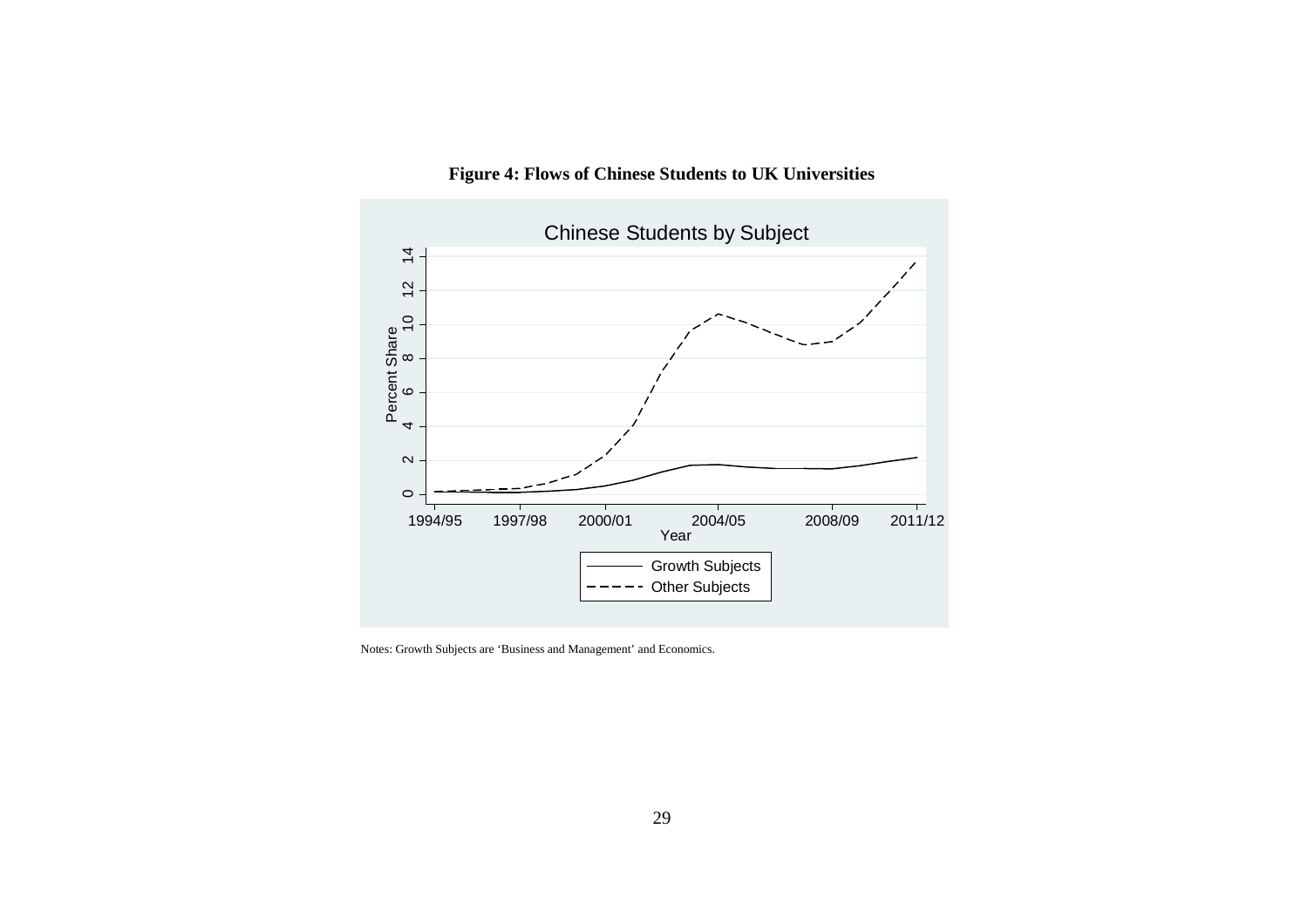|                                       |        | <b>Full Sample</b> |                   | <b>Balanced Sample</b> |         |                   |
|---------------------------------------|--------|--------------------|-------------------|------------------------|---------|-------------------|
|                                       | 1994/5 | 2011/12            | Percentage Change | 1994/5                 | 2011/12 | Percentage Change |
| <b>Undergraduate Students</b>         |        |                    |                   |                        |         |                   |
| Home                                  | 891.2  | 1240.7             | 39.2              | 873.2                  | 1214.   | 39.1              |
| Domestic                              | 854.3  | 1165.7             | 36.5              | 836.9                  | 1140.   | 36.3              |
| Overseas                              | 37.6   | 123.5              | 228.8             | 37.1                   | 121.7   | 228.4             |
| Total                                 | 928.8  | 1372.8             | 47.8              | 910.2                  | 1343.   | 47.6              |
|                                       |        |                    |                   |                        |         |                   |
| <b>Taught Postgraduate Students</b>   |        |                    |                   |                        |         |                   |
| Home                                  | 69.1   | 101.2              | 46.5              | 68.0                   | 99.3    | 46.2              |
| Domestic                              | 59.1   | 77.7               | 31.3              | 58.1                   | 76.1    | 30.9              |
| Overseas                              | 15.0   | 96.9               | 547.1             | 14.7                   | 95.4    | 549.9             |
| Total                                 | 84.1   | 199.9              | 137.8             | 82.6                   | 196.1   | 137.4             |
| <b>Research Postgraduate Students</b> |        |                    |                   |                        |         |                   |
| Home                                  | 32.7   | 48.0               | 46.7              | 32.1                   | 47.1    | 46.8              |
| Domestic                              | 27.9   | 37.3               | 33.7              | 27.4                   | 36.6    | 33.6              |
| Overseas                              | 12.0   | 25.8               | 114.9             | 11.9                   | 25.4    | 114.0             |
| Total                                 | 44.7   | 74.0               | 65.5              | 44.0                   | 72.7    | 65.3              |
|                                       |        |                    |                   |                        |         |                   |
| <b>Subject Areas</b>                  |        |                    |                   |                        |         |                   |
| Medical                               | 172.4  | 387.5              | 124.8             | 169.9                  | 384.4   | 126.2             |
| Science                               | 283.9  | 339.8              | 19.7              | 279.8                  | 335.9   | 20.1              |
| Social Science                        | 272.9  | 465.5              | 70.6              | 266.3                  | 460.1   | 72.8              |
| Languages/History                     | 140.8  | 206.1              | 46.3              | 137.6                  | 201.5   | 46.5              |
| Arts & Other                          | 187.5  | 247.9              | 32.2              | 183.2                  | 246.5   | 34.5              |
| Medicine & Dentistry                  | 96.8   | 215.9              | 123.0             | 94.7                   | 214.7   | 126.7             |
| Biology & Veterinary                  | 75.6   | 171.1              | 126.3             | 75.2                   | 169.5   | 125.4             |
| <b>Physical Sciences</b>              | 66.1   | 73.6               | 11.3              | 65.1                   | 73.1    | 12.3              |
| Maths & Computing                     | 76.5   | 105.4              | 37.8              | 74.5                   | 104.7   | 40.5              |
| Engineering                           | 95.7   | 109.1              | 14.0              | 93.8                   | 106.9   | 14.0              |
| Architecture & Technology             | 46.5   | 51.3               | 10.3              | 46.4                   | 50.5    | 8.8               |
| Law & Social Studies                  | 120.8  | 193                | 59.8              | 117.8                  | 190.8   | 62.0              |
| Economics                             | 22.7   | 34.7               | 52.9              | 21.7                   | 33.9    | 56.2              |
| Business & Management                 | 127.8  | 237.6              | 85.9              | 126.8                  | 235.6   | 85.8              |
| Language & Humanities                 | 140.8  | 206.1              | 46.4              | 137.6                  | 201.5   | 46.4              |
| Education & Creative Arts             | 138.5  | 241.9              | 74.7              | 136.5                  | 241.1   | 76.6              |
| Other & Combined                      | 48.7   | 6                  | $-87.7$           | 46.7                   | 5.4     | $-88.4$           |
|                                       |        |                    |                   |                        |         |                   |
| <b>Total Overseas Students</b>        | 64.6   | 246.2              |                   | 63.7                   | 242.5   |                   |
| <b>Total Students</b>                 | 1057.6 | 1646.7             |                   | 1036.                  | 1612.   |                   |
| <b>Number of Universities</b>         | 149    | 161                |                   | $\hat{1}44$            | 144     |                   |
|                                       |        |                    |                   |                        |         |                   |

**Table 1: Changes in Student Numbers, 1994/5 to 2011/12**

Notes: Totals shown in 1000s. Source: HESA administrative data on full time students at UK HE institutions.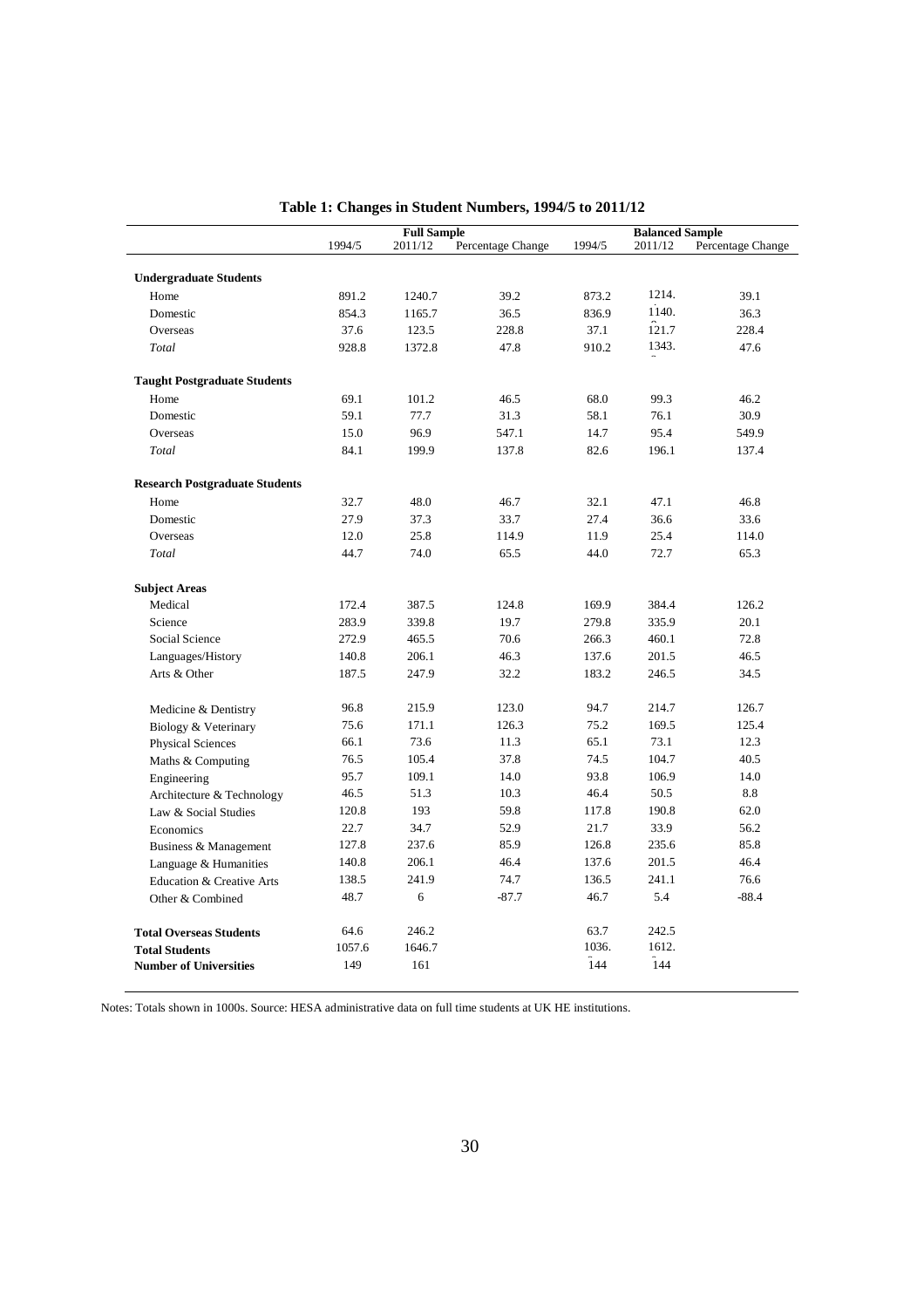|                 | <b>Undergraduates</b>         |                             |                  |                               | <b>Taught Postgraduates</b> |                  |                                | <b>Research Postgraduates</b> |                     |  |
|-----------------|-------------------------------|-----------------------------|------------------|-------------------------------|-----------------------------|------------------|--------------------------------|-------------------------------|---------------------|--|
|                 | Pre-<br>Reform                | Post-<br>Reform             | Change           | Pre-<br>Reform                | Post-<br>Reform             | Change           | Pre-<br>Reform                 | Post-<br>Reform               | Change              |  |
| <b>Business</b> | 0.118<br>(0.159)<br>[300]     | 0.496<br>(0.075)<br>[1400]  | 0.378<br>(0.176) | $-1.280$<br>(0.670)<br>[301]  | 2.050<br>(0.361)<br>[1600]  | 3.330<br>(0.761) | $-0.827$<br>(1.064)<br>$[281]$ | $-0.561$<br>(0.262)<br>[1424] | 0.266<br>(1.096)    |  |
| Economics       | 0.016<br>(0.150)<br>[183]     | 0.414<br>(0.116)<br>[854]   | 0.398<br>(0.189) | 0.102<br>(1.043)<br>$[160]$   | 2.185<br>(1.521)<br>[713]   | 2.287<br>(1.107) | $-0.949$<br>(1.271)<br>[194]   | $-0.503$<br>(0.416)<br>[836]  | 0.447<br>(1.337)    |  |
| All Subjects    | $-0.021$<br>(0.030)<br>[3156] | 0.113<br>(0.016)<br>[14728] | 0.134<br>(0.034) | $-0.389$<br>(0.148)<br>[2905] | 1.000<br>(0.099)<br>[14898] | 1.390<br>(0.178) | 0.028<br>(0.210)<br>[3026]     | 0.014<br>(0.034)<br>[14291]   | $-0.017$<br>(0.213) |  |

#### **Table 2: Changes in the Sensitivity of the Number of Chinese Students to Pound-Yuan Exchange Rates, Pre- and Post-Reform**

Notes: Robust standard errors in round brackets. Numbers of students in square brackets. Regressions are weighted by the appropriate mean of the student populations over the differenced years.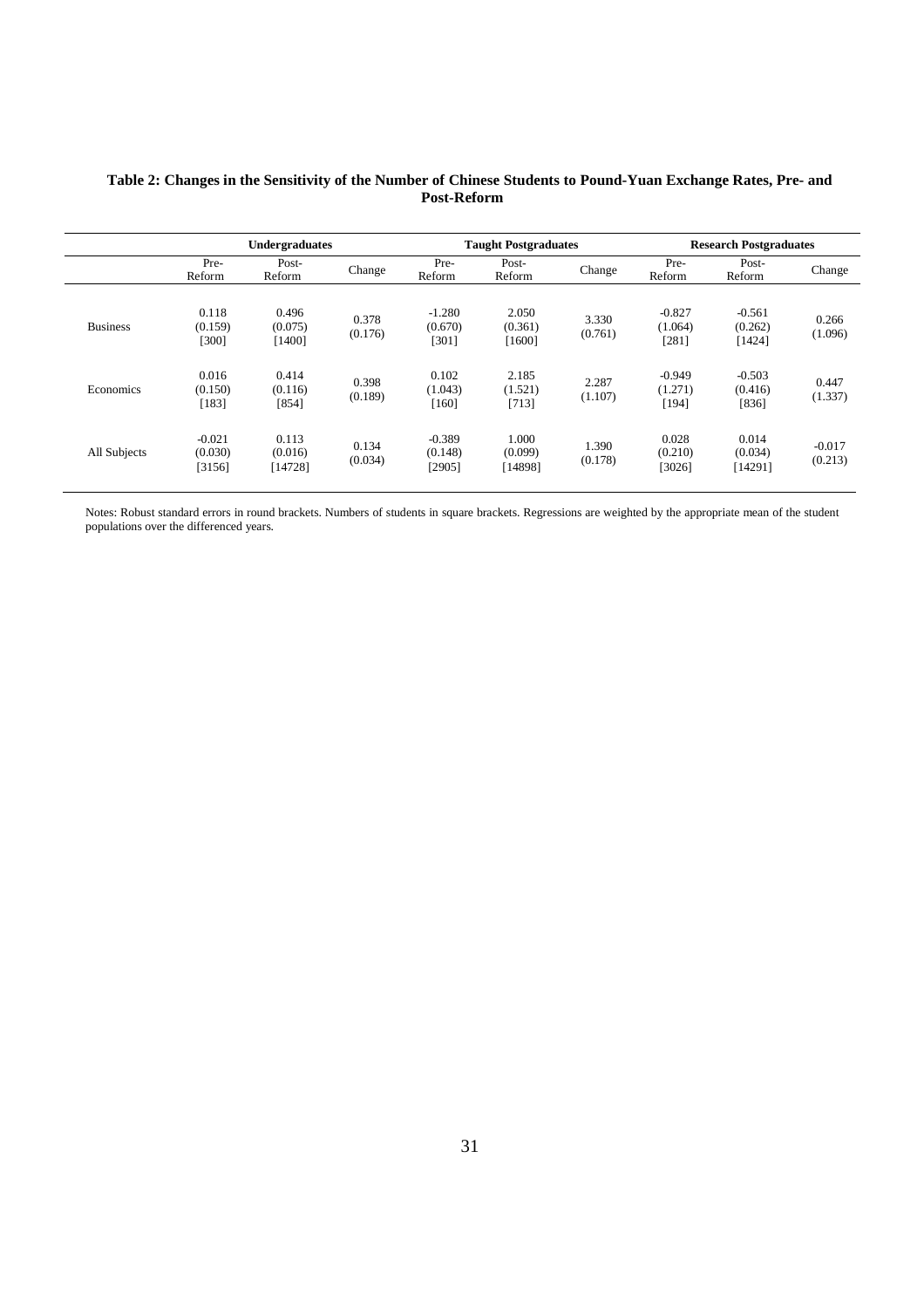|                                | $(D_{i} - D_{i+1})/S_{i+1} = \alpha_i + \beta (F_i - F_{i+1})/S_{i+1} + T_i + \varepsilon_i$ |          |                         |          |                                  |          |  |
|--------------------------------|----------------------------------------------------------------------------------------------|----------|-------------------------|----------|----------------------------------|----------|--|
|                                | <b>Undergraduates</b>                                                                        |          | Taught<br>Postgraduates |          | <b>Research</b><br>Postgraduates |          |  |
|                                | Home                                                                                         | Domestic | Home                    | Domestic | Home                             | Domestic |  |
| <b>Ordinary Least Squares:</b> | 0.772                                                                                        | 0.702    | 0.581                   | 0.510    | 0.938                            | 0.679    |  |
| Change in Foreign Students     | (0.297)                                                                                      | (0.288)  | (0.286)                 | (0.257)  | (0.252)                          | (0.157)  |  |
| Two Stage Least Squares::      | 0.060                                                                                        | 0.053    | 1.442                   | 1.268    | 0.949                            | 0.763    |  |
| Change in Foreign Students     | (0.364)                                                                                      | (0.341)  | (0.889)                 | (0.802)  | (0.139)                          | (0.144)  |  |
| First Stage: IV1               | 0.182                                                                                        |          | 1.052                   |          | 1.465                            |          |  |
|                                | (0.159)                                                                                      |          | (0.288)                 |          | (0.305)                          |          |  |
| First Stage: IV2               | 0.496                                                                                        |          | $-0.199$                |          | 0.462                            |          |  |
|                                | (0.153)                                                                                      |          | (0.170)                 |          | (0.167)                          |          |  |
| F-Test                         | 23.04                                                                                        |          |                         | 11.32    |                                  | 26.86    |  |
| Sample Size                    | 7.444                                                                                        | 7.444    | 6.945                   | 6.945    | 6.514                            | 6.514    |  |
| Number of Universities         | 144                                                                                          | 144      | 144                     | 144      | 144                              | 144      |  |

#### **Table 3: University by Field of Study (5) Panel Estimates**

Estimates of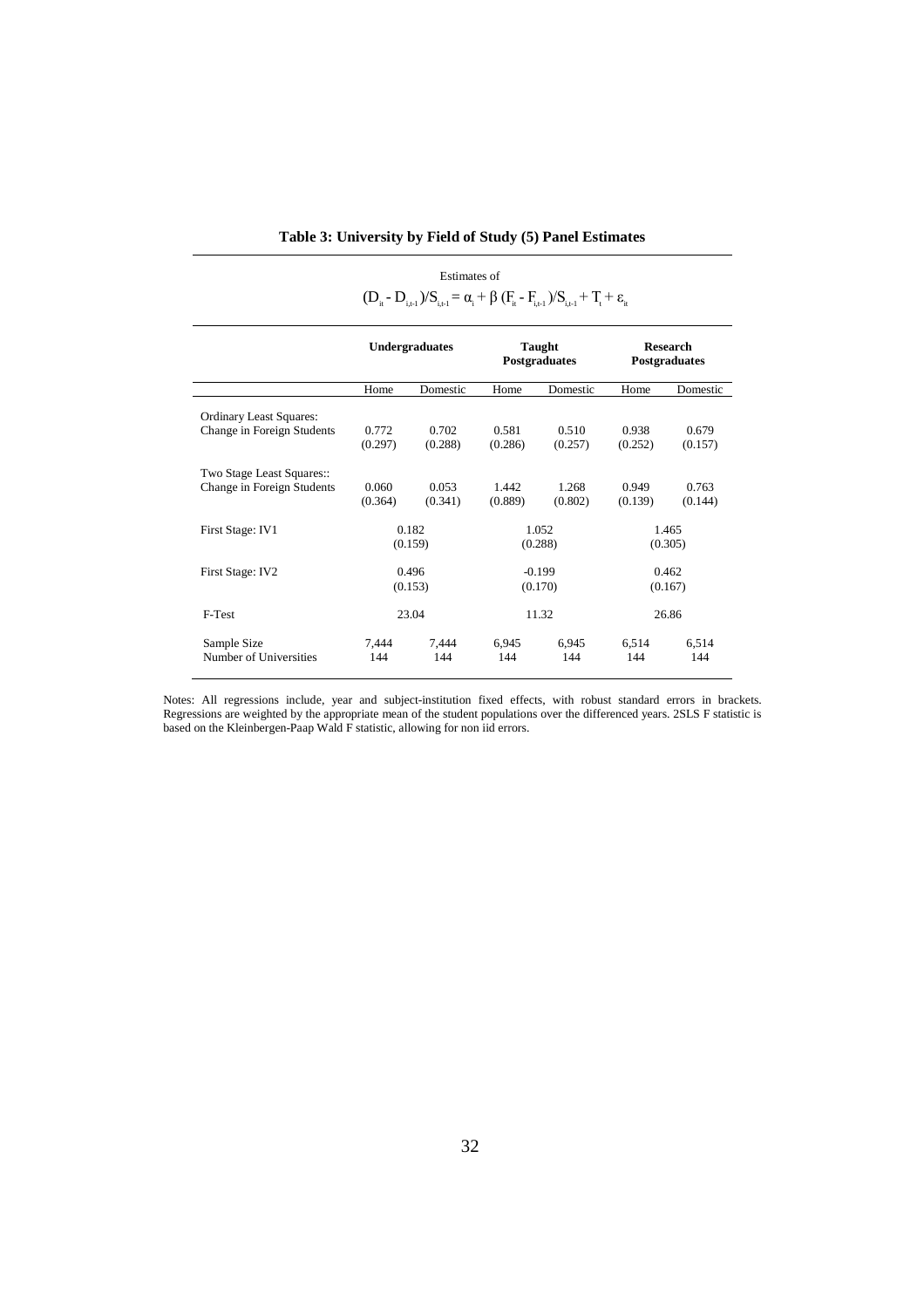|  |  | Table 4: University by Field of Study (5) Panel Estimates |  |  |  |  |  |  |
|--|--|-----------------------------------------------------------|--|--|--|--|--|--|
|--|--|-----------------------------------------------------------|--|--|--|--|--|--|

|                                                         | <b>Estimates of</b>                                                                              |                     |                  |                         |                  |                                         |  |  |
|---------------------------------------------------------|--------------------------------------------------------------------------------------------------|---------------------|------------------|-------------------------|------------------|-----------------------------------------|--|--|
|                                                         | $(D_{i} - D_{i+1})/S_{i+1} = \alpha_i + \beta (F_{i} - F_{i+1})/S_{i+1} + T_t + \varepsilon_{i}$ |                     |                  |                         |                  |                                         |  |  |
|                                                         | <b>Undergraduates</b>                                                                            |                     |                  | Taught<br>Postgraduates |                  | <b>Research</b><br><b>Postgraduates</b> |  |  |
|                                                         | Home                                                                                             | Domestic            | Home             | Domestic                | Home             | Domestic                                |  |  |
| A. Russell Group<br>Two Stage Least Squares:            |                                                                                                  |                     |                  |                         |                  |                                         |  |  |
| Change in Foreign Students                              | 2.241<br>(1.273)                                                                                 | 2.140<br>(1.304)    | 2.286<br>(0.653) | 2.092<br>(0.628)        | 0.866<br>(0.190) | 0.683<br>(0.162)                        |  |  |
| F-Test for First Stage                                  |                                                                                                  | 4.99                |                  | 7.44                    | 21.69            |                                         |  |  |
| Sample Size<br>Number of Universities                   | 1167<br>20                                                                                       | 1167<br>20          | 1179<br>20       | 1179<br>20              | 1172<br>20       | 1172<br>20                              |  |  |
| <b>B. Non-Russell Group</b><br>Two Stage Least Squares: |                                                                                                  |                     |                  |                         |                  |                                         |  |  |
| Change in Foreign Students                              | $-0.034$<br>(0.396)                                                                              | $-0.030$<br>(0.371) | 0.397<br>(0.155) | 0.335<br>(0.138)        | 0.996<br>(0.177) | 0.804<br>(0.145)                        |  |  |
| F-Test for First Stage                                  |                                                                                                  | 19.64               |                  | 37.62                   |                  | 16.55                                   |  |  |
| Sample Size<br>Number of Universities                   | 6,277<br>124                                                                                     | 6,277<br>124        | 5,342<br>124     | 5.342<br>124            | 5,766<br>124     | 5,766<br>124                            |  |  |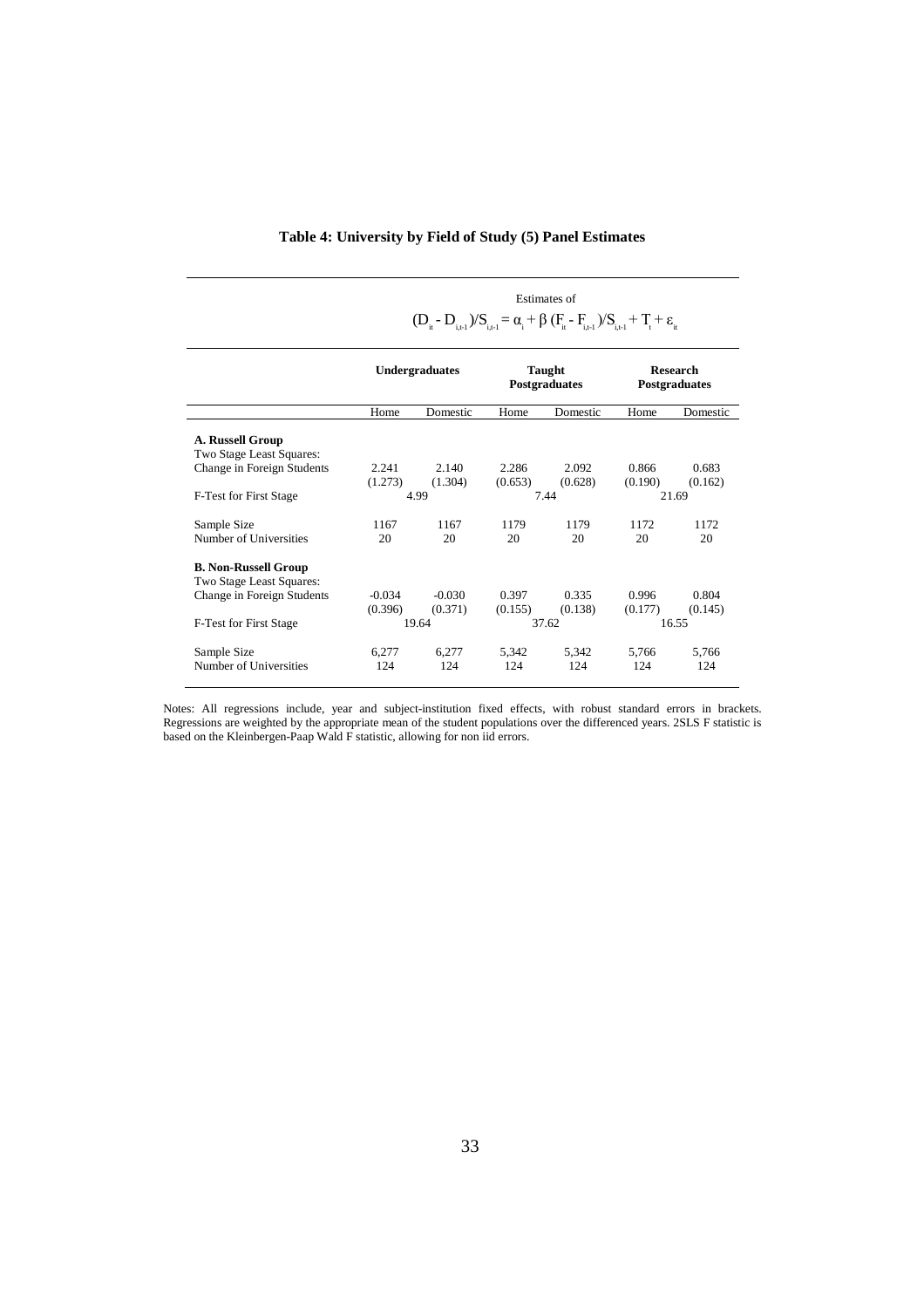| Estimates of                                                                                                               |  |
|----------------------------------------------------------------------------------------------------------------------------|--|
| $(D_{i_t} - D_{i_{t+1}})/S_{i_{t+1}} = \alpha_i + \beta (C_{i_t} - C_{i_{t+1}})/S_{i_{t+1}} + T_t + \varepsilon_{i_{t+1}}$ |  |

|                                |                  | <b>Undergraduates</b><br>Taught<br>Postgraduates |          |          |          | <b>Research</b><br><b>Postgraduates</b> |  |
|--------------------------------|------------------|--------------------------------------------------|----------|----------|----------|-----------------------------------------|--|
|                                | Home             | Domestic                                         | Home     | Domestic | Home     | Domestic                                |  |
| <b>Ordinary Least Squares:</b> |                  |                                                  |          |          |          |                                         |  |
| Change in Chinese Students     | 0.487            | 0.540                                            | 0.388    | 0.577    | 1.111    | 1.587                                   |  |
|                                | (0.138)          | (0.144)                                          | (0.081)  | (0.104)  | (0.279)  | (0.342)                                 |  |
| Two Stage Least Squares:       |                  |                                                  |          |          |          |                                         |  |
| Change in Chinese Students     | 0.815            | 0.584                                            | 1.538    | 1.705    | $-0.112$ | $-0.374$                                |  |
|                                | (0.586)          | (0.601)                                          | (0.828)  | (0.930)  | (0.587)  | (0.958)                                 |  |
| First Stage:                   |                  |                                                  |          |          |          |                                         |  |
| <b>Business X Reform</b>       |                  | $-0.029$                                         | $-0.088$ |          | 0.050    |                                         |  |
|                                |                  | (0.006)                                          | (0.028)  |          | (0.021)  |                                         |  |
| <b>Business X Reform</b>       |                  | 0.453                                            | 1.490    |          | $-0.602$ |                                         |  |
| X Exchange Rate                |                  | (0.074)                                          | (0.352)  |          | (0.254)  |                                         |  |
| Economics X Reform             |                  | $-0.023$                                         |          | $-0.091$ |          | 0.048                                   |  |
|                                |                  | (0.009)                                          | (0.082)  |          |          | (0.031)                                 |  |
| Economics X Reform             |                  | 0.367                                            |          | 1.746    |          | $-0.558$                                |  |
| X Exchange Rate                | (0.111)          |                                                  |          | (1.055)  |          | (0.397)                                 |  |
| F-Test                         | 29.03            |                                                  |          | 15.93    |          | 2.36                                    |  |
| Sample Size                    | 17.663<br>17.663 |                                                  | 17.386   | 17.386   | 17.026   | 17,026                                  |  |
| Number of Universities         | 144<br>144       |                                                  | 144      | 144      | 144      | 144                                     |  |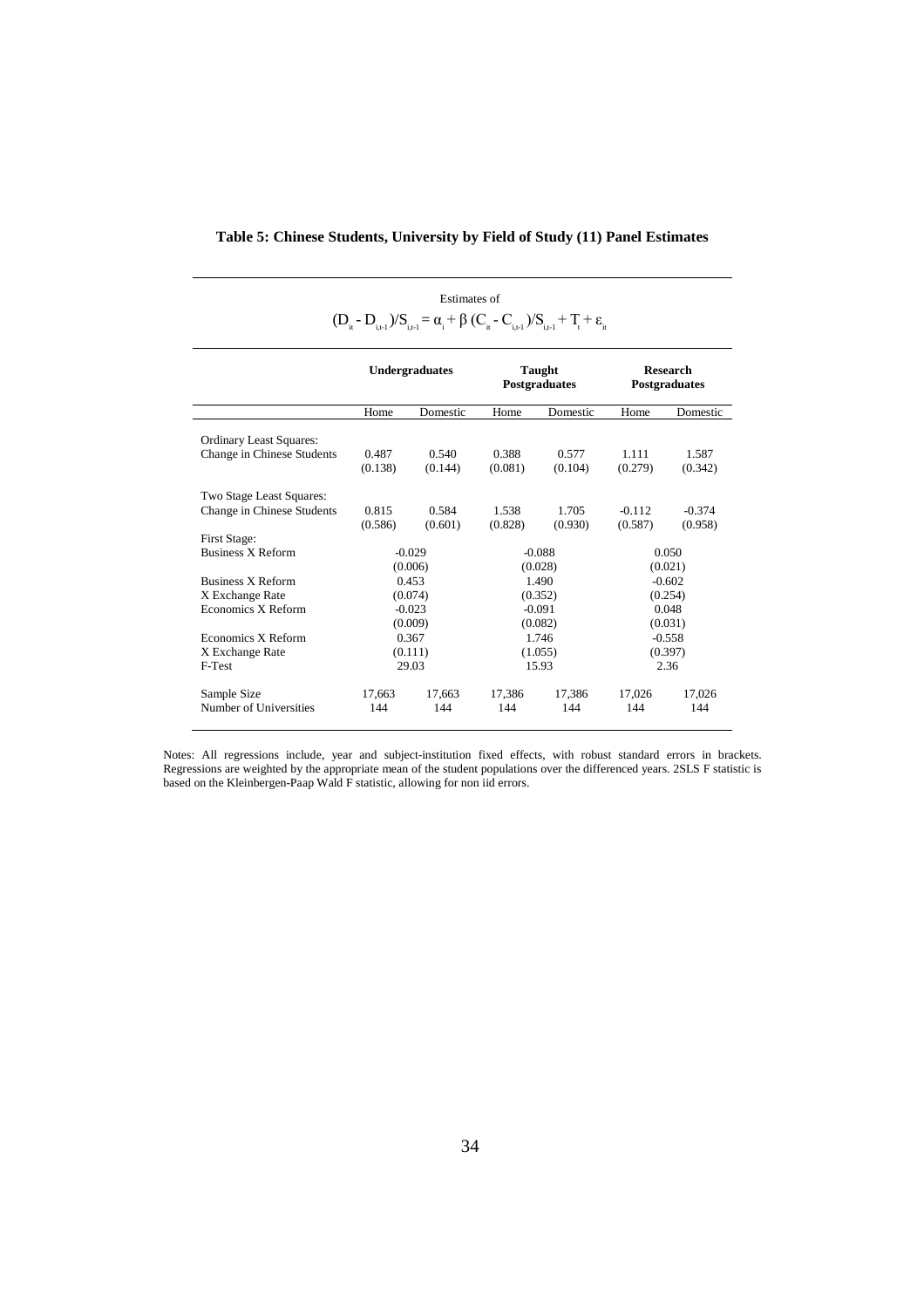# **Appendix 1: Additional Figures and Tables**

**Figure A1: Numbers of Chinese Students by Field of Study**



**Figure A2: Numbers of Undergraduate, Taught Postgraduate and Research Postgraduate Chinese Students by Field of Study**

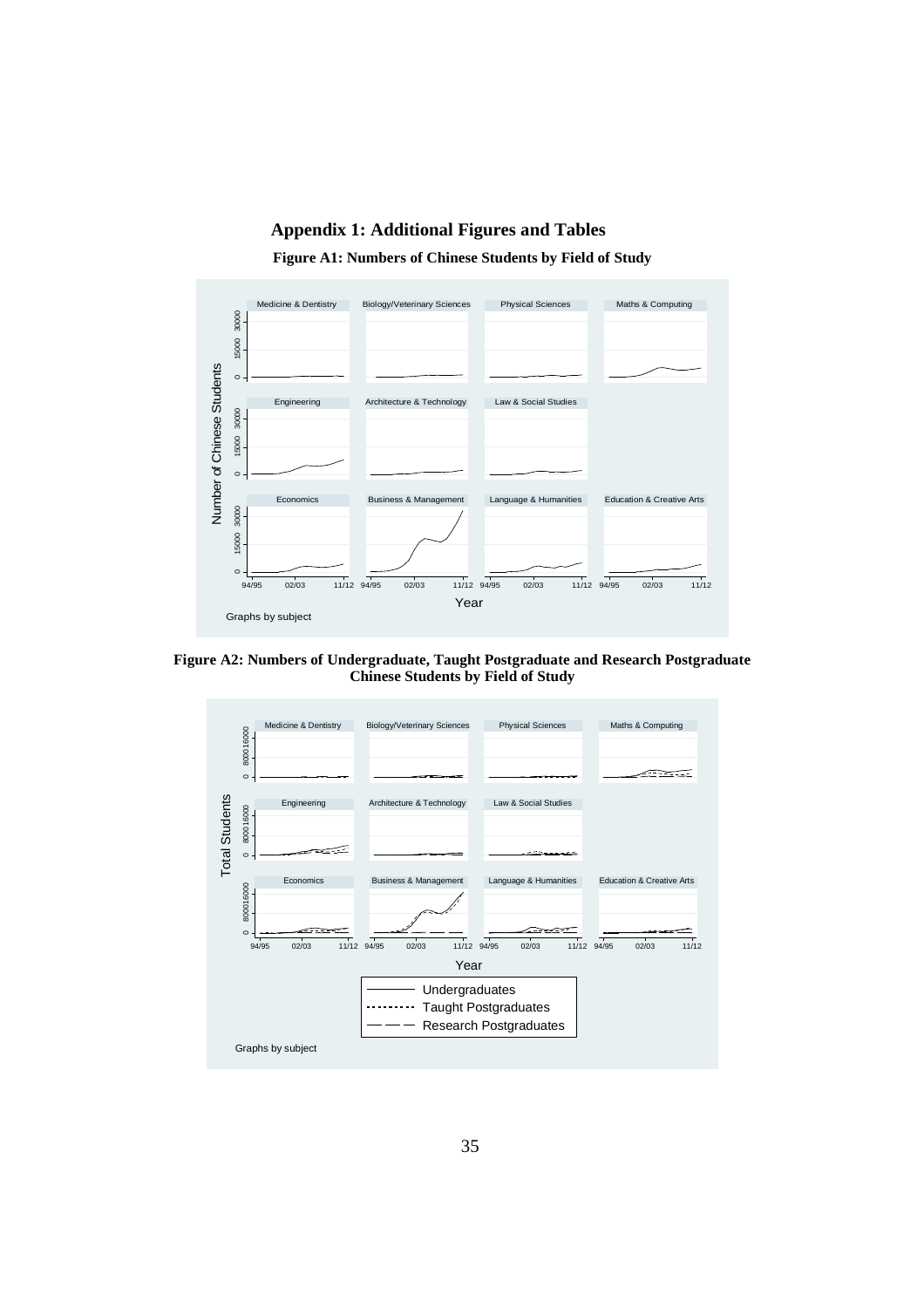# **Figure A3: Pound-Yuan Exchange Rate**



Notes: Source International Monetary Fund. Note based on last day of month exchange rates up until 1999, when daily exchange rates are used.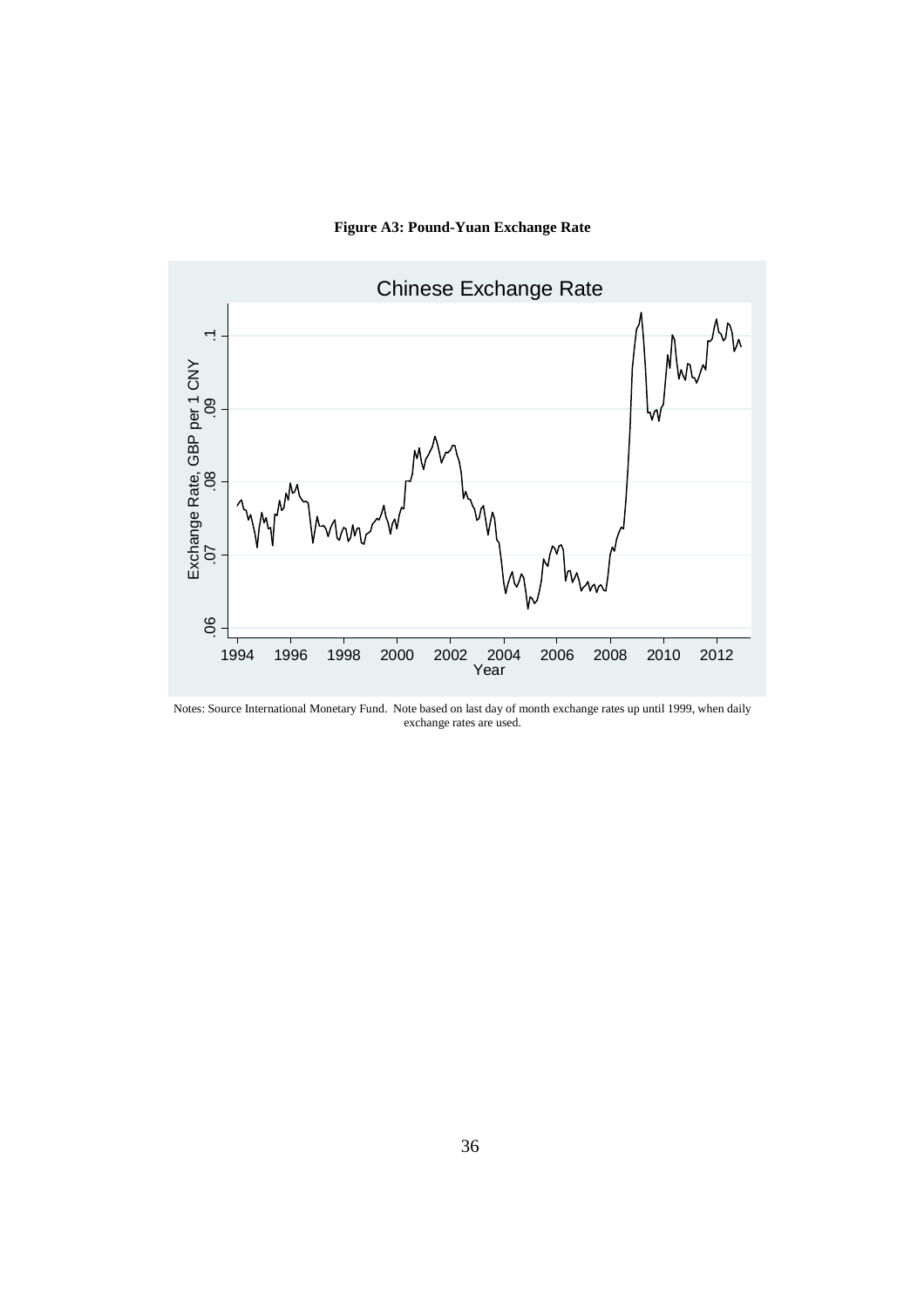| Table A1: Russell Group Universities (20) by Field of Study (5) Panel Estimates |  |  |
|---------------------------------------------------------------------------------|--|--|
|                                                                                 |  |  |

Estimates of

|                                                              | $(D_{i} - D_{i+1})/S_{i+1} = \alpha_i + \beta (F_i - F_{i+1})/S_{i+1} + T_i + \varepsilon_i$ |                     |                                      |                  |                                         |                      |  |
|--------------------------------------------------------------|----------------------------------------------------------------------------------------------|---------------------|--------------------------------------|------------------|-----------------------------------------|----------------------|--|
|                                                              | <b>Undergraduates</b>                                                                        |                     | Taught<br><b>Postgraduates</b>       |                  | <b>Research</b><br><b>Postgraduates</b> |                      |  |
|                                                              | Home                                                                                         | Domestic            | Home                                 | Domestic         | Home                                    | Domestic             |  |
| <b>Ordinary Least Squares:</b><br>Change in Foreign Students | 0.806<br>(0.251)                                                                             | 0.714<br>(0.245)    | 2.241<br>(1.273)                     | 1.943<br>(1.164) | 0.743<br>(0.156)                        | 0.554<br>(0.123)     |  |
| Two Stage Least Squares:<br>Change in Foreign Students       | 2.241<br>(1.273)                                                                             | 2.140<br>(1.304)    | 2.286<br>(0.653)                     | 2.092<br>(0.628) | 0.866<br>(0.190)                        | 0.683<br>(0.162)     |  |
| First Stage: IV1<br>First Stage: IV2                         | 0.085<br>(0.147)<br>0.501<br>(0.184)                                                         |                     | 0.865<br>(0.496)<br>0.102<br>(0.444) |                  | 0.950<br>(0.279)<br>0.400<br>(0.156)    |                      |  |
| F-Test<br>Sample Size<br>Number of Universities              | 1,167<br>20                                                                                  | 4.99<br>1,167<br>20 | 7.44<br>1,179<br>1,179<br>20<br>20   |                  | 1,172<br>20                             | 21.69<br>1,172<br>20 |  |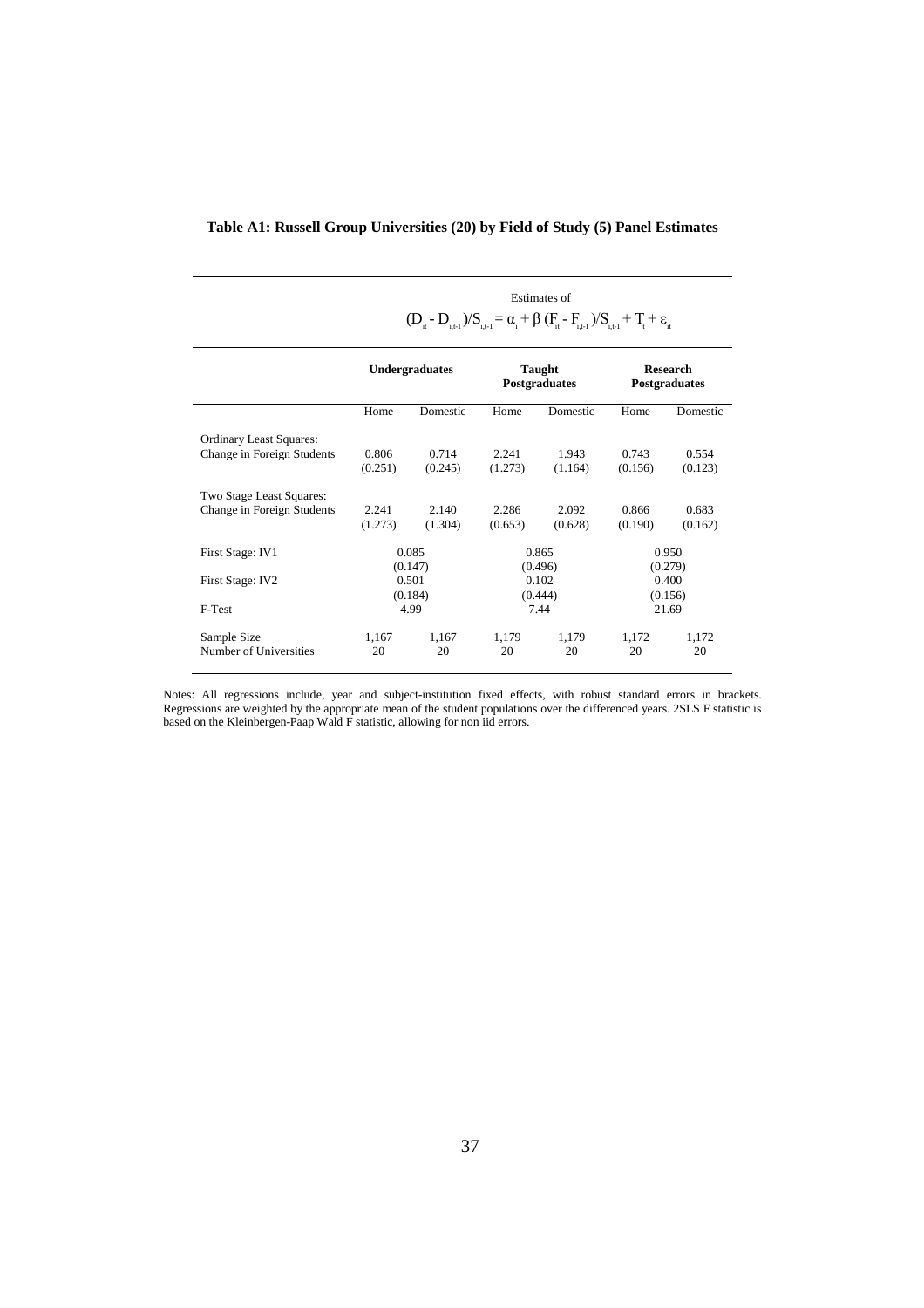|                                                              | Estimates of                                                                                     |                                |                                |                             |                                  |                             |  |  |
|--------------------------------------------------------------|--------------------------------------------------------------------------------------------------|--------------------------------|--------------------------------|-----------------------------|----------------------------------|-----------------------------|--|--|
|                                                              | $(D_{i} - D_{i+1})/S_{i+1} = \alpha_i + \beta (F_i - F_{i+1})/S_{i+1} + T_i + \varepsilon_{i+1}$ |                                |                                |                             |                                  |                             |  |  |
|                                                              | <b>Undergraduates</b>                                                                            |                                | Taught<br><b>Postgraduates</b> |                             | <b>Research</b><br>Postgraduates |                             |  |  |
|                                                              | Home                                                                                             | Domestic                       | Home                           | Domestic                    | Home                             | Domestic                    |  |  |
| <b>Ordinary Least Squares:</b><br>Change in Foreign Students | 0.718                                                                                            | 0.703                          | 0.292                          | 0.260                       | 0.955                            | 0.689                       |  |  |
| Two Stage Least Squares:<br>Change in Foreign Students       | (0.321)<br>$-0.034$<br>(0.396)                                                                   | (0.311)<br>$-0.030$<br>(0.371) | (0.074)<br>0.397<br>(0.155)    | (0.066)<br>0.335<br>(0.138) | (0.272)<br>0.996<br>(0.177)      | (0.169)<br>0.804<br>(0.145) |  |  |
| First Stage: IV1                                             |                                                                                                  | 0.223<br>(0.226)               |                                | 1.234<br>(0.241)            |                                  | 1.827<br>(0.476)            |  |  |
| First Stage: IV2                                             | 0.466<br>(0.165)                                                                                 |                                | $-0.265$<br>(0.184)            |                             | 0.449<br>(0.214)                 |                             |  |  |
| F-Test                                                       |                                                                                                  | 19.64                          |                                | 37.62                       |                                  | 16.55                       |  |  |
| Sample Size<br>Number of Universities                        | 6,277<br>124                                                                                     | 6,277<br>124                   | 5,342<br>124                   | 5,342<br>124                | 5,766<br>124                     | 5,766<br>124                |  |  |

#### **Table A2: Non-Russell Group Universities (124) by Field of Study (5) Panel Estimates**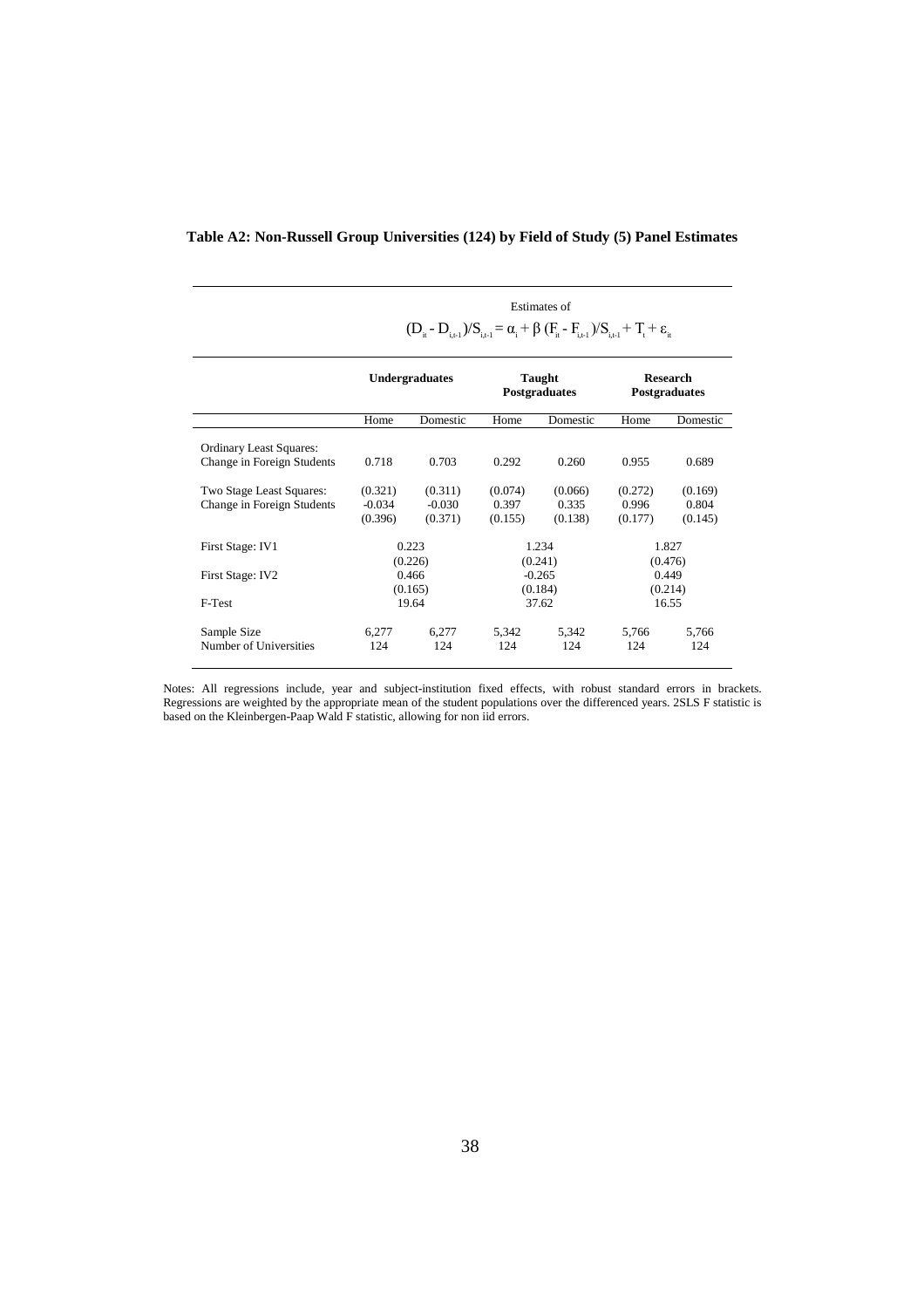#### **Appendix 2: Data Description**

#### *A. Basic Processing of HESA Data*

We use HESA standard population measures from 1995 to 2012 (corresponding to the academic years 1994-1995 to 2011-2012), the maximum available amount of years with consistent data definitions. We use restricted to our analysis to the change in number of full time students in university subject areas. Full time students are defined as attending an institution for periods amounting to at least 24 weeks within the year of study and during those weeks studying at least 21 hours. Changes in student numbers are calculated on an annual basis and are standardised by the according total of the previous year. Weights are used in all calculations. Each observation is weighted by the mean student population of the lagged and previous year of the appropriate university subject areas.

#### *B. Higher Education Institutions*

There are 210 Higher Education Institutions in the UK over this time period. We have administrative data on 202 of these institutions. The missing universities are: Camborne School of Mines, Liverpool Hope University, Craigie College of Education, Duncan of Jordanstone College of Art, Manchester Business School, Welsh Agricultural College, University College Birmingham, and London Metropolitan University. They were not included as they either enrolled no students that met the student population definition or they had requested HESA not to release the data to researchers. Of the 202 institutions 41 merged with another university during the observation period and so had their totals retrospectively aggregated. This makes the unbalanced panel of 161 universities. Of these 17 are removed as they either open or close and therefore leaves us with a balanced panel of 144 of universities which are used in the final analysis. This consisted of the 144 universities that continually existed from 1995 to 2012.

#### *C. Student Population*

We use the HESA Student record which has counts of all students registered at a reporting higher education institution (HE institution) who follow courses that lead to the award of a qualification(s) or institutional credit, excluding those registered as studying wholly overseas e.g. overseas sandwich year students. If it is known at the beginning of the course that a student will spend a block of eight weeks or more in the UK as part of their programme then they are included on the Student record throughout, and not included in the Aggregate offshore record. Moreover Postdoctoral students are also not included in the HESA Student record.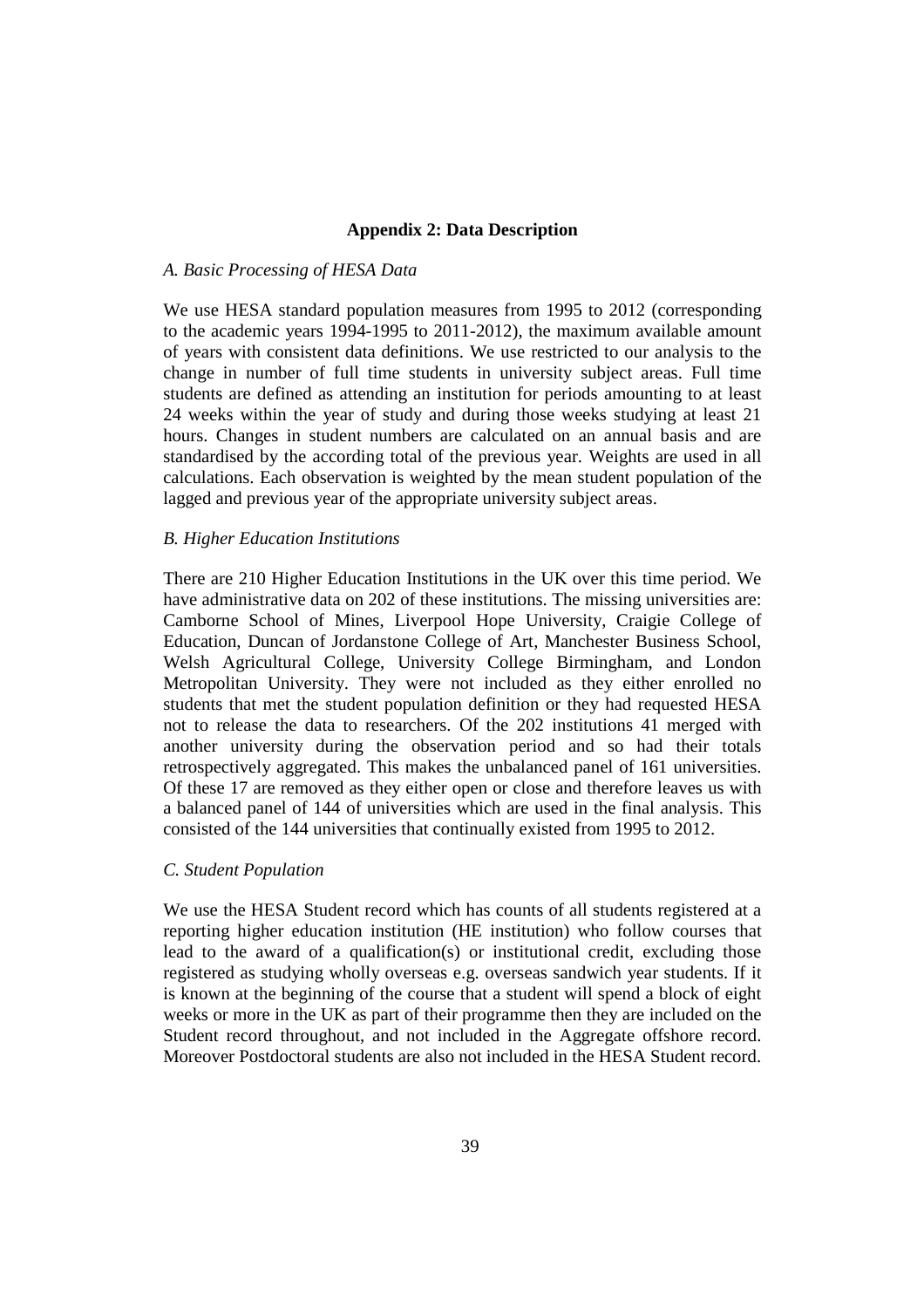From the HESA Student record the HESA standard HE population has is derived. It includes all higher education enrolments as at 1 December of the academic year, except: dormant students (those who have ceased studying but have not formally de-registered); incoming visiting and exchange students; students studying for the whole of their programme of study outside of the UK; students who left the institution prior to 1 December of the academic year, or who commenced a programme of study after this date; students on sabbatical; writingup students.

The population data is provided in the form of counts by specified student characteristics, e.g. total number of w level students from country x, paying fee level f studying subject y, at university z. These can be aggregated up to departmental, university or national levels for each of these categories. Brief definitions of these categories and how they are aggregated is given below.

## *D. Student Levels*

The Level of Study refers to the qualification aim of the student. These are classified into four levels; *First Degree, Other Undergraduate, Postgraduate Taught, Postgraduate Research*.

*First Degree* and *Other Undergraduate* refer to Bachelor degrees (BSc, BA, etc.), first degrees with Qualified Teacher Status and equivalents including foundation degrees, diplomas in higher education (including those with eligibility to register to practice with a health or social care or veterinary statutory regulatory body), Higher National Diploma (HND), and Higher National Certificate (HNC). These levels were combined together to form the undergraduate population measure.

*Postgraduate Taught* includes master's degrees (MSc, MA, etc.), postgraduate bachelor's degrees at level M and postgraduate diplomas or certificates not studied primarily through research, such as the Postgraduate Certificate in Education (PGCE). It will also include doctorate students not primarily taught through research. These form the second student level.

*Postgraduate Research* refers to all students studying towards a doctorate, master's degrees and postgraduate diplomas or certificates studied primarily through research.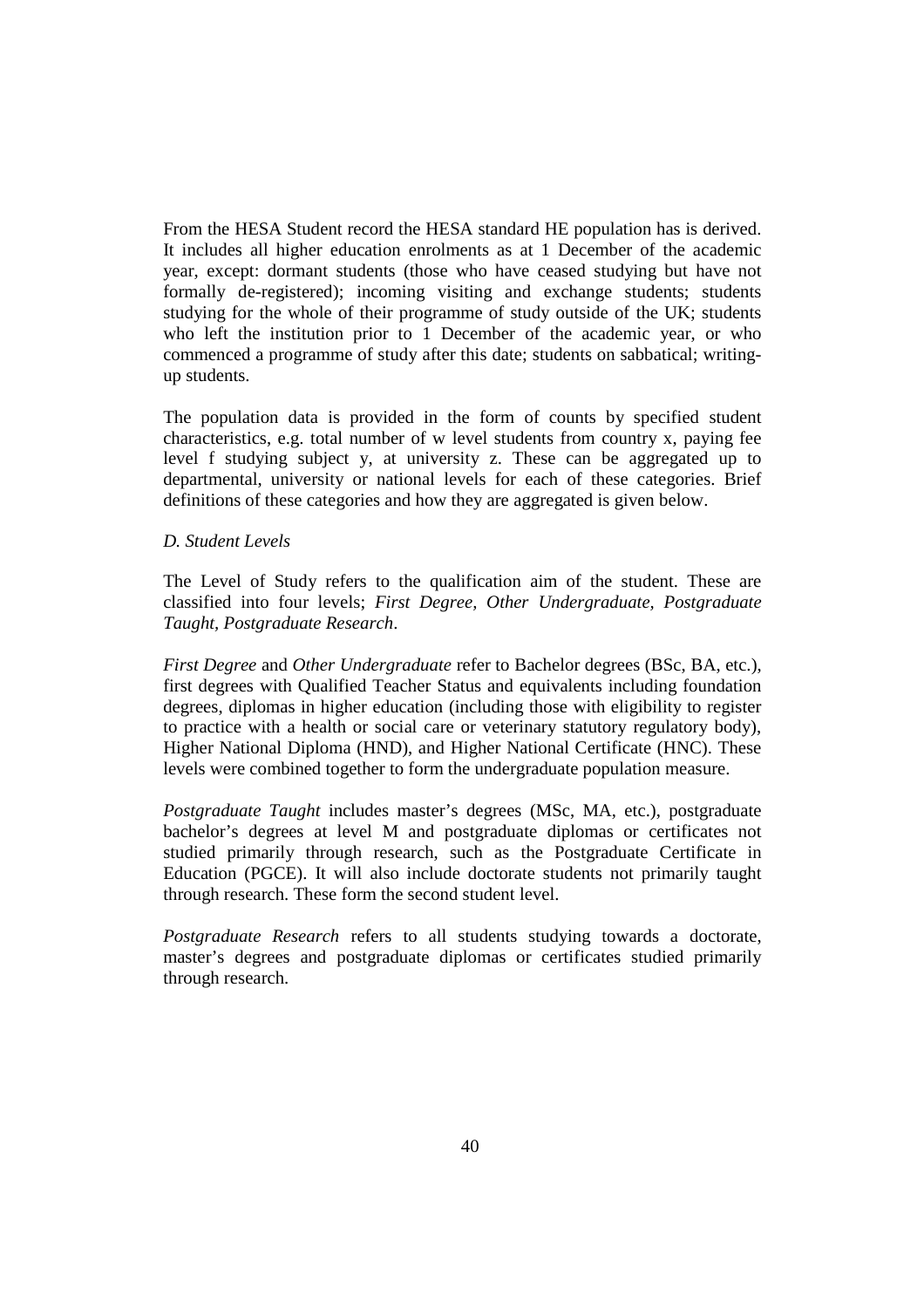#### *E. Country of Origin*

It is mandatory to collect the domicile of all students. These are mapped to countries using the National Statistics Country Classification 2006 grouping of countries (www.ons.gov.uk/ons/guide-method/classifications/current-standardclassifications/national-statistics-country-classification/index.html) which provides 251 domiciles. These were reduced down to 75 countries, grouping all countries with less than 5000 students-years in the UK over the entire 18 year period into one category. This represented 6.3 percent of the total population or 9.8 percent of the Non-UK population. Where no data is supplied about the student's domicile, fee eligibility is used to assign to either UK region unknown or Non-European-Union unknown. These countries were basis to form additional regional totals; Domestic-from the UK; EU – students domiciled in the EU accounting for the growth in the EU; Non-EU – remaining countries.

#### *F. Fee Levels*

Students are either eligible to pay Home Fees or Overseas fees. All students resident in the UK and the remainder of the EU are subsidised by the UK government and are eligible to pay Home Fees. Home Fee was originally set at zero (free) for undergraduate students, but was increased to £1000 per year in 1998/9, a maximum of  $\text{\pounds}3000$  in  $2006/7$ .<sup>25</sup> The Home Fees for Taught and Research postgraduate students is unregulated but has remained comparatively low with median fees of £4000 in 2009/10 (Murphy, 2014). All Non-EU students are not subsidised and therefore pay the full market rate for a course. These fees are considerably more with the average Overseas fees for undergraduates were £9,360 and £9,520 for postgraduate students. The data provided information on the fee status of each student; 1) Eligible to pay home fees (87%); 2) Not eligible to pay home fees (10%); and 3) Eligibility to pay home fees not assessed (2%).

#### *G. Subject of Study*

In the UK system students are studying always towards a particular subject goal. All subjects are categorised into JACS subject 161 codes consisting of a letter followed by a single digit, where the initial letter identifies the subject group.

There are 20 major subject groups: 1) Medicine & dentistry; 2) Subjects allied to medicine; 3) Biological sciences; 4) Veterinary & Agriculture science; 5) Physical

<sup>&</sup>lt;sup>25</sup> After the end of the same the Home Fee tuition fee cap increased to £9000 in 2012/13.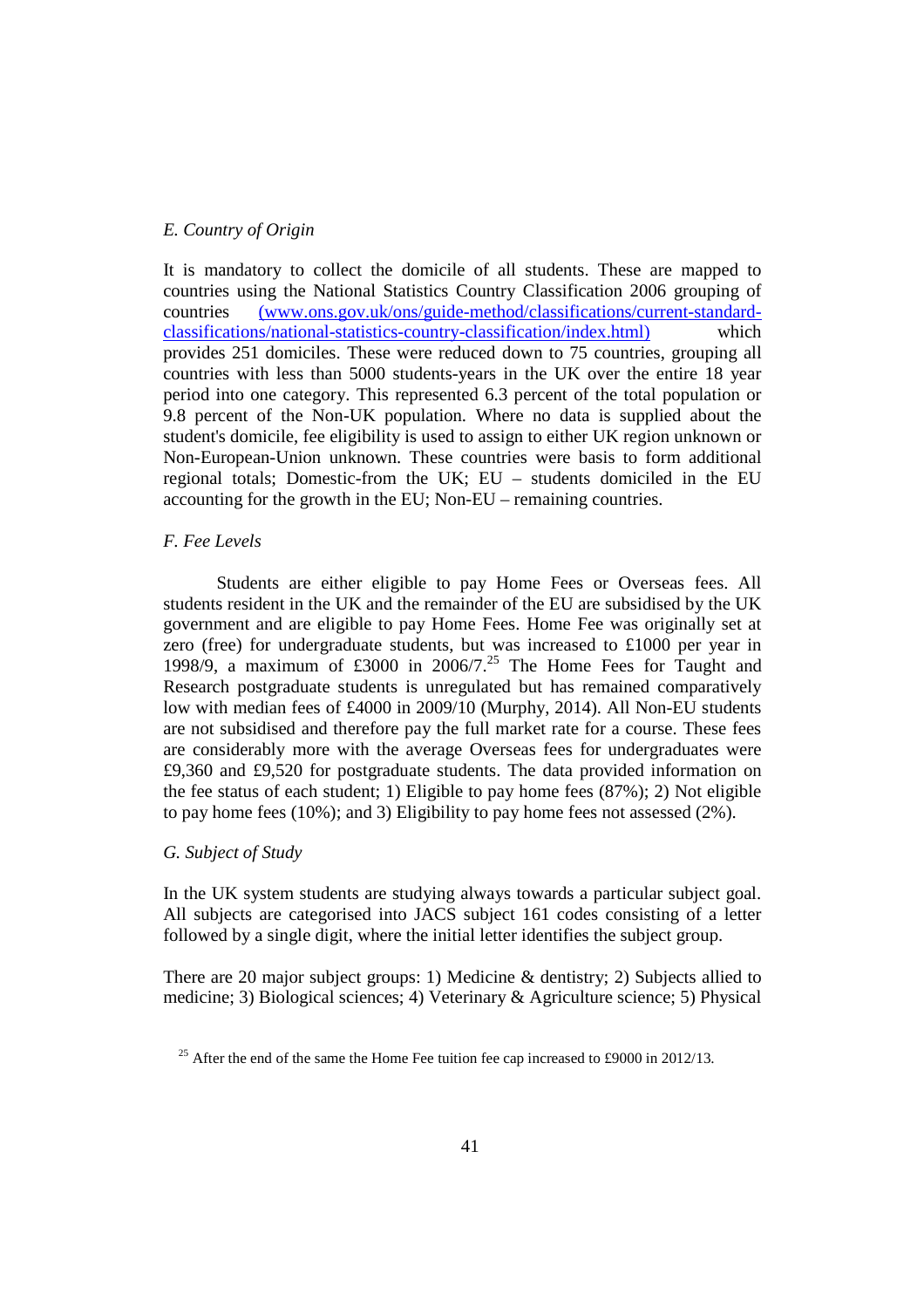sciences; 6) Mathematical & Computer science; 7) Engineering; 8) Mineral technology; 9) Architecture, building  $\&$  planning; 10) Social, economic  $\&$ political studies; 11) Law; 12) Business & administrative studies; 13) Mass communications & documentation; 14) English/Classics; 15) European Languages; 16) Modern Languages; 17) Historical & philosophical studies; 18) Creative arts & design; 19) Education; 20) Combined.

During the first estimation method using the historical shares of students from country *x* studying subject *y* at university *z*. During the mid-1990's there were fewer overseas students and therefore the subject areas were grouped into 5 major subject groups. For the second estimation method the growth over the whole period was use and therefore allowed to have more subject groupings, including separating the sub-group Economics from the major grouping of Social Science. The coding for these subject aggregations can be found in Data Appendix Table 1.

### *H. Currency Exchange*

The British Pound Sterling and Chinese Yuan exchange rate is obtained from the International Monetary Monetary Fund (http://www.imf.org/external/np/fin/data/param\_rms\_mth.aspx). This provided the daily exchange rates. The mean annual exchange rate was calculated on the academic year basis up until the September of that year. i.e. the mean exchange rate from September  $1^{st}$  1994 to August 30<sup>th</sup> 1995 is used for the academic year 1995-1996. This reflects the exchange rate when potential students were deciding which country/university to attend.

#### *I. Additional Data cleaning*

HESA advised that the student totals for Cambridge in 2006 were incorrectly recorded. Correspondingly totals were interpolated by averaging preceding and proceeding years.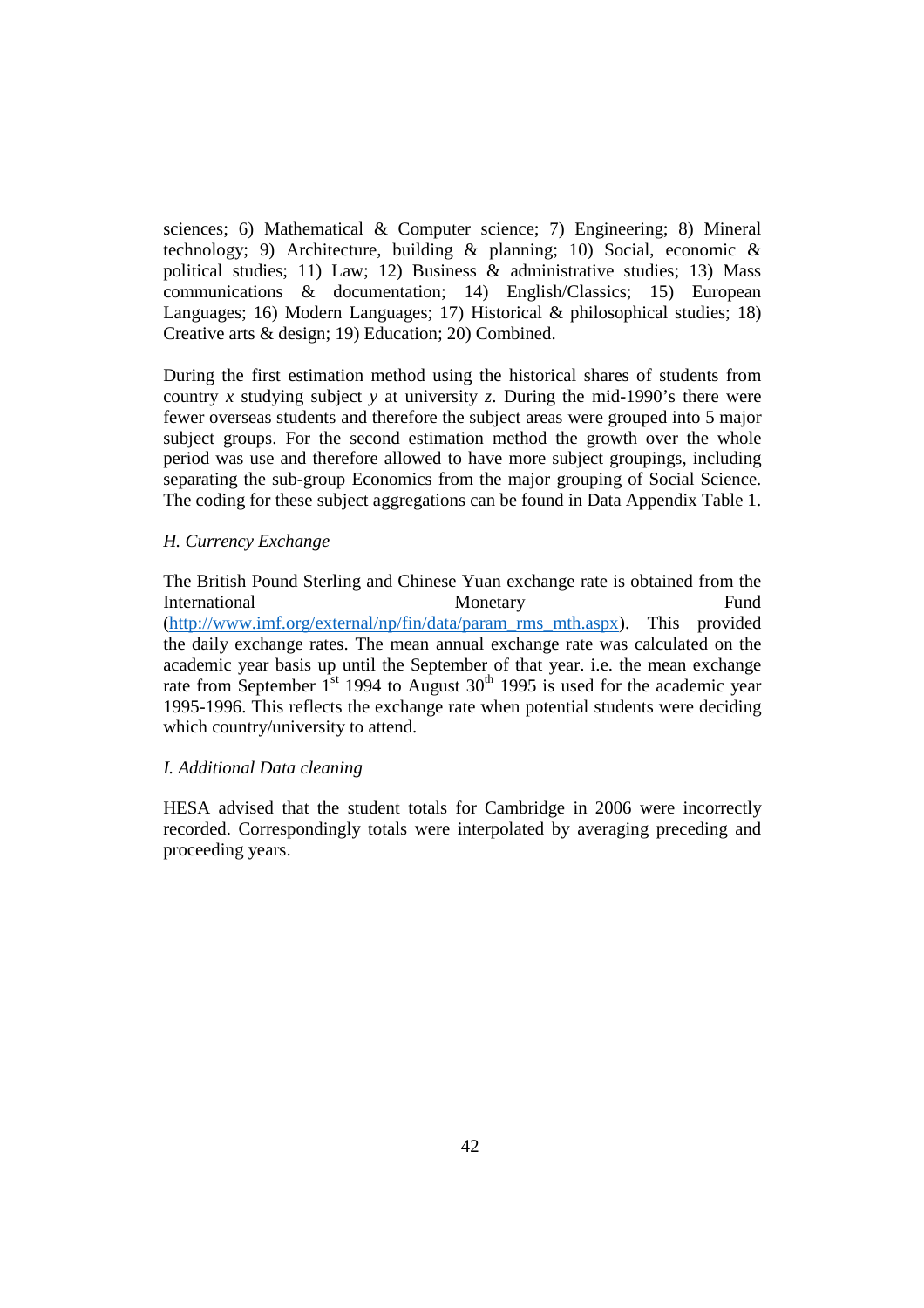# **Subject Coding**

|    | <b>JACS Subject Groups</b>           |                | <b>5 Subject Groups</b>                  |    | <b>11 Subject Groups</b>      |
|----|--------------------------------------|----------------|------------------------------------------|----|-------------------------------|
| 1  | Medicine & dentistry                 | -1             | Medicine, Dentistry & allied subjects    | 1  | Medicine & Dentistry          |
| 2  | Subjects allied to medicine          | 1              | Medicine, Dentistry & allied subjects    |    | Medicine & Dentistry          |
| 3  | <b>Biological sciences</b>           |                | Medicine, Dentistry & allied subjects    | 2  | Biology & Veterinary Sciences |
| 4  | Veterinary & Agriculture science     | -1             | Medicine, Dentistry & allied subjects    | 2  | Biology & Veterinary Sciences |
| 5  | Physical sciences                    | 2              | Sciences and MECT                        | 3  | <b>Physical Sciences</b>      |
| 6  | Mathematical & Computer science      | 2              | Sciences and MECT                        | 4  | Maths & Computing             |
| 7  | Engineering                          | 2              | Sciences and MECT                        | 5  | Engineering                   |
| 8  | Mineral technology                   | 2              | Sciences and MECT                        | 6  | Architecture & Technology     |
| 9  | Architecture, building & planning    | 2              | Sciences and MECT                        | 6  | Architecture & Technology     |
| 10 | Social, economic & political studies | 3              | Social Sciences, Law & Business          | 7  | Law & Social Studies          |
| 11 | Law                                  | 3              | Social Sciences, Law & Business          | 8  | Economics                     |
| 12 | Business & administrative studies    | 3              | Social Sciences, Law & Business          | 9  | Business & Management         |
| 13 | Mass communications & documentation  | 4              | English, Language & History              | 10 | Language & Humanities         |
| 14 | English/Classics                     | $\overline{4}$ | English, Language & History              | 10 | Language & Humanities         |
| 15 | European Languages                   | 4              | English, Language & History              | 10 | Language & Humanities         |
| 16 | Modern Languages                     | 4              | English, Language & History              | 10 | Language & Humanities         |
| 17 | Historical & philosophical studies   | 4              | English, Language & History              | 10 | Language & Humanities         |
| 18 | Creative arts & design               | 5              | Creative Arts, Design, Education & Other | 11 | Education & Creative Arts     |
| 19 | Education                            | 5              | Creative Arts, Design, Education & Other | 11 | Education & Creative Arts     |
| 20 | Combined & Other                     | NA             | Not Used                                 | NA | Not Used                      |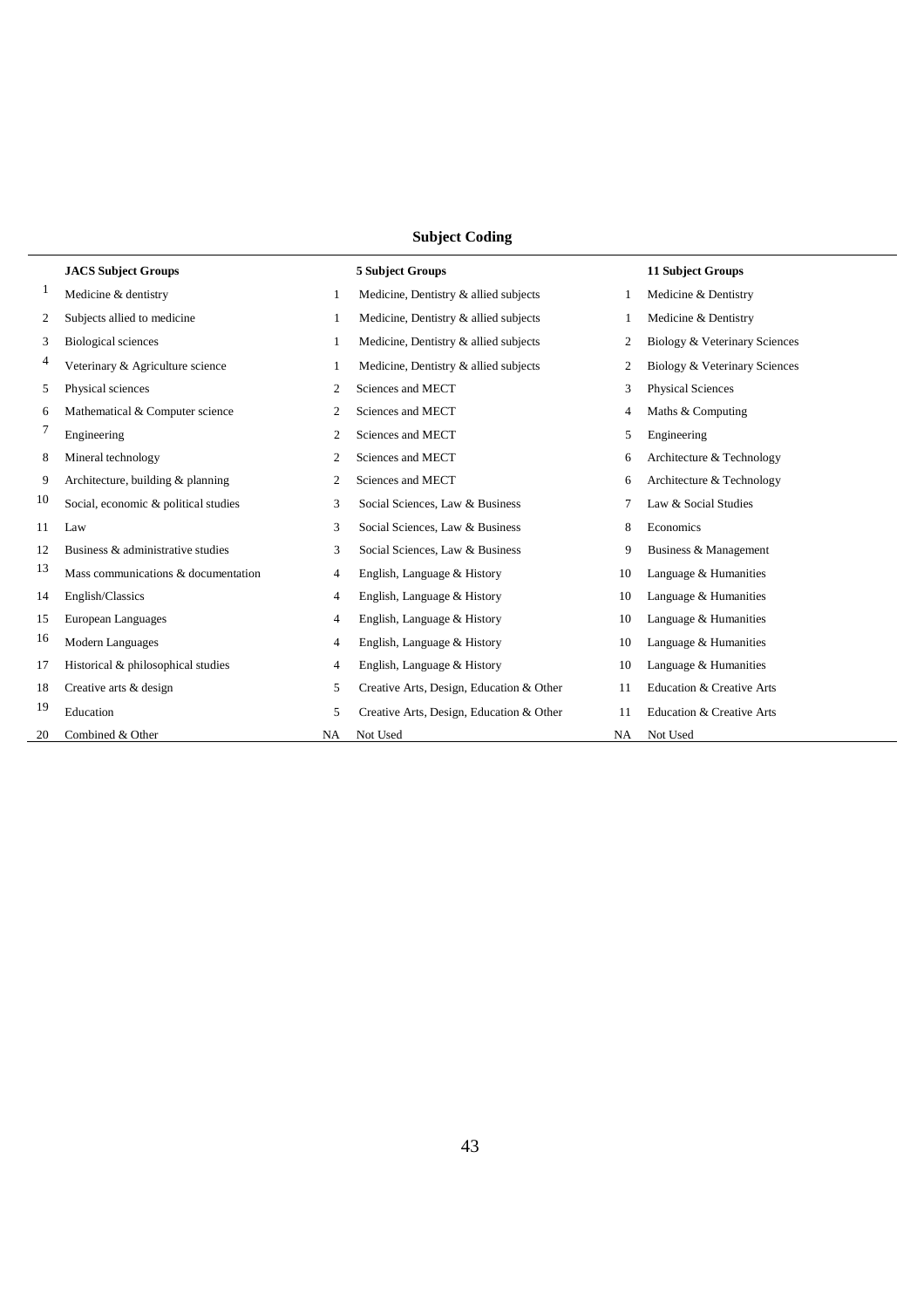# **CENTRE FOR ECONOMIC PERFORMANCE Recent Discussion Papers**

| 1298 | Iain Cockburn<br>Jean O. Lanjouw<br>Mark Schankerman                                 | Patents and the Global Diffusion of New<br>Drugs                                                               |
|------|--------------------------------------------------------------------------------------|----------------------------------------------------------------------------------------------------------------|
| 1297 | David W. Johnston<br>Grace Lordan<br>Michael A. Shields<br>Agne Suziedelyte          | Education and Health Knowledge: Evidence<br>from UK Compulsory Schooling Reforms                               |
| 1296 | Fabio Pinna<br>Stephan Seiler                                                        | <b>Consumer Search: Evidence from Path-</b><br>tracking Data                                                   |
| 1295 | <b>Matt Dickson</b><br>Paul Gregg<br><b>Harriet Robinson</b>                         | Early, Late or Never? When Does Parental<br><b>Education Impact Child Outcomes?</b>                            |
| 1294 | Colin Hottman<br>Stephen J. Redding<br>David E. Weinstein                            | What is 'Firm Heterogeneity' in Trade<br>Models? The Role of Quality, Scope,<br>Markups and Cost               |
| 1293 | Warn N. Lekfuangfu<br>Francesca Cornaglia<br>Nattavudh Powdthavee<br>Nele Warrinnier | Locus of Control and Its Intergenerational<br>Implications for Early Childhood Skill<br>Formation              |
| 1292 | Gianmarco Ottaviano                                                                  | Immigration, Diversity and the Labour<br>Market Outcomes of Native Workers: Some<br><b>Recent Developments</b> |
| 1291 | John Morrow                                                                          | Benford's Law, Families of Distributions and<br>a Test Basis                                                   |
| 1290 | Andreas Georgiadis<br>Alan Manning                                                   | The Volatility of Earnings: Evidence from<br>High-Frequency Firm-Level Data                                    |
| 1289 | Francesco Caselli                                                                    | The Latin American Efficiency Gap                                                                              |
| 1288 | <b>Thomas Sampson</b>                                                                | Dynamic Selection: An Idea Flows Theory of<br>Entry, Trade and Growth                                          |